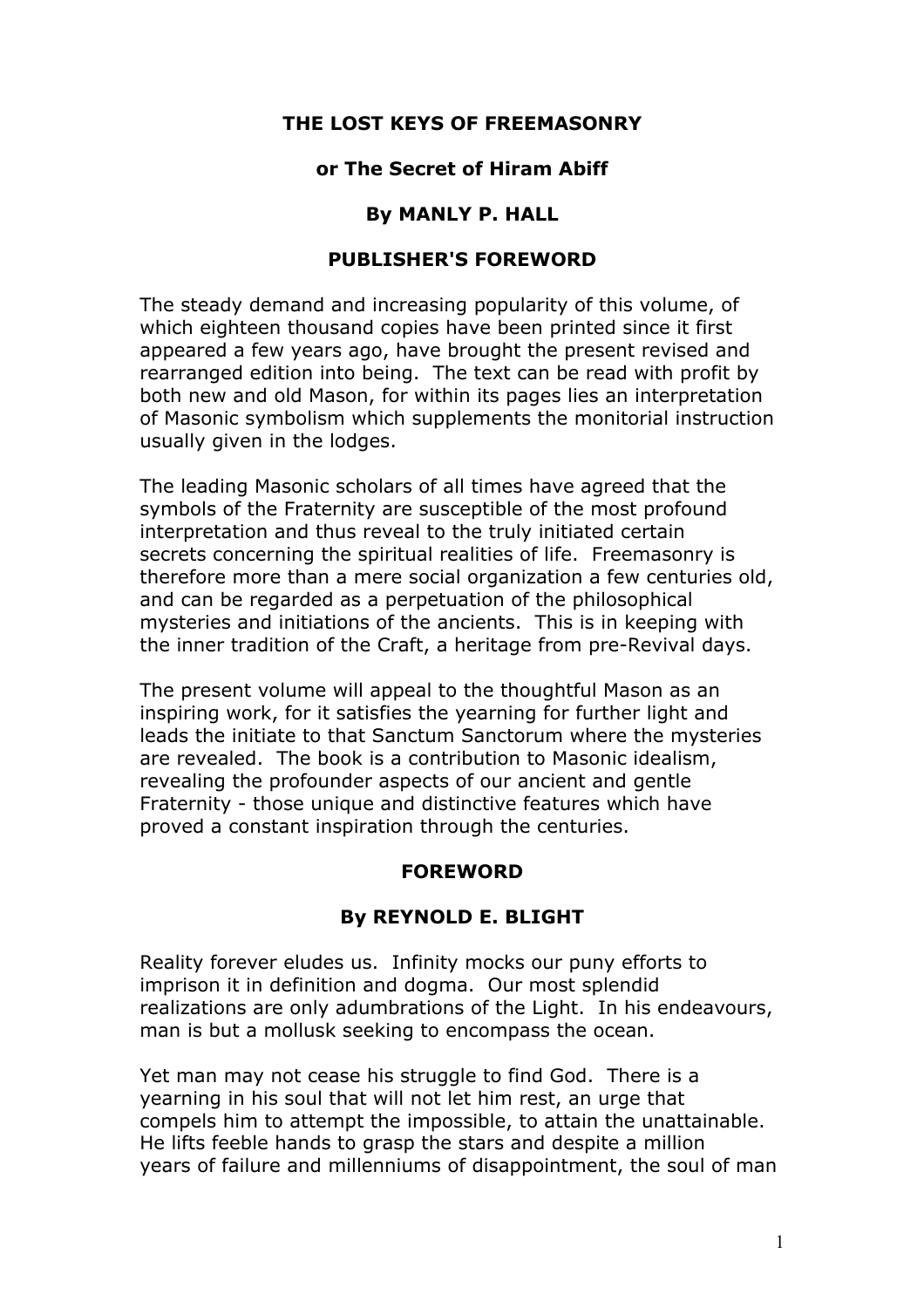springs heavenward with even greater avidity than when the race was young.

He pursues, even though the flying ideal eternally slips from his embrace. Even though he never clasps the goddess of his dreams, he refuses to believe that she is a phantom. To him she is the only reality. He reaches upward and will not be content until the sword of Orion is in his hands, and glorious Arcturus glearns from his breast.

Man is Parsifal searching for the Sacred Cup; Sir Launfal adventuring for the Holy Grail. Life is a divine adventure, a splendid quest

Language falls. Words are mere cyphers, and who can read the riddle? These words we use, what are they but vain shadows of form and sense? We strive to clothe our highest thought with verbal trappings that our brother may see and understand; and when we would describe a saint he sees a demon; and when we would present a wise man he beholds a fool. "Fie upon you," he cries; "thou, too, art a fool."

So wisdom drapes her truth with symbolism, and covers her insight with allegory. Creeds, rituals, poems are parables and symbols. The ignorant take them literally and build for themselves prison houses of words and with bitter speech and bitterer taunt denounce those who will not join them in the dungeon. Before the rapt vision of the seer, dogma and ceremony, legend and trope dissolve and fade, and he sees behind the fact the truth, behind the symbol the Reality.

Through the shadow shines ever the Perfect Light.

What is a Mason? He is a man who in his heart has been duly and truly prepared, has been found worthy and well qualified, has been admitted to the fraternity of builders, been invested with certain passwords and signs by which he may be enabled to work and receive wages as a Master Mason, and travel in foreign lands in search of that which was lost - The Word.

Down through the misty vistas of the ages rings a clarion declaration and although the very heavens echo to the reverberations, but few hear and fewer understand: "In the beginning was the Word and the Word was with God and the Word was God."

Here then is the eternal paradox. The Word is lost yet it is ever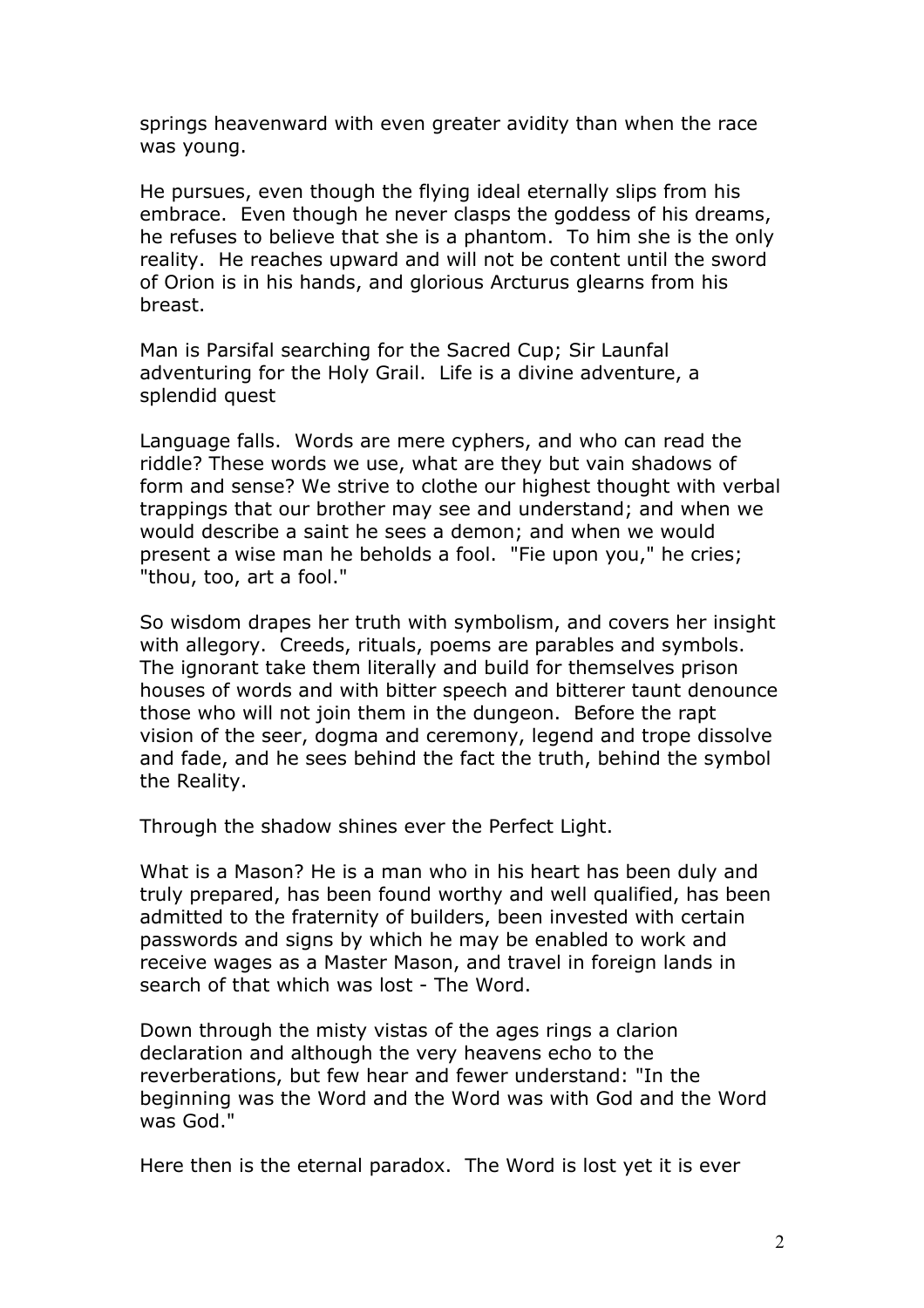with us. The light that illumines the distant horizon shines in our hearts. "Thou wouldist not seek me hadst thou not found me." We travel afar only to find that which we hunger for at home.

And as Victor Hugo says: "The thirst for the Infinite proves infinity."

That which we seek lives in our souls.

This, the unspeakable truth, the unutterable perfection, the author has set before us in these pages. Not a Mason himself, he has read the deeper meaning of the ritual. Not having assumed the formal obligations, he calls upon all mankind to enter into the holy of holies. Not initiated into the physical craft, he declares the secret doctrine that all may hear.

With vivid allegory and profound philosophical disquisition he expounds the sublime teachings of Freemasonry, older than all religions, as universal as human aspiration.

It is well. Blessed are the eyes that see, and the ears that hear, and the heart that understands.

## **INTRODUCTION**

Freemasonry, though not a religion, is essentially religious. Most of its legends and allegories are of a sacred nature; much of it is woven into the structure of Christianity. We have learned to consider our own religion as the only inspired one, and this probably accounts for much of the misunderstanding in the world today concerning the place occupied by Freemasonry in the spiritual ethics of our race. A religion is a divinely inspired code of morals. A religious person is one inspired to nobler living by this code. He is identified by the code which is his source of illumination. Thus we may say that a Christian is one who receives his spiritual ideals of right and wrong from the message of the Christ, while a Buddhist is one who molds his life into the archetype of morality given by the great Gautama, or one of the other Buddhas. All doctrines which seek to unfold and preserve that invisible spark in man named Spirit, are said to be spiritual. Those which ignore this invisible element and concentrate entirely upon the visible are said to be material. There is in religion a wonderful point of balance, where the materialist and spiritist meet on the plane of logic and reason. Science and theology are two ends of a single truth, but the world will never receive the full benefit of their investigations until they have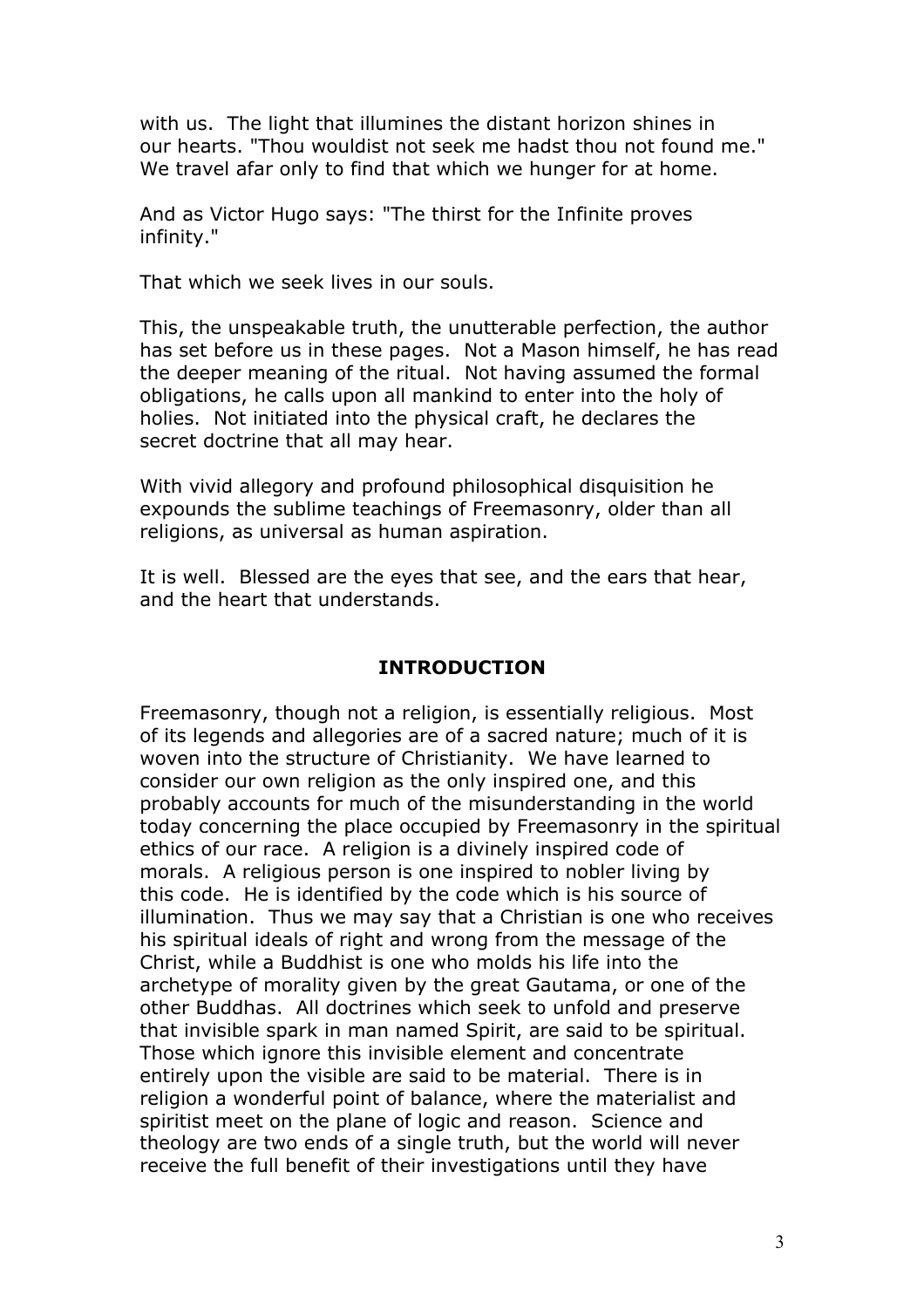made peace with each other, and labour hand in hand for the accomplishment of the great work - the liberation of spirit and intelligence from the three-dimensional prison-house of ignorance, superstition, and fear. That which gives man a knowledge of himself can be inspired only by the Self - and God is the Self in all things. In truth, He is the inspiration and the thing inspired. It has been stated in Scripture that God was the Word and that the Word was made flesh. Man's task now is to make flesh reflect the glory of that Word, which is within the soul of himself. It is this task which has created the need of religion - not one faith alone but many creeds, each searching in its own way, e ach meeting the needs of individual people, each emphasizing one point above all the others.

Twelve Fellow Craftsmen are exploring the four points of the compass. Are not these twelve the twelve great world religions, each seeking in its own way for that which was lost in the ages past, and the quest of which is the birthright of man? Is not the quest for Reality in a world of illusions the task for which each comes into the world? We are here to gain balance in a sphere of unbalance; to find rest in a restless thing; to unveil illusion; and to slay the dragon of our own animal natures. As David, King of Israel, gave to the hands of his son Solomon the task he could not accomplish, so each generation gives to the next the work of building the temple, or rather, rebuilding the dwelling of the Lord, which is on Mount Moriah.

Truth is not lost, yet it must be sought for and found. Reality is ever-present - dimensionless yet all-prevailing. Man - creature of attitudes and desires, and servant of impressions and opinions cannot, with the wavering unbalance of an untutored mind, learn to know that which he himself does not possess. As man attains a quality, he discovers that quality, and recognizes about him the thing newborn within himself. Man is born with eyes, yet only after long years of sorrow does he learn to see clearl y and in harmony with the Plan. He is born with senses, but only after long experience and fruitless strivings does he bring these senses to the temple and lays them as offerings upon the altar of the great Father, who alone does all things well and with understanding. Man is, in truth, born in the sin of ignorance, but with a capacity for understanding. He has a mind capable of wisdom, a heart capable offeeling, and a hand strong for the great work in life - truing the rough ashlar into the perfect stone.

What more can any creature ask than the opportunity to prove the thing he is, the dream that inspires him, the vision that leads him on? We have no right to ask for wisdom. In whose name do we beg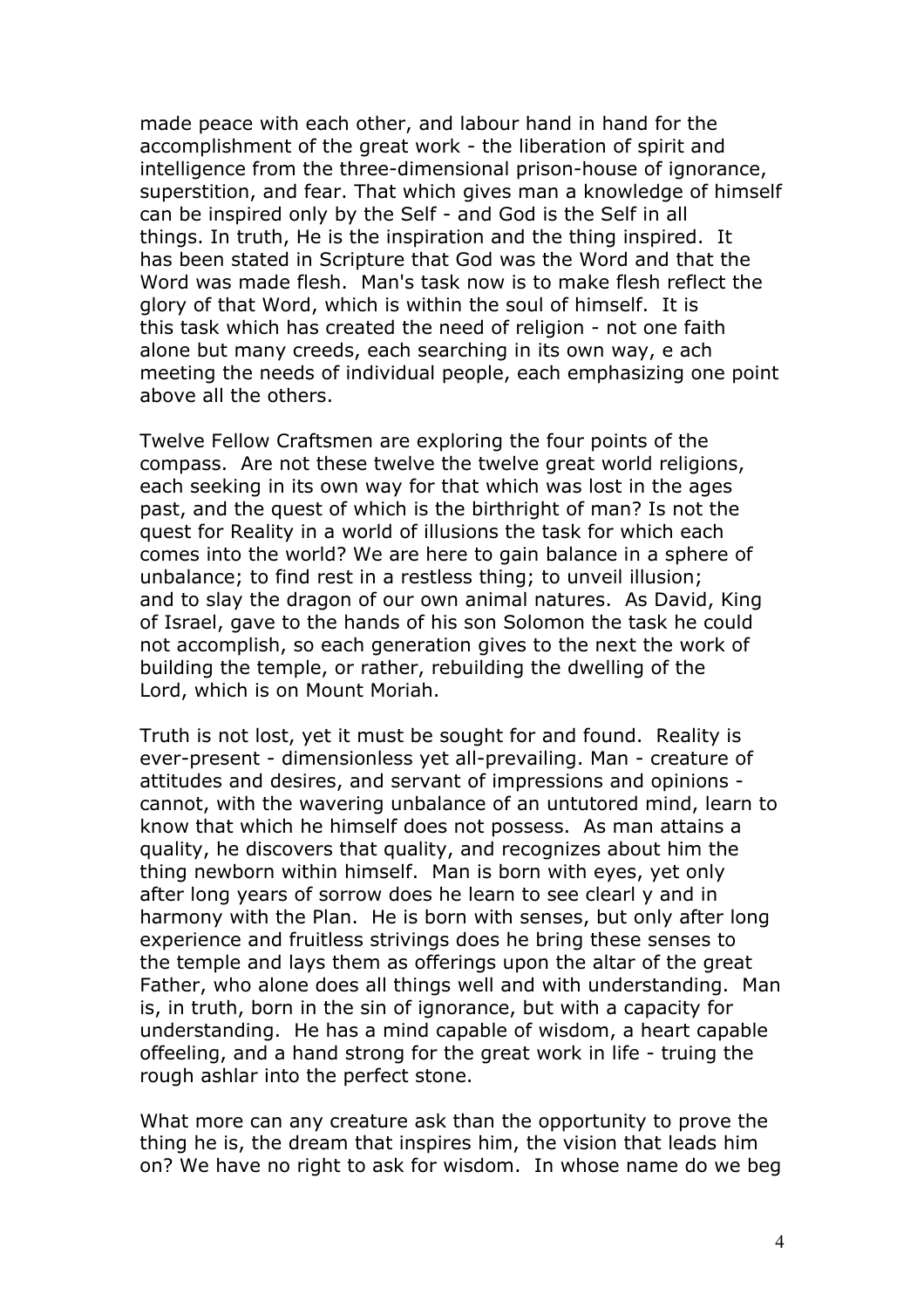for understanding? By what authority do we demand happiness? None of these things is the birthright of any creature; yet all may have them, if they will cultivate within themselves the thing that they desire. There is no need of asking, nor does any Deity bow down to give man these things that he desires. Man is given by Nature, a gift, and that gift is the privilege of labour. Through labour he learns all things.

Religions are groups of people, gathered together in the labour of learning. The world is a school. We are here to learn, and our presence here proves our need of instruction. Every living creature is struggling to break the strangling bonds of limitation - that pressing narrowness which inhabits vision and leaves the life without an ideal. Every soul is engaged in a great work - the labor of personal liberation from the state of ignorance. The world is a great prison; its bars are the Unknown. And each is a prisoner until, at last, he earns the right to tear these bars from their moldering sockets, and pass, illuminated and inspired, into the darkness, which becomes lighted by that presence. All peoples seek the temple where God dwells, where the spirit of the great Truth illuminates the shadows of human ignorance, but they know not which way to turn nor where this temple is. The mist of dogma surrounds them. Ages of thoughtlessness bind them in. Limitation weakens them and retards their footsteps. They wander in darkness seeking light, failing to realize that the light is in the heart of the darkness.

To the few who have found Him, God is revealed. These, in turn, reveal Him to man, striving to tell ignorance the message of wisdom. But seldom does man understand the mystery that has been unveiled. He tries weakly to follow in the steps of those who have attained, but all too often finds the path more difficult than he even dreamed. So he kneels in prayer before the mountain he cannot climb, from whose top gleams the light which he is neither strong enough to reach nor wise enough to comprehend. He lives the law as he knows it, always fearing in his heart that he has not read aright the flaming letters in the sky, and that in living the letter of the Law he has murdered the spirit. Man bows humbly to the Unknown, peopling the shadows of his own ignorance with saints and saviours, ghosts and spectres, gods and demons. Ignorance fears all things, falling, terror-stricken before the passing wind.

Superstition stands as the monument to ignorance, and before it kneel all who realize their own weakness; who see in all things the strength they do not possess; who give to sticks and stones the power to bruise them; who change the beauties of Nature into the dwelling place of ghouls and ogres. Wisdom fears no thing, but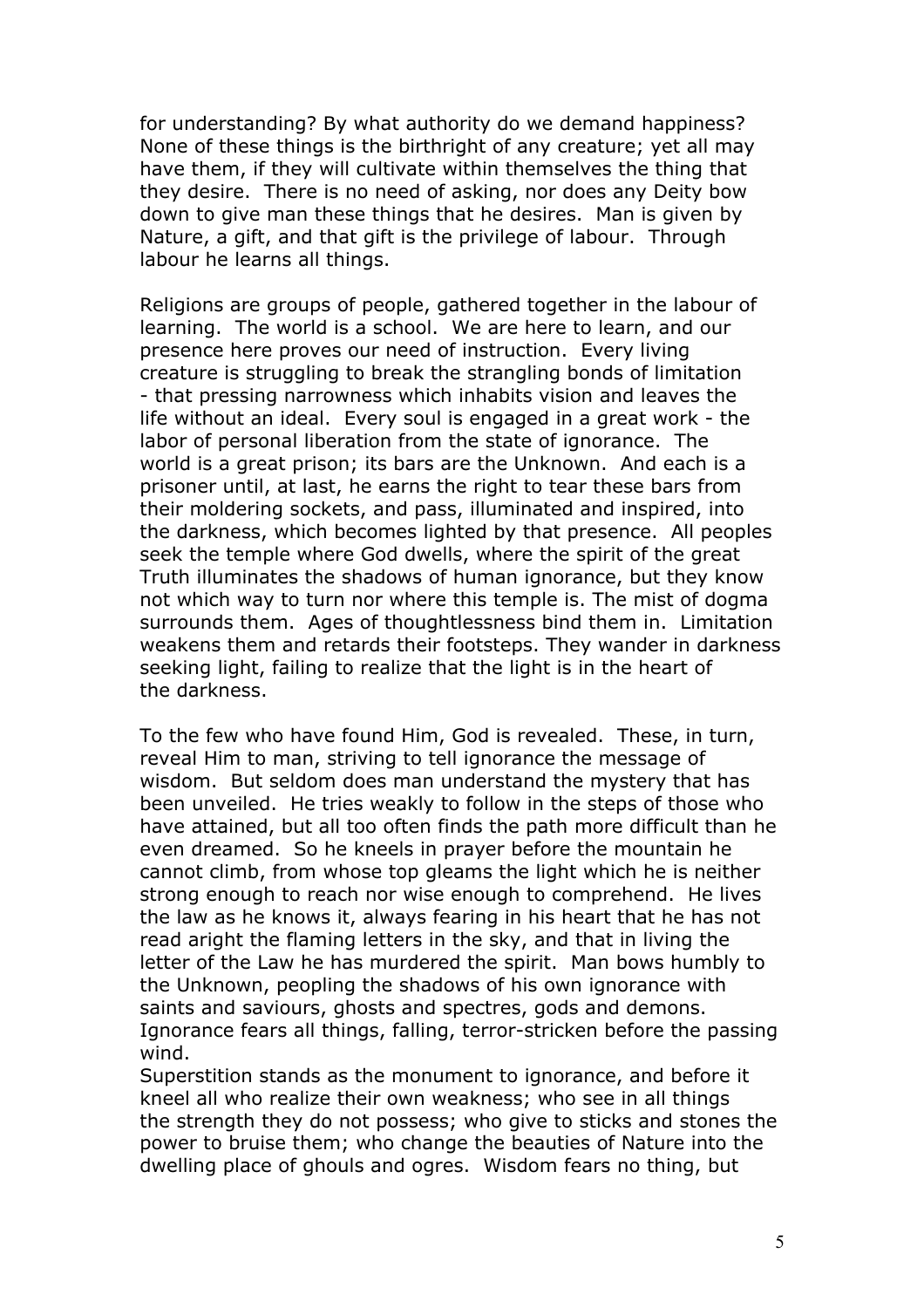still bows humbly to its own Source. While superstition hates all things, wisdom, with its deeper understanding, loves all things; for it has seen the beauty, the tenderness, and the sweetness which underlie Life's mystery.

Life is the span of time appointed for accomplishment. Every fleeting moment is an opportunity, and those who are great are the ones who have recognized life as the opportunity for all things. Arts, sciences, and religions are monuments standing for what humanity has already accomplished. They stand as memorials to the unfolding mind of man, and through them man acquires more efficient and more intelligent methods of attaining prescribed results.

Blessed are those who can profit by the experiences of ot hers; who, adding to that which has already been built, can make their inspiration real, their dreams practical. Those who give man the things he needs, while seldom appreciated in their own age, are later recognized as the Saviours of the human race.

Masonry is a structure built upon experience. Each stone is a sequential step in the unfolding of intelligence. The shrines of Masonry are ornamented by the jewels of a thousand ages; its rituals ring with the words of enlightened seers and illuminated sages. A hundred religions have brought their gifts of wisdom to its altar. Arts and sciences unnumbered have contributed to its symbolism. It is more than a faith; it is a path of certainty. It is more than a belief; it is a fact. Masonry is a university, teaching the liberal arts and sciences of the soul to all who will attend to its words. It is a shadow of the great Atlantean Mystery School, which stood with all its splendour in the ancient City of the Golden Gates, where now the turbulent Atlantic rolls in unbroken sweep. Its chairs are seats of learning; its pillars uphold the arch of universal education, not only in material things, but also in those qualities which are of the spirit. Up on its trestle boards are inscribed the sacred truths of all nations and of all peoples, and upon those who understand its sacred depths has dawned the great Reality. Masonry is, in truth, that long-lost thing which all peoples have sought in all ages. Masonry is the common denominator as well as the common devisor of human aspiration.

Most of the religions of the world are like processions: one leads, and the many follow. In the footsteps of the demigods, man follows in his search for truth and illumination. The Christian follows the gentle Nazarene up the winding slopes of Calvary. The Buddhist follows his great emancipator through his wanderings in the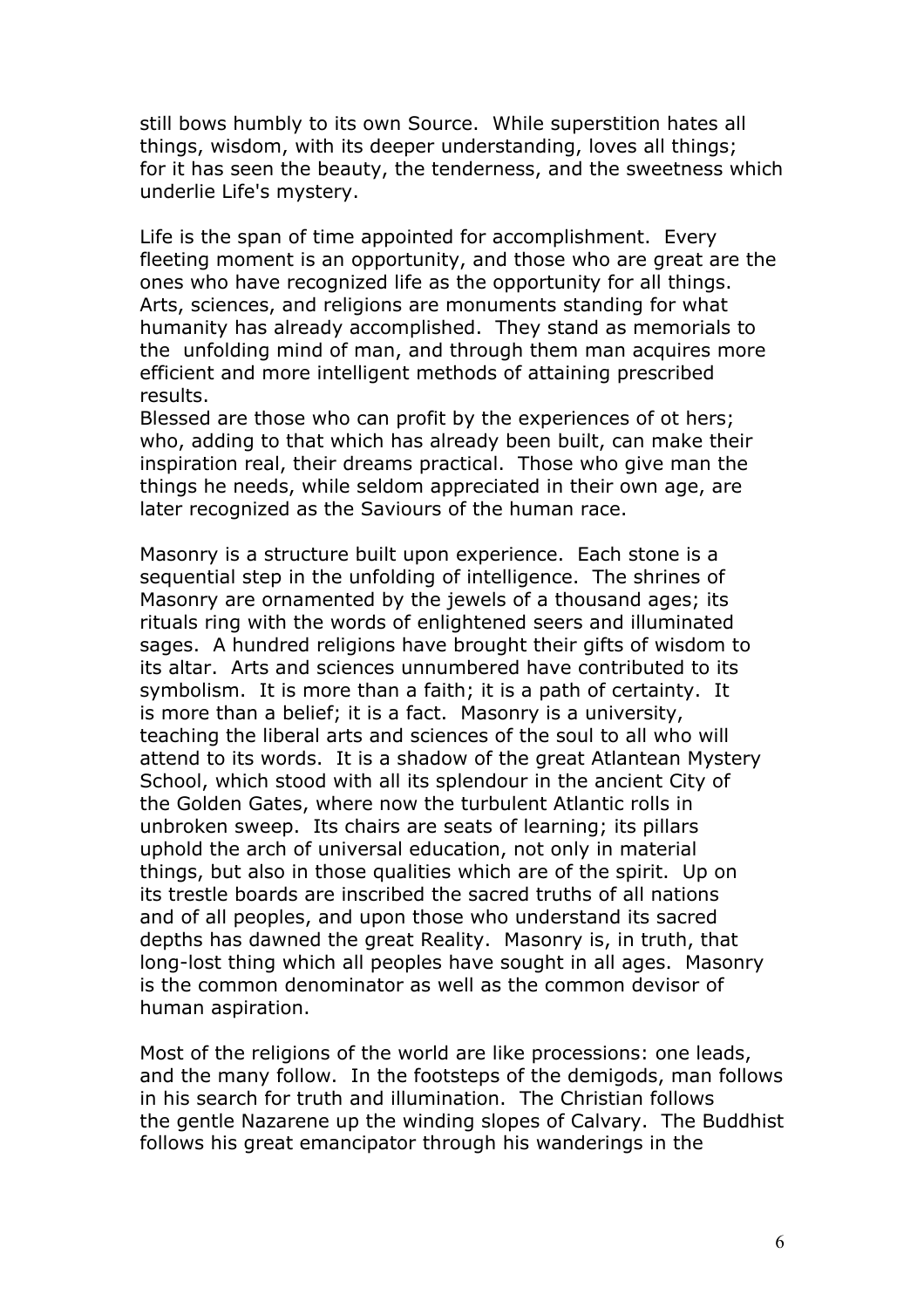wilderness. The Mohammedan makes his pilgrimage across the desert sands to the black tent at Mecca. Truth leads, and ignorance follows in his train. Spirit blazes the trail, and matter follows behind. In the world today ideals live but a moment in their purity, before the gathering hosts of darkness snuff out the gleaming spark. The Mystery School, however, remains unmoved. It does not bring its light to man; man must bring his light to it. Ideals, coming into the world, become idols within a few short hours, but man, entering the gates of the sanctuary, changes the idol back to an ideal.

Man is climbing an endless flight of steps, with his eyes fixed upon the goal at the top. Many cannot see the goal, and only one or two steps are visible before them. He has learned, however, one great lesson - namely, that as he builds his own character he is given strength to climb the steps. Hence a Mason is a builder of the temple of character. He is the architect of a sublime mystery - the gleaming, glowing temple of his own soul. He realizes that he best serves God when he joins with the Great Architect in building more noble structures in the universe below. All who are attempting to attain mastery through constructive efforts are Masons at heart, regardless of religious sect or belief. A Mason is not necessarily a member of a lodge. In a broad sense, he is any person who daily tries to live the Masonic life, and to serve intelligently the needs of the Great Architect. The Masonic brother pledges himself to assist all other temple-builders in whatever extremity of life; and in so doing he pledges himself to every living thing, for they are all temple-builders, building more noble structures to the glory of the universal God.

The true Masonic Lodge is a Mystery School, a place where candidates are taken out of the follies and foibles of the world and instructed in the mysteries of life, relationships, and the identity of that germ of spiritual essence within, which is, in truth, the Son of God, beloved of His Father. The Mason views life seriously, realizing that every wasted moment is a lost opportunity, and that Omnipotence is gained only through earnestness and endeavor. Above all other relationships he recognizes the universal brotherhood of every living thing. The symbol of the clasped hands, explained in the Lodge, reflects his attitude towards all the world, for he is the comrade of all created things. He realizes also that his spirit is a glowing, gleaming jewel which he must enshrine within a holy temple built by the labor of his hands, the meditation of his heart, and the aspiration of his soul.

Freemasonry is a philosophy which is essentially creedless. It is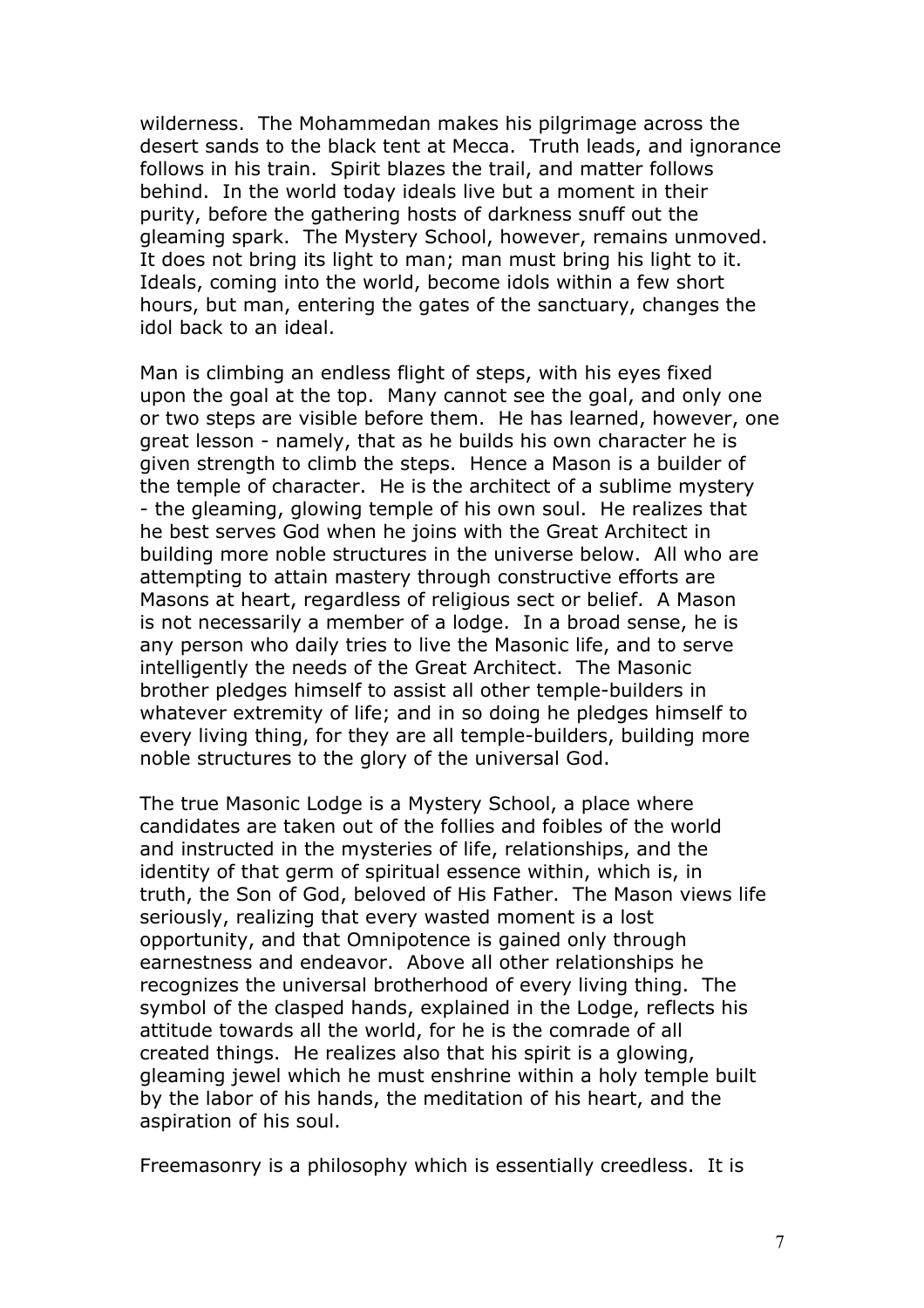the truer for it. Its brothers bow to truth regardless of the bearer; they serve light, instead of wrangling over the one who brings it. In this way they prove that they are seeking to know better the will and the dictates of the Invincible One. No truer religion exists than that of world comradeship and brotherhood, for the purpose of glorifying one God and building for Him a temple of constructive attitude and noble character.

### **PROLOGUE**

#### **IN THE FIELDS OF CHAOS**

The first flush of awakening Life pierced the impenetrable expanse of Cosmic Night, turning the darkness of negation into the dim twilight of unfolding being. Silhouetted against the shadowy gateways of Eternity, the lonely figure of a mystic stranger stood upon the nebulous banks of swirling substance. Robed in a shimmery blue mantle of mystery and his head encircled by a golden crown of dazzling light, the darkness of Chaos fled before the rays that poured like streams of living fire from his form divine.

From some Cosmos greater far than ours this mystic visitor came, answering the call of Divinity. From star to star he strode and from world to universe he was known, yet forever concealed by the filmy garments of chaotic night. Suddenly the clouds broke and a wondrous light descended from somewhere among the seething waves of force; it bathed this lonely form in a radiance celestial, each sparkling crystal of mist gleaming like a diamond bathed in the living fire of the Divine.

In the gleaming flame of cosmic light bordered by the dark clouds of not-being two great forms appeared and a mighty Voice thrilled eternity, each sparkling atom pulsating with the power of the Creator's Word\* while the great blue-robed figure bowed in awe before the foot-stool of His Maker as a hand reached down from heaven, its fingers extended the benediction.

\* The Creative Fiat, or rate of vibration through which all things are created.

"Of all creation I have chosen you and upon you my seal is placed. You are the chosen instrument of my hand and I appoint you to be the Builder of my Temple. You shall raise its pillars and tile its floor; you shall ornament it with metals and with jewels and you shall be the master of my workmen. In your hands I place the plans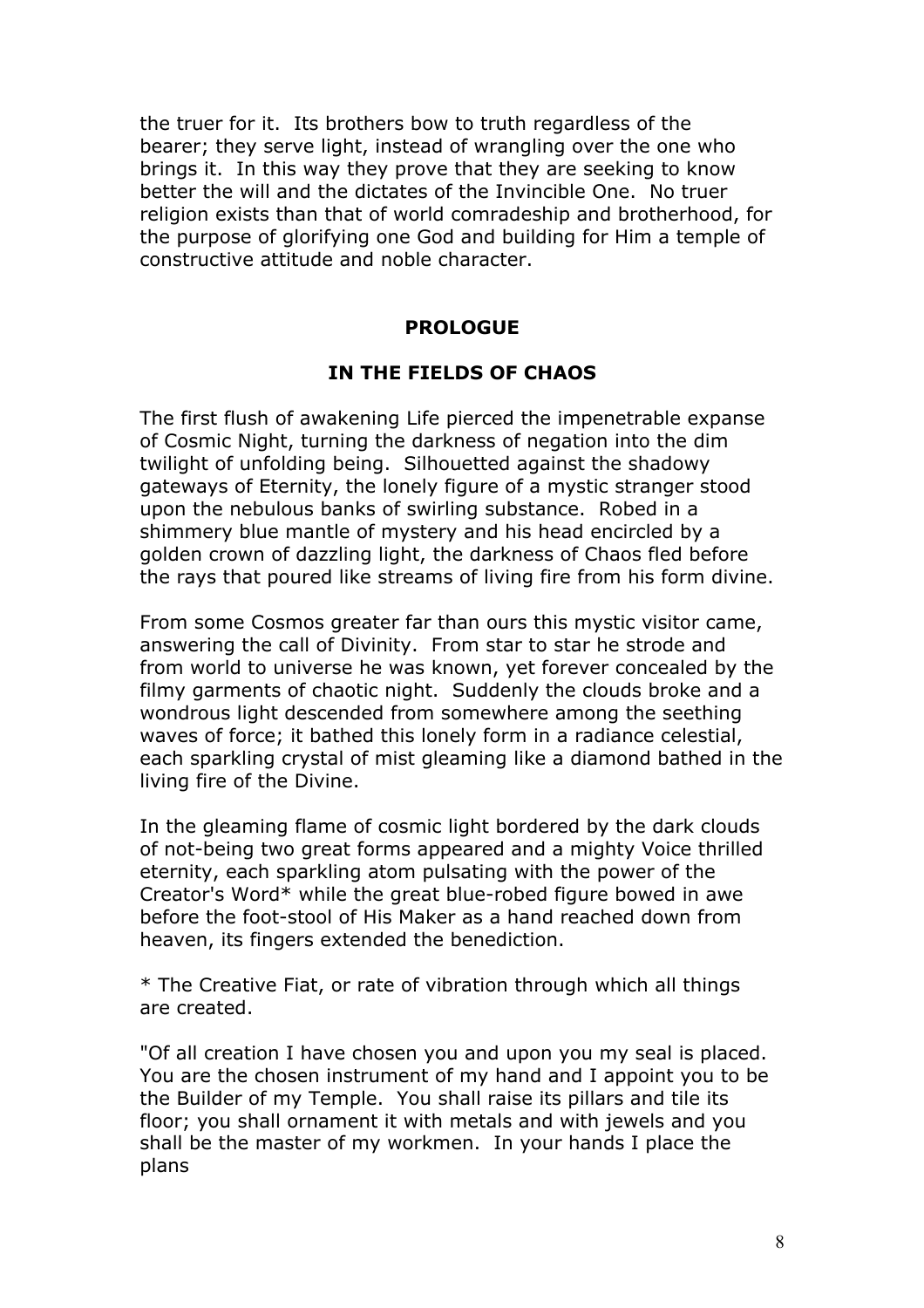and here on the tracing board of living substance I have impressed the plan you are to follow, tracing its every letter and angle in the fiery lines of my moving finger. Hiram Abiff, chosen builder of your Father's house, up and to your work. Yonder are the fleecy clouds, the grey mists of dawn, the gleams of heavenly light, and the darkness of the sleep of creation. From these shall you build, without the sound of hammer or the voice of workmen, the temple of your God, eternal in the heavens. The swirling, ceaseless motion of negation you shall chain to grind your stones. Among these spirits of not-being shall you slack your lime and lay your footings; for I have watched you through the years of your youth; I have guided you through the days of your manhood. I have weighed you in the balance and you have not been found wanting. Therefore, to you give I the glory of work, and here ordain you as the Builder of my House.

Unto you I give the word of the Master Builder; unto you I give the tools of the craft; unto you I give the power that has been vested in me. Be faithful unto these things. Bring them back when you have finished, and I will give you the name known to God alone. So mote it be."

The great light died out of the heavens, the streaming fingers of living light vanished in the misty, lonely twilight, and again covered not-being with its sable mantle. Hiram Abiff again stood alone, gazing out into the endless ocean of oblivion - nothing but swirling, seething matter as far as eye could see. Then he straightened his shoulders and, taking the trestleboard in his hands and clasping to his heart the glowing Word of the Master, walked slowly away and was swallowed up in the mists of primordial dawn.

How may man measure timeless eternity? Ages passed, and the lonely Builder laboured with his plan with only love and humility in his heart, his hand moulding the darkness which he blessed while his

eyes were raised above where the Great Light had shone down from heaven. In the divine solitude he laboured, with no voice to cheer, no spirit to condemn - alone in the boundless all with the great chill of the morning mist upon his brow, but his heart still warm with the light of the Master's Word. It seemed a hopeless task. No single pair of hands could mould that darkness; no single heart, no matter how true, could be great enough to project pulsing cosmic love into the cold mist of oblivion. Though the darkness settled ever closer about him and the misty fingers of negation twined round his being, still with divine trust the Builder labored; with divine hope he laid his footings, and from the boundless clay he made the molds to cast his sacred ornaments. Slowly the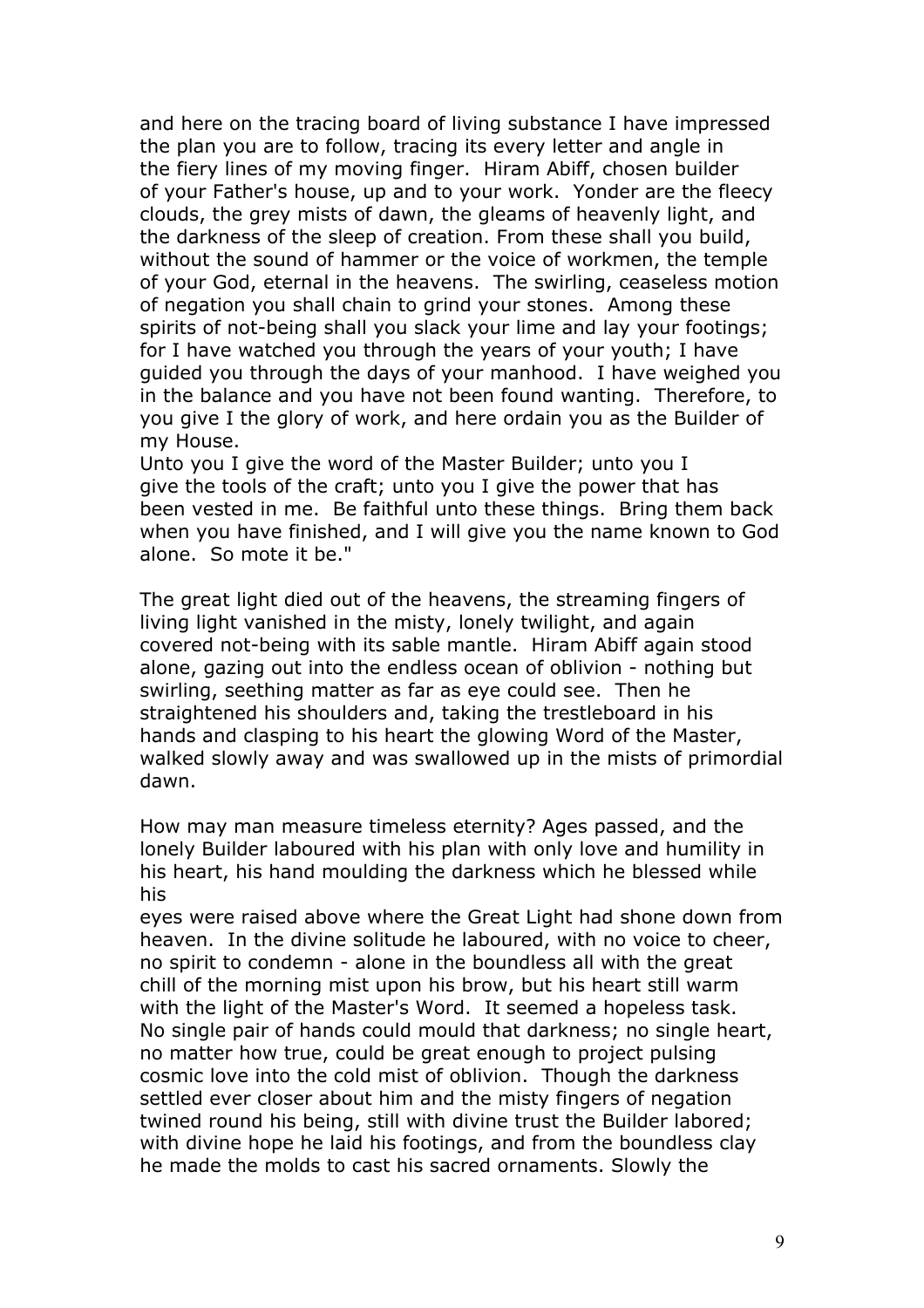building grew and dim forms moulded by the Master's hand took shape about him. Three huge, soulless creatures had the Master fashioned, great beings which loomed like grim spectres in the semi-darkness. They were three builders he had blessed and now in stately file they passed before him, and Hiram held out his arms to his creation, saying, "Brothers, I have built you for your works. I have formed you to labour with me in the building of the Master's house. You are the children of my being; I have laboured with you, now labour with me for the glory of our God."

But the spectres laughed. Turning upon their maker and striking him with his own tools given him by God out of heaven, they left their Grand Master dying in the midst of his labors, broken and crushed by the threefold powers of cosmic night. As he lay bleeding at the feet of his handiwork the martyred Builder raised his eyes to the seething clouds, and his face was sweet with divine love and cosmic understanding as he prayed unto the Master who had sent him forth:

"O Master of Workmen, Great Architect of the universe, my labors are not finished. Why must they always remain undone? I have not completed the thing for which Thou hast sent me unto being, for my very creations have turned against me and the tools Thou gavest me have destroyed me. The children that I formed in love, in their ignorance have murdered me. Here, Father, is the Word Thou gavest me now red with my own blood. O Master, I return it to Thee for I have kept it sacred in my heart. Here are the too ls, the tracing board, and the vessels I have wrought. Around me stand the ruins of my temple which I must leave. Unto Thee, O God, the divine Knower of all things, I return them all, realizing that in Thy good time lies the fulfillment of all things. Thou, O God, knowest our down-sitting and our uprising and Thou understandest our thoughts afar off. In Thy name, Father, I have labored and in Thy cause I die, a faithful builder."

The Master fell back, his upturned face sweet in the last repose of death, and the light rays no longer pouring from him. The gray clouds gathered closer as though to form a winding sheet around the body of their murdered Master.

Suddenly the heavens opened again and a shaft of light bathed the form of Hiram in a glory celestial. Again the Voice spoke from the heavens where the Great King sat upon the clouds of creation: "He is not dead; he is asleep. Who will awaken him? His labors are not done, and in death he guards the sacred relics more closely than ever, for the Word and the tracing board are his - I have given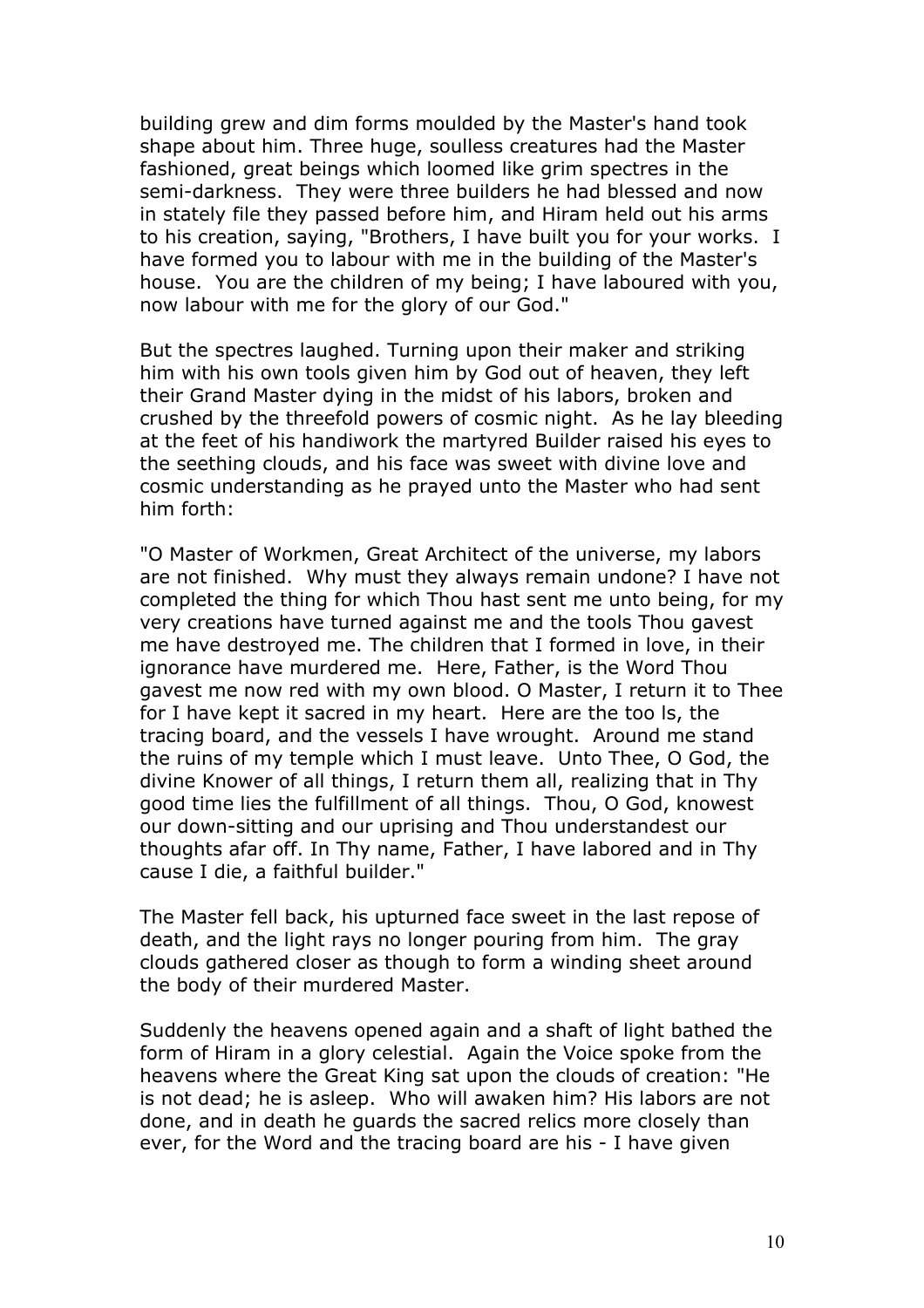them to him. But he must remain asleep until these three who have slain him shall bring him back to life, for ever y wrong must be righted, and the slayers of my house, the destroyers of my temple, must labor in the place of their Builder until they raise their Master from the dead."

The three murderers fell on their knees and raised their hands to heaven as though to ward off the light which had disclosed their crime: "O God, great is our sin, for we have slain our Grand Master, Hiram Abiff! Just is Thy punishment and as we have slain him we now dedicate our lives to his resurrection. The first was our human weakness, the second our sacred duty."

"Be it so," answered the Voice from Heaven. The great Light vanished and the clouds of darkness and mist concealed the body of the murdered Master. It was swallowed up in the swirling darkness which left no mark, no gravestone to mark the place where the Builder had lain.

"O God!" cried the three murderers, "where shall we find our Master now?"

A hand reached down again from the Great Unseen and a tiny lamp was

handed them, whose oil flame burned silently and clearly in the darkness. "By this light shall ye seek him whom ye have slain."

The three forms surrounded the light and bowed in prayer and thanksgiving for this solitary gleam which was to light the darkness of their way. From somewhere above in the regions of not-being the great Voice spoke, a thundering Voice that filled Chaos with its sound: "He cometh forth as a flower and is cut down; he teeth also as a shadow and continueth not; as the waters fail from the sea and the flood decayeth and drieth up, so man lieth down and riseth not again. Yet have I compassion upon the children

of my creation; I administer unto them in time of trouble and save them with an everlasting salvation. Seek ye where the broken twig lies and the dead stick molds away, where the clouds float together and the stones rest by the hillside, for all these mark the grave of Hiram who has carried my Will with him to the tomb. This eternal quest is yours until ye have found your Builder, until the cup giveth up its secret, until the grave giveth up its ghosts. No more shall I speak until ye have found and raised my beloved Son, and have listened to the words of my Messenger and with Him as your guide have finished the temple which I shall then inhabit.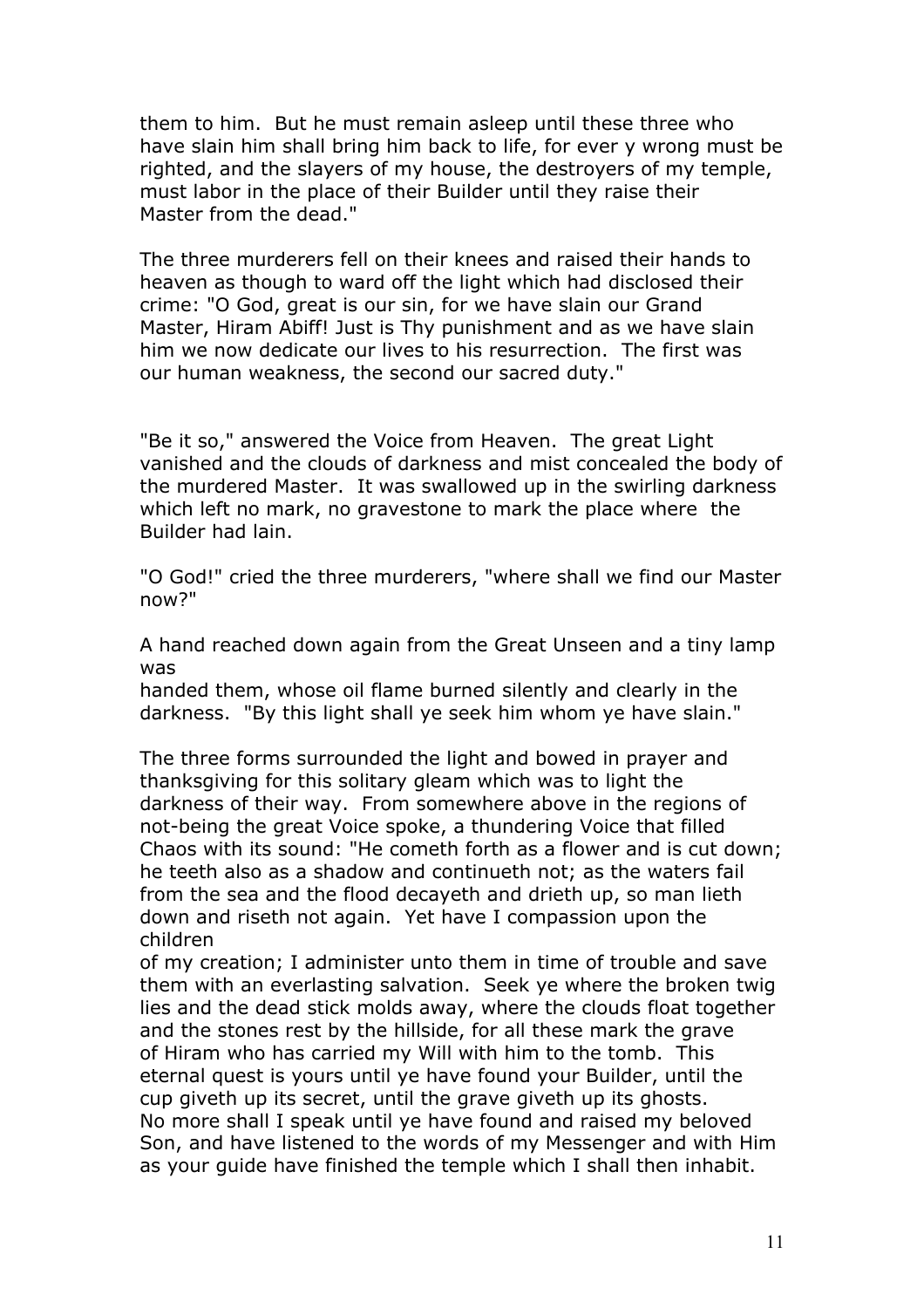Amen."

The gray dawn still lay asleep in the arms of darkness. Out through the great mystery of not-being all was silence, unknowable. Through the misty dawn, like strange phantoms of a dream, three figures wandered over the great Unknown carrying in their hands a tiny light, the lamp given to them by their Builder's Father. Over stick and stone and cloud and star they wandered, eternally in search of a silent grave, stopping again and again to explore the depths of some mystic recess, praying for liberation fr om their endless search; yet bound by their vows to raise the Builder they had slain, whose grave was marked by the broken twig, and whose body was laid away in the white winding sheet of death somewhere over the brow of the eternal hill.

## **TEMPLE BUILDERS**

You are the temple builders of the future. With your hands must be raised the domes and spires of a coming civilization. Upon the foundation you have laid, tomorrow shall build a far more noble edifice. Builders of the temple of character wherein should dwell an enlightened spirit; truers of the rock of relationship; molders of those vessels created to contain the oil of life: up, and to the task appointed! Never before in the history of men have you had the

opportunity that now confronts you. The world waits - waits for the illuminated one who shall come from between the pillars of the portico. Humility, hoodwinked and bound, seeks entrance to the temple of wisdom. Fling wide the gate, and let the worthy enter. Fling wide the gate, and let the light that is the life of men shine forth. Hasten to complete the dwelling of the Lord, that the Spirit of God may come and dwell among His people, sanctified and ordained according to His law.

# **CHAPTER I**

# **THE ETERNAL QUEST**

The average Mason, as well as the modern student of Masonic ideals,

little realizes the cosmic obligation he takes upon himself when he begins his search for the sacred truths of Nature as they are concealed in the ancient and modern rituals. He must not lightly regard his vows, and if he would not bring upon himself years and ages of suffering he must cease to consider Freemasonry solely as a social order only a few centuries old. He must realize that the ancient mystic teachings as perpetuated in the modern rites are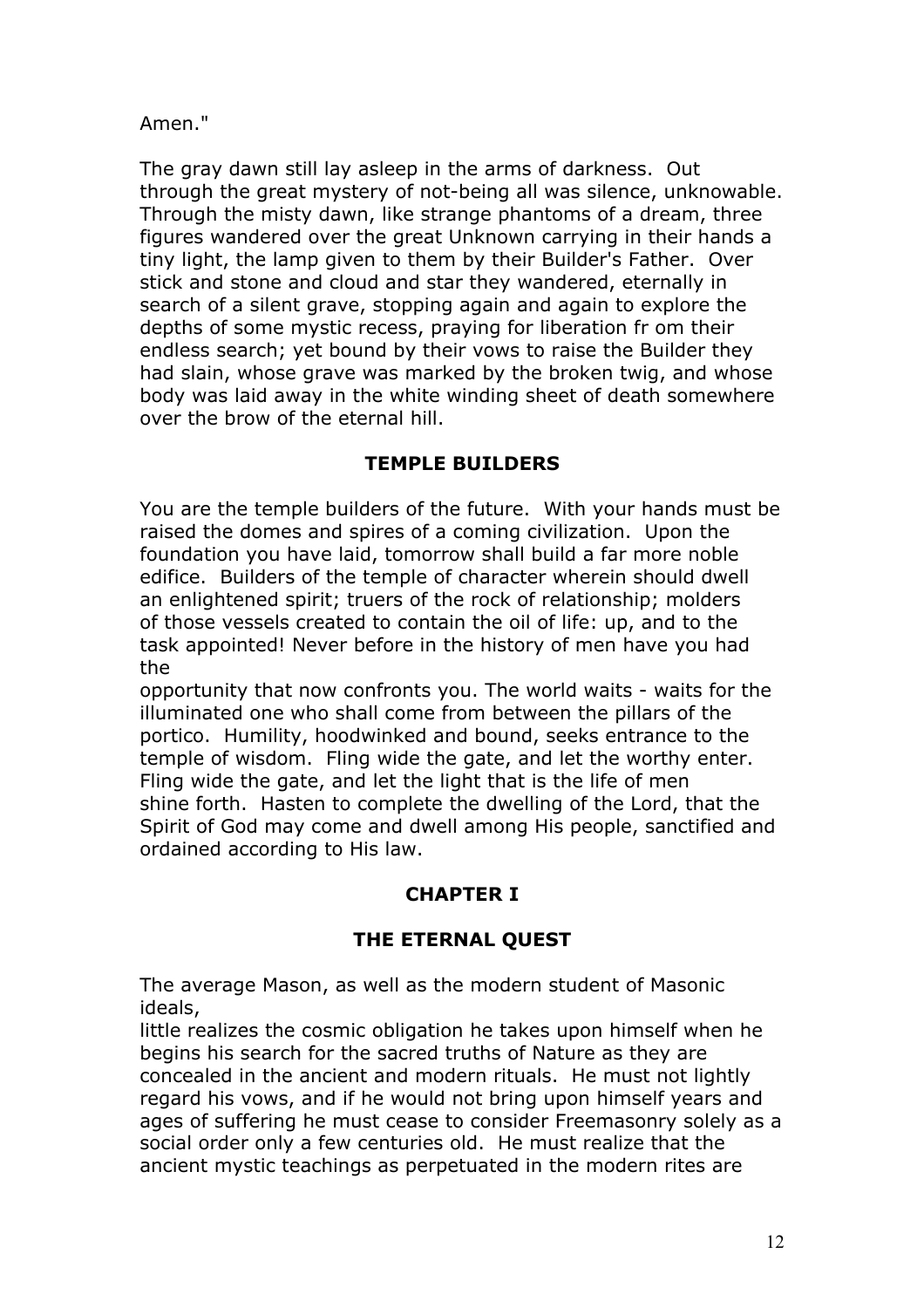sacred, and that powers unseen and unrecognized mold the destiny of those who consciously and of their own free will take upon themselves the obligations of the Fraternity.

Freemasonry is not a material thing: it is a science of the soul; it is not a creed or doctrine but a universal expression of the Divine Wisdom.\* The coming together of medieval guilds or even the

building of Solomon's temple as it is understood today has little, if anything, to do with the true origin of Freemasonry, for Masonry does not deal with personalities. In its highest sense, it is neither historical nor archaeological, but is a divine symbolic language perpetuating under certain concrete symbols the sacred mysteries of the ancients. Only those who see in it a cosmic study, a life work, a divine inspiration to better thinking, better feeling, and better living, with the spiritual attainment of enlightenment as the end, and with the daily life of the true Mason as the means, have gained even the slightest insight into the true mysteries of the ancient rites.

The age of the Masonic school is not to be calculated by hundreds or even thousands of years, for it never had any origin in the worlds of form. The world as we see it is merely an experimental laboratory in which man is laboring to build and express greater and more perfect vehicles. Into this laboratory pour myriads

\*This term is used as synonymous with a very secret and sacred philosophy that has existed for all time, and has been the inspiration of the great saints and sages of all ages, i. e., the perfect wisdom of God, revealing itself through a secret hierarchy of illumined minds.

of rays descending from the cosmic hierarchies.\* These mighty globes and orbs which focus their energies upon mankind and mold its destiny do so in an orderly manner, each in its own way and place, and it is the working of these mystic hierarchies in the universe which forms the pattern around which the Masonic school has been built, for the true lodge of the Mason is the universe. Freed of limitations of creed and sect, he stands a master of all faiths, and those who take up the study of Freemasonry without realizing the depth, the beauty, and the spiritual power of its philosophy can never gain anything of permanence from their studies. The age of the Mystery Schools can be traced by the student back to the dawn of time, ages and aeons ago, when the temple of the Solar Man was in the making. That was the first Temple of the King, and therein were given and laid down the true mysteries of the ancient lodge, and it was the gods of creation and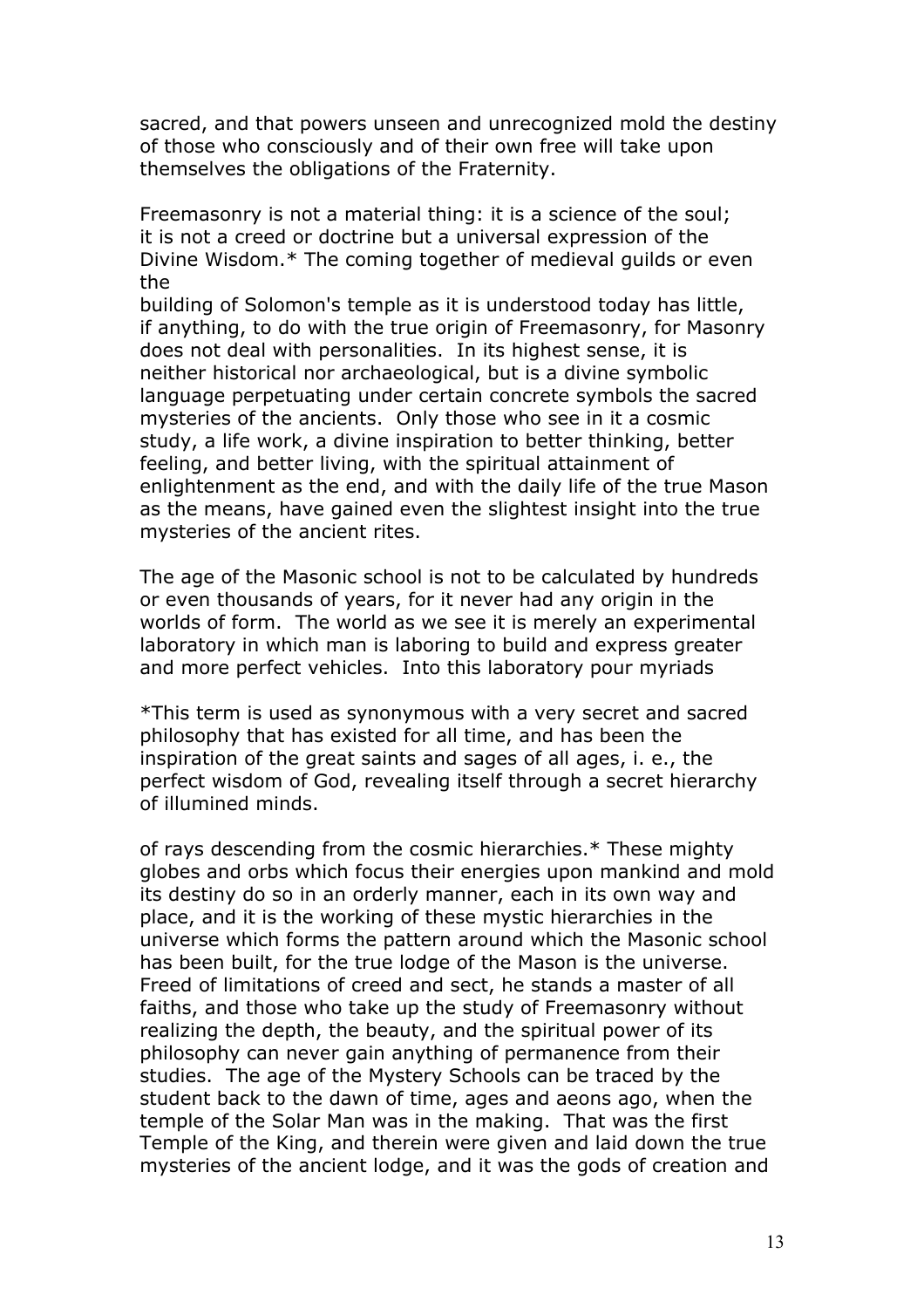the spirits of the dawn who first tiled the Master's lodge.

\*The groups of celestial intelligences governing the creative processes in cosmos.

The initiated brother realizes that his so called symbols and rituals are merely blinds fabricated by the wise to perpetuate ideas incomprehensible to the average individual. He also realizes that few Masons of today know or appreciate the mystic meaning concealed within these rituals.

With religious faith we perpetuate the form, worshiping it instead of the life, but those who have not recognized the truth in the crystallized ritual, those who have not liberated the spiritual germ from the shell of empty words, are not Masons, regardless of their physical degrees and outward honors.

In the work we are taking up it is not the intention to dwell upon the modern concepts of the Craft but to consider Freemasonry as it really is to those who know, a great cosmic organism whose true brothers and children are tied together not by spoken oaths but by lives so lived that they are capable of seeing through the blank wall and opening the window which is now concealed by the rubbish of materiality. When this is done and the mysteries of the universe unfold before the aspiring candidate, then in t ruth he discovers what Freemasonry really is. Its material aspects interest him no longer for he has unmasked the Mystery School which

he is capable of recognizing only when he himself has spiritually become a member of it.

Those who have examined and studied its ancient lore have no doubt

that Freemasonry, like the universe itself, which is the greatest of all schools, deals with the unfolding of a three-fold principle; for all the universe is governed by the same three kings who are called the builders of the Masonic temple. They are not personalities but principles, great intelligent energies and powers which in God, man, and the universe have charge of the molding of cosmic substance into the habitation of the living king , the temple built through the ages first of unconscious and then conscious effort on the part of every individual who is expressing in his daily life the creative principles of these three kings.

The true brodaer of the ancient Craft realized that the completion of the temple he was building to the King of the Universe was a duty or rather a privilege which he owed to his God, to his brother, and to himself. He knew that certain steps must be taken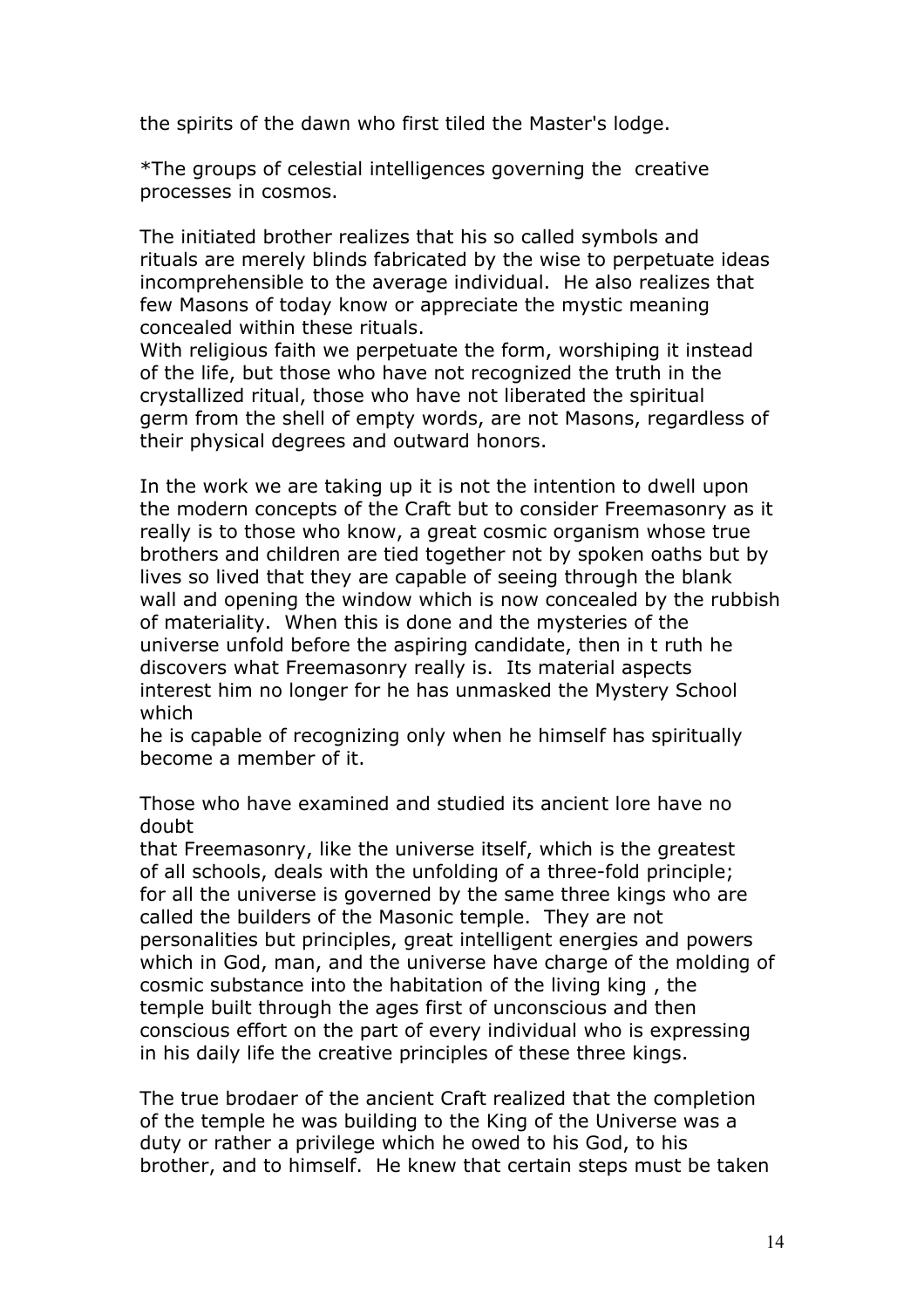and that his temple must be built according to the plan. Today it seems that the plan is lost, however, for in the majority of cases Freemasonry is no longer an operative art but is merely a speculative idea until each brother, reading the mystery of hi s symbols and pondering over the beautiful allegories unfolded in his ritual, realizes that he himself contains the keys and the plans so long lost to his Craft and that if he would ever learn Freemasonry he must unlock its doors with the key wrought from the base metals of his own being.

True Freemasonry is esoteric; it is not a thing of this world. All that we have here is a link, a doorway, through which the student may pass into the unknown. Freemasonry has nothing to do with things of form save that it realizes form is molded by and manifests the life it contains. Consequently the student is seeking so to mold his life that the form will glorify the God whose temple he is slowly building as he awakens one by one the workmen within himself and directs them to carry out the plan that h as been given him out of heaven.

So far as it is possible to discover, ancient Freemasonry and the beautiful cosmic allegories that it teaches, perpetuated through hundreds of lodges and ancient mysteries, forms the oldest of the Mystery Schools;\* and its preservation through the ages has not depended upon itself as an exoteric

body of partly evolved individuals but upon a concealed brotherhood, the exoteric side of Freemasonry. All the great mystery, Schools have hierarchies upon the spiritual planes of Nature which are expressing themselves in this world through creeds and organizations. The true student seeks to lift himself from the exoteric body upward spiritually until he joins the esoteric group which, without a lodge on the physical plane of Nature, is far greater than all the lodges of which it is the central fire. The spiritual instructors of humanity are forced to labor in the concrete world with things comprehensible to the concrete mind, and

there man begins to comprehend the meaning of the allegories and symbols which surround his exoteric work as soon as he prepares himself to receive them. The true Mason realizes that the work of the Mystery Schools in the world is of an inclusive rather than an exclusive nature, and that the only lodge which is b road enough to express his ideals is one whose dome is the heavens, whose pillars are the corners of creation, whose checker-board floor is composed of the crossing currents of human emotion and whose altar is the human heart. Creeds cannot bind the true seeker for truth. Realizing the unity of all truth, the Mason also realizes that the hierarchies laboring with him have given him in his varying degrees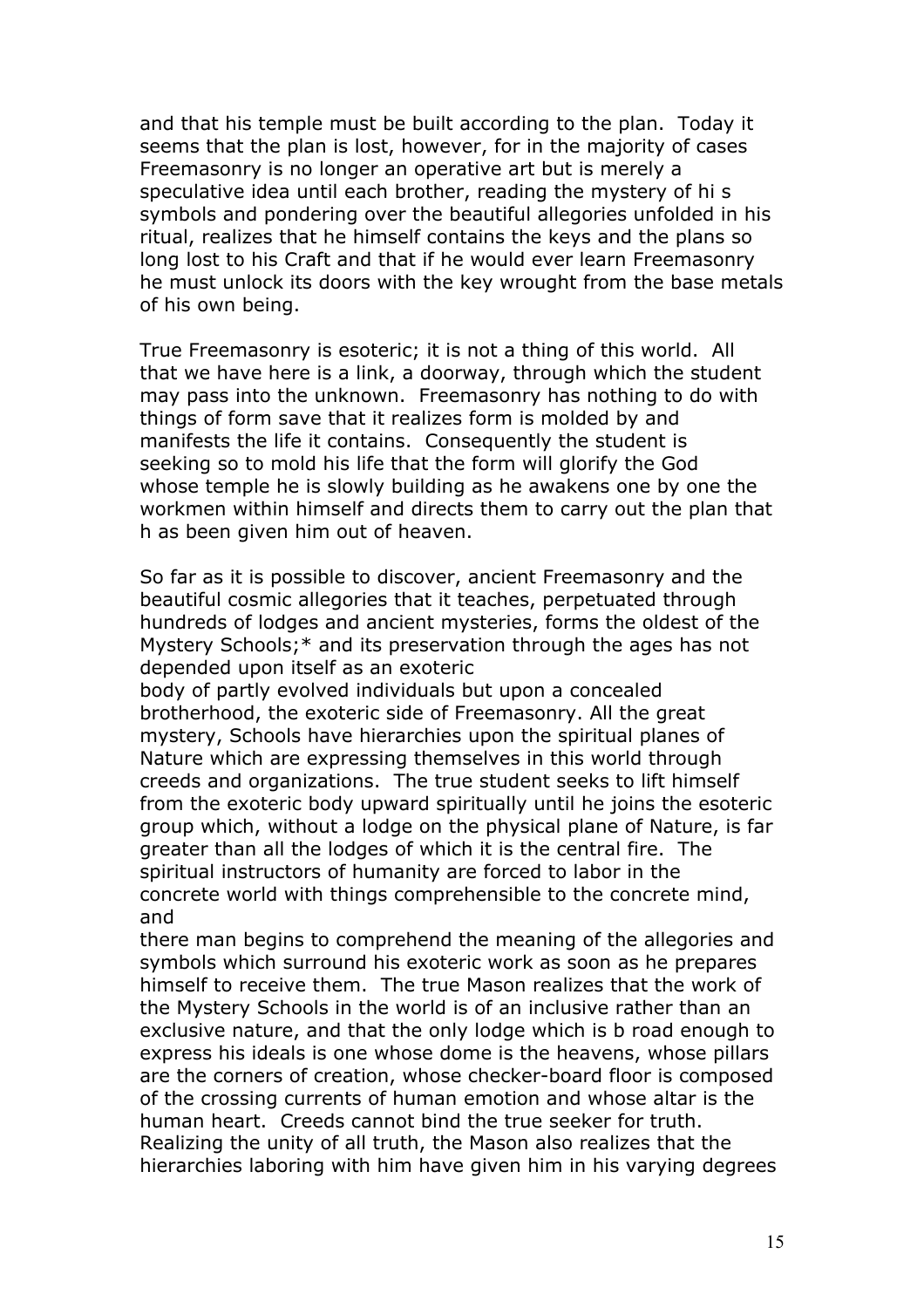the mystic spiritual rituals of all the Mystery Schools in the world, and if he would fill his place in the plan he must not enter this sacred study for what he can get out of it but that he may learn how to serve.

\* This is a term used by the ancients to designate the esoteric side of their religious ceremonials. The candidate passing through these mysteries was initiated into the mysteries of Nature and the arcane side of natural law.

In Freemasonry is concealed the mystery of creation, the answer to the problem of existence, and the path the student must tread in order to join those who are really the living powers behind the thrones of modern national and international affairs. The true student realizes most of all that the taking of degrees does not make a man a Mason. A Mason is not appointed; he is evolved and he

must realize that the position he holds in the exoteric lodge means nothing compared to his position in the spiritual lodge of life. He must forever discard the idea that he can be told or instructed in the sacred Mysteries or that his being a member of an organization improves him in any way. He must realize that his duty is to build and evolve the sacred teachings in his own being: that nothing but his own purified being can unlock the door to the sealed libraries of human consciousness, and that his Masonic rites must eternally be speculative until he makes them operative by living the life of the mystic Mason. His karmic responsibilities increase with his opportunities. Those who are surrounded with knowledge and opportunity for self-improvement and make nothing of these opportunities are the lazy workmen who will be spiritually, if not physically, cast out of the temple of the king.

The Masonic order is not a mere social organization, but is composed of all those who have banded themselves together to learn and apply the principles of mysticism and the occult rites. They are (or should be) philosophers, sages and sober-minded individuals who have dedicated themselves upon the Masonic altar and vowed by all they hold dear that the world shall be better, wiser, and happier because they have lived. Those who enter these mystic rites and pass between the pillars seeking either prestige or commercial advantage are blasphemers, and while in this world we may count them as successful, they are the cosmic failures who have

barred themselves out from the true rite whose keynote is unselfishness and whose workers have renounced the things of earth.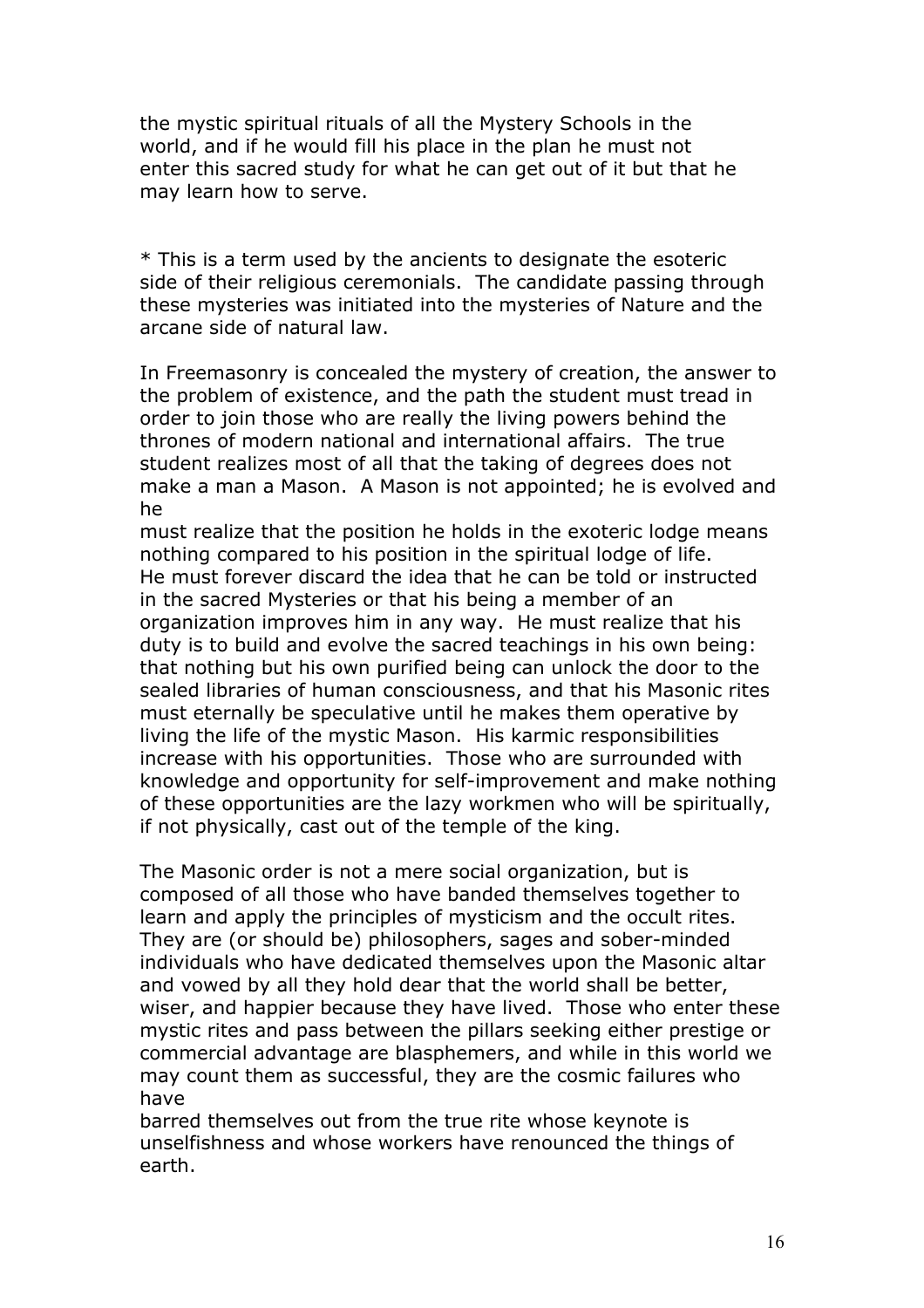In ancient times many years of preparation were required before the

neophyte was permitted to enter the temple of the Mysteries. In this way the shallow, the curious, the faint of heart, and those unable to withstand the temptations of life were automatically eliminated by their inability to meet the requirements for admission. The successful candidate who did pass between the pillars entered the temple, keenly realizing his sublime opportunity, his divine obligation, and the mystic privilege which he had earned for himself through years of special preparation. Only those are truly Masons who enter their temple in reverence, who seek not the ephemeral things of life but the treasures which are eternal, whose sole desire is to know the true mystery of the Craft that they may join as honest workmen those who have gone before as builders of the Universal Temple. The Masonic ritual is not a ceremony, but a life to be lived. Those alone are truly Masons who, dedicating their lives and their fortunes upon the a altar of the living flame, undertake the construction of the one universal building of which they are the workmen and their God the living Architect. When we have Masons like this the Craft will again be operative, the flaming triangle will shine forth with greater lustre, the dead builder will rise from his tomb, and the Lost Word so long concealed from the profane will blaze forth again with the power that makes all things new.

In the pages that follow have been set down a number of thoughts for the study and consideration of temple builders, craftsmen and artisans alike. They are the keys which, if only read, will leave the student still in ignorance but, if lived, will change the speculative Masonry of today into the operative Masonry of tomorrow, when each builder, realizing his own place, will see things which he never saw before, not because they were not there but because he was blind. And there are none so blind as those who will not see.

## **THOUGHTLESSNESS**

The noblest tool of the Mason is his mind, but its value is measured by the use made of it. Thoughtful in all things, the aspiring candidate to divine wisdom attains reality in sincere desire, in meditation, and in silence. Let the keynote of the Craft, and of the Ritual, be written in blazing letters: THINK OF ME. What is the meaning of this mystic maze of symbols, rites and rituals? THINK! What does life mean, with the criss-crossings of human relationship, the endless pageantry of qualities masquerading in a carnival of fools? THINK! What is the plan behind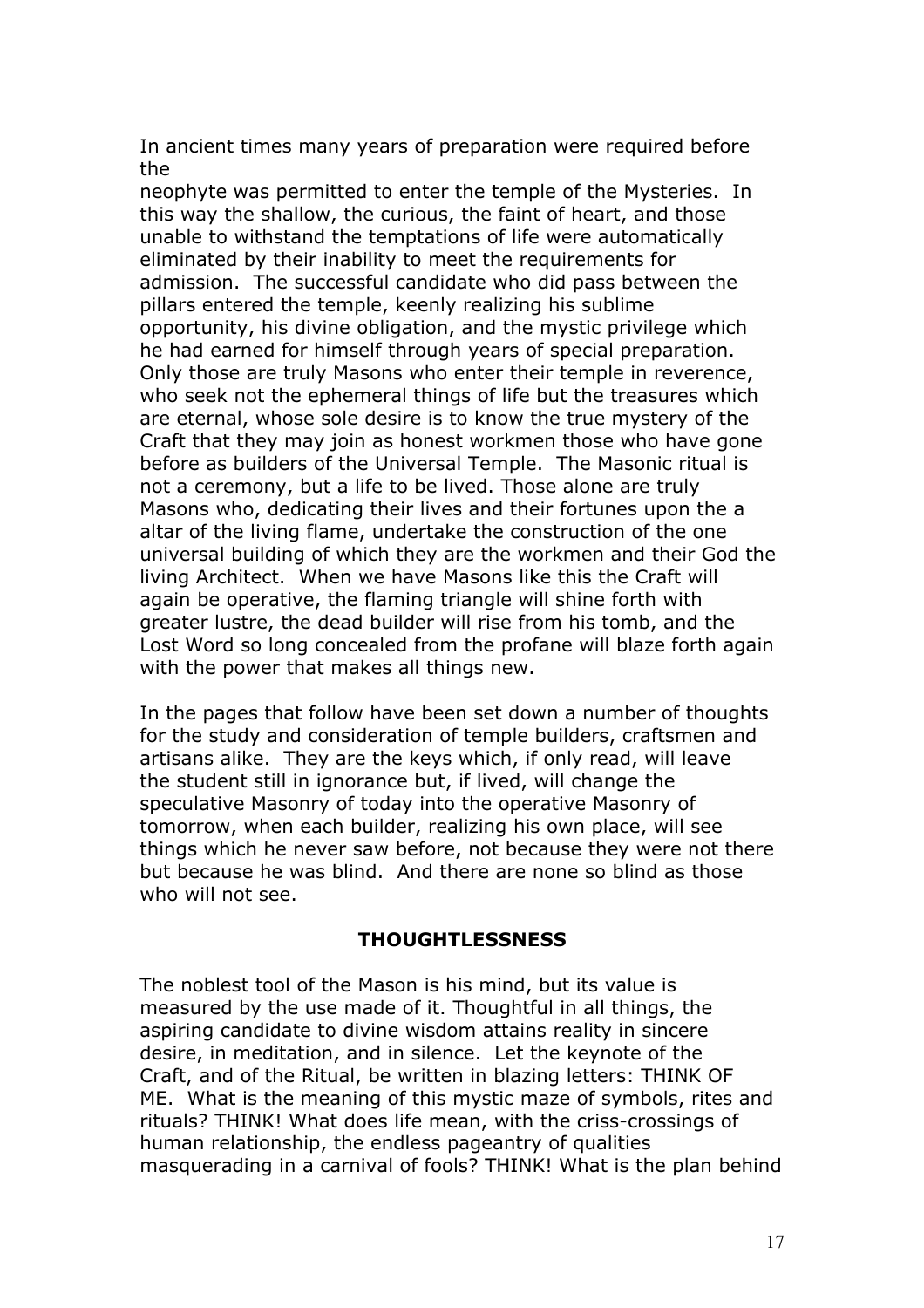it all, and who the planner? Where dwells the Great Architect, and what is the tracing board upon which he designs? THINK! What is the human soul, and why the endless yearning to ends unknown, along pathways where each must wander unaccompanied? Why mind, why soul, why spirit, and in truth, why anything? THINK! Is there an answer? If so, where will the truth be found? Think, Brothers o f the Craft, think deeply; for if truth exists, you have it, and if truth be within the reach of living creature, what other goal is worth the struggle?

## **CHAPTER II**

## **THE CANDIDATE**

There comes a time in the growth of every living individual thing when it realizes with dawning consciousness that it is a prisoner. While apparently free to move and have its being, the struggling life cognizes through ever greater vehicles its own limitations. It is at this point that man cries out with greater insistence to be liberated from the binding ties which, though invisible to mortal eyes, still chain him with bonds far more terrible than those of any physical prison.

Many have read the story of the prisoner of Chillon who paced back and forth in the narrow confines of his prison cell, while the blue waters rolled ceaselessly above his head and the only sound that broke the stillness of his eternal night was the constant swishing and lapping of the waves. We pity the prisoner in his physical tomb and we are sad at heart, for we know how life loves liberty. But there is one prisoner whose plight is far worse than those of earth. He has not even the narrow confines of a prison cell around Him; He cannot pace ceaselessly to and fro and wear ruts in the cobblestones of His dungeon floor. That eternal Prisoner is Life incarnate within the dark stone walls of matter, with not a single ray to brighten the blackness of His fate. He fights eternally, praying in the dark confines of gloomy walls for light and opportunity. This is the eternal Prisoner who, through the ceaseless ages of cosmic unfoldment, through forms unnumbered and species now unknown, strives eternally to liberate Himself and gain self conscious expression, the birthright of every created thing. He awaits the day when, standing upon the rocks that now form His shapeless tomb, He may raise His arms to heaven, bathed in the sunlight of spiritual freedom, free to join the sparkling atoms and dancing light-beings released from the bonds of prison wall and tomb.

Around Life - that wondrous germ in the heart of every living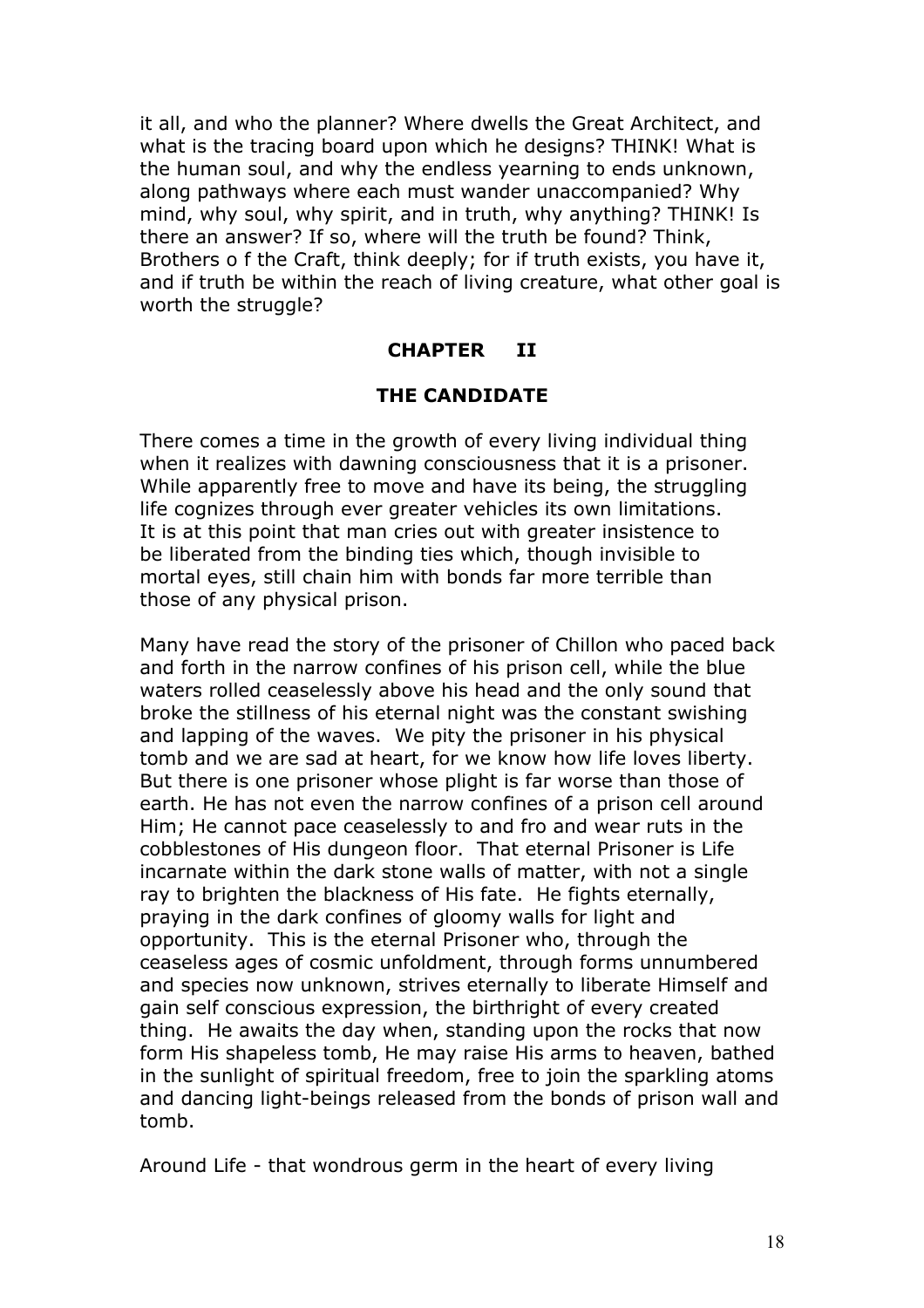thing, that sacred Prisoner in His gloomy cell, that Master Builder laid away in the grave of matter - has been built the wondrous legend of the Holy Sepulchre. Under allegories unnumbered, the mystic philosophers of the ages, have perpetuated this wonderful story, and among the Craft Masons it forms the mystic ritual of Hiram, the Master Builder, murdered in his temple by the very builders who should have served him as he labored to perfect the dwelling place of his God.

Matter is the tomb. It is the dead wall of substance not yet awakened into the pulsating energies of Spirit. It exists in many degrees and forms, not only in the chemical elements which form the solids of our universe but in finer and more subtle substances. These, though expressing through emotion and thought, are still beings of the world of form. These substances form the great cross of matter which opposes the growth of all things and by opposition makes all growth possible. It is the great cross o f hydrogen, nitrogen, oxygen, and carbon upon which even the life germ in protoplasm is crucified and suspended in agony. These substances are incapable of giving it adequate expression. The Spirit within cries out for freedom: freedom to be, to express, to manifest its true place in the Great Plan of cosmic unfoldment.

It is this great yearning within the heart of man which sends him slowly onward toward the gate of the Temple; it is this inner urge for greater understanding and greater light which brought into being through the law of necessity the great cosmic Masonic Lodge dedicated to those seeking union with the Powers of Light that their prison walls might be removed. This shell cannot be discarded: it must be raised into union with the Life; each dead, crystallized atom in the human body must be set vibrating and spinning to a higher rate of consciousness. Through purification, through knowledge, and through service to his fellow man the candidate sequentially unfolds these mystic properties, building better and more perfect bodies through which his higher life secures even greater manifestation. The expression of man through constructive thought, emotion, and action liberates the higher nature from bodies which in their crystallized states are incapable of giving him his natural opportunities.

In Freemasonry this crystallized substance of matter is called the grave and represents the Holy Sepulchre. This is the grave within which the lost Builder lies and with Him are the plans of the Temple and the Master's Word, and it is this builder, our Grand Master, whom we must seek and raise from the dead. This noble Son of Light cries out to us in every expression of matter. Every stick and stone marks His resting place, and the sprig of acacia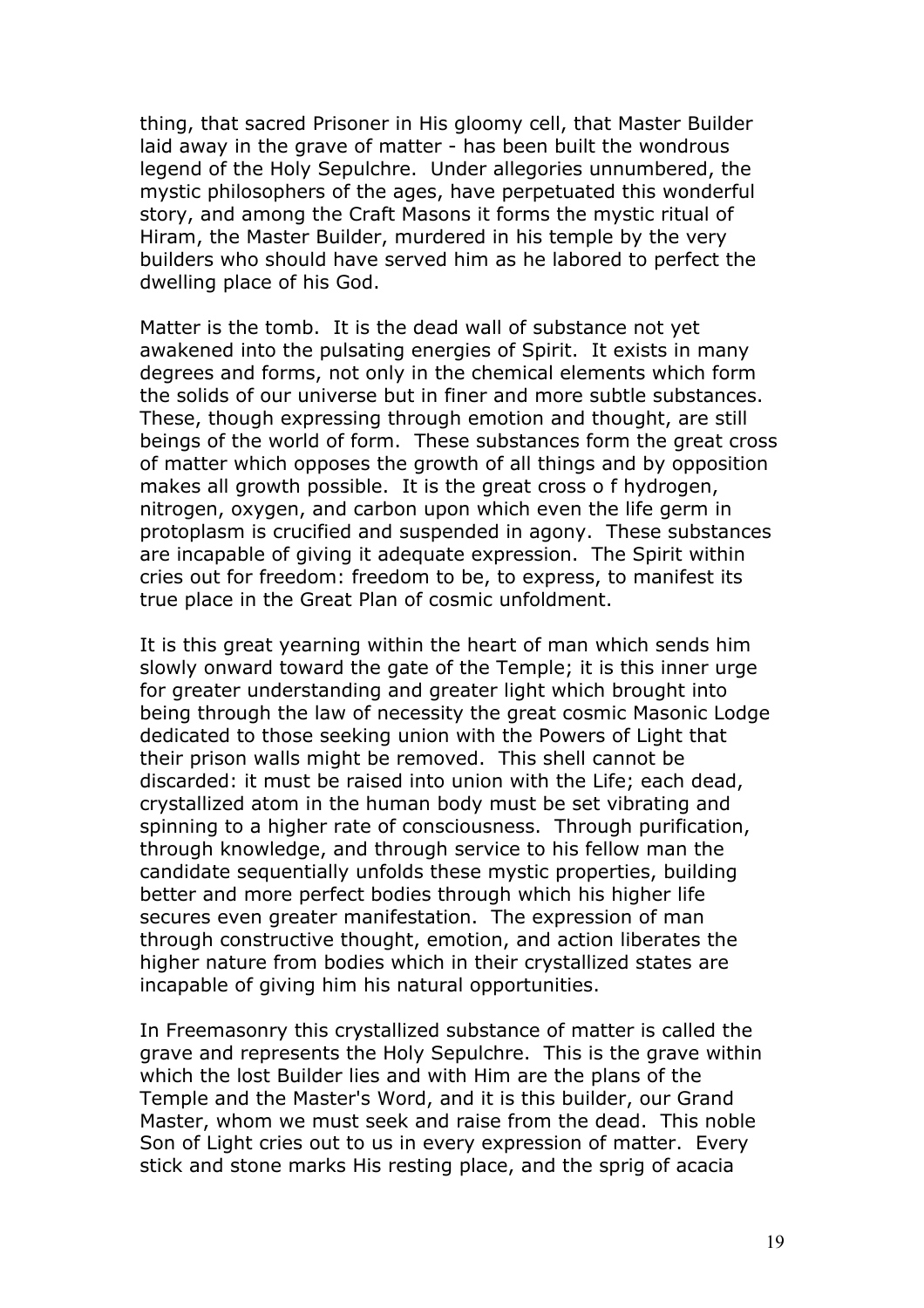promises that through the long winter of spiritual darkness when the sun does not shine for man, this Light still awaits the day of liberation when each one of us shall raise Him by the grip of the Grand Master, the true grip of a Master Mason. We cannot hear this Voice that calls eternally, but we feel its inner urge. A great unknown something pulls at our heartstrings. As the ages roll by, the deep desire to be greater, to live better, and to think God's thoughts, builds within ourselves the qualifications of a candidate who, when asked why he takes the path , would truly answer if he knew mentally the things he feels: "I hear a voice that cries out to me from flora and fauna, from the stones, from the clouds, from the very heaven itself. Each fiery atom spinning and twisting in Cosmos cries out to me with the voice of my Master. I can hear Hiram Abiff, my Grand Master, crying out in his agony, the agony of life hidden within the darkness of its prison walls, seeking for the expression which I have denied it, laboring, to bring closer the day of its liberation , and I have learned to know that I am responsible for those walls. My daily actions are the things which as ruffians and traitors are murdering my God."

There are many legends of the Holy Sepulchre which for so many centuries had been in the hands of the infidel and which the Christian worlds sought to retake in the days of the Crusades. Few Masons realize that this Holy Sepulchre, or tomb, is in reality negation and crystallization - matter that has sealed within itself the Spirit of Life which must remain in darkness until the growth of each individual being gives it walls of glowing gold and changes its stones into windows. As we develop better and better vehicles of expression, these walls slowly expand until at last Spirit rises triumphant from its tomb and, blessing the very walls that confined it, raises them to union with itself.

We may first consider the murderers of Hiram. These three ruffians, who, when the Builder seeks to leave his temple, strike him with the tools of his own Craft until finally they slay him and bring the temple down in destruction upon their own heads, symbolize the three expressions of our own lower natures which are in truth the murderers of the good within ourselves. These three may be called thought, desire, and action. When purified and transmuted they are three glorious avenues through which may manifest the great life power of the three kings, the glowing builders of the Cosmic Lodge manifesting in this world as spiritual thought, constructive emotion, and useful daily labor in the various places and positions where we find ourselves while carrying on the Master's work. These three form the Flaming Triangle which glorifies every living Mason, but when crystallized and perverted they form a triangular prison through which the light cannot shine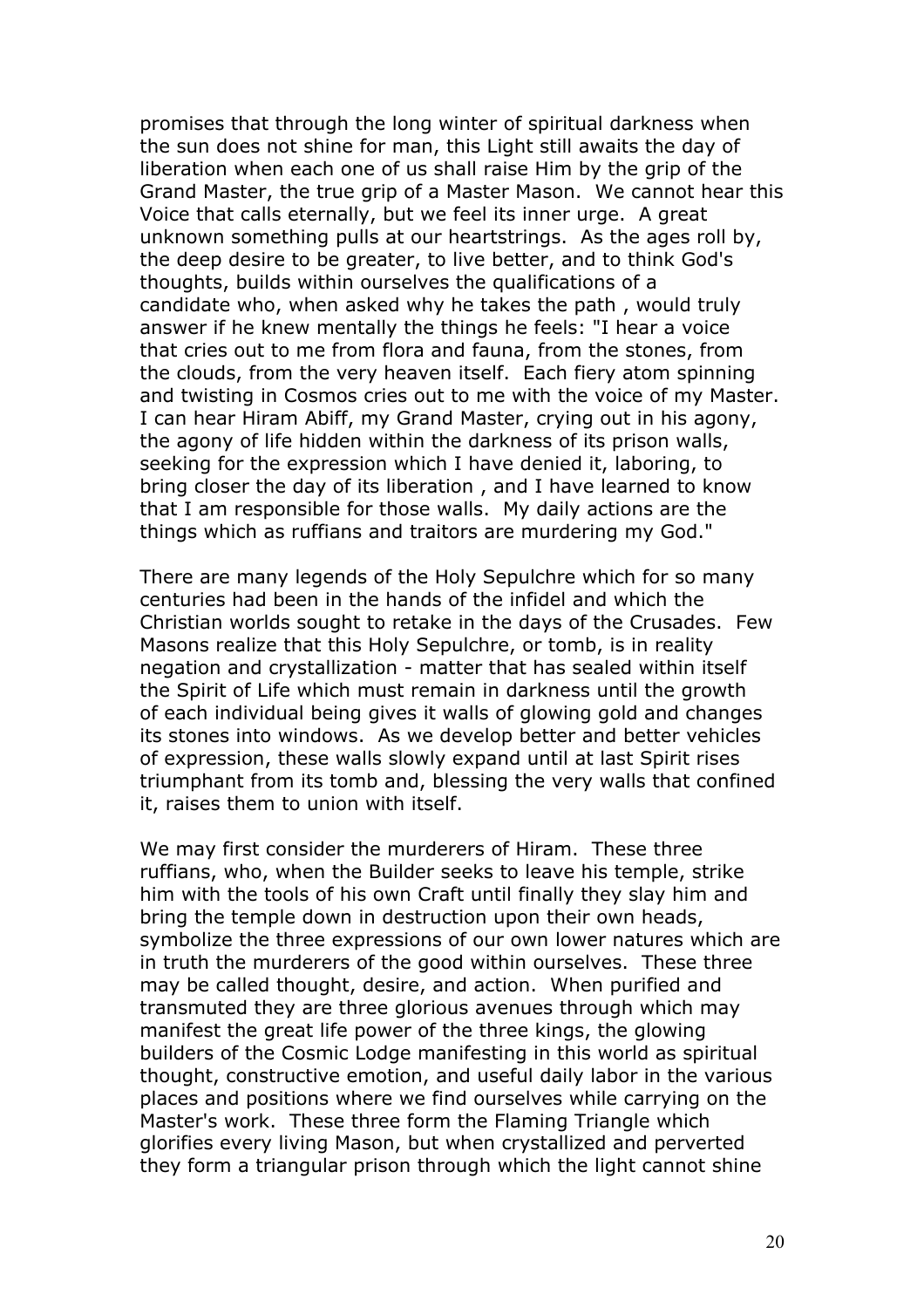and the Life is forced to languish in the dim darkness of despair, until man himself through his higher understanding liberates the energies and powers which are indeed the builders and glorifiers of his Father's House.

Now let us consider how these three fiery kings of the dawn became,

through perversion of their manifestation by man, the ruffians who murdered Hiram - the energizing powers of cosmos which course through the blood of every living being, seeking to beautify and perfect the temple they would build according to the plan laid down on the tracing board by the Master Architect of the universe. First in the mind is one of the three kings, or rather we shall say a channel through which he manifests; for King Solomon is the power of mind which, perverted, becomes a destroyer who tears down

with the very powers which nourish and build. The right application of thought, when seeking the answer to the cosmic problem of destiny, liberates man's spirit which soars above the concrete through that wonderful power of mind, with its dreams and its ideals.

When man's thoughts rise upon the wings of aspiration, when he pushes back the darkness with the strength of reason and logic, then indeed the builder is liberated from his dungeon and the light pours in, bathing him with life and power. This light enables us to seek more clearly the mystery of creation and to find with greater certainty our place in the Great Plan, for as man unfolds his bodies he gains talents with which he can explore the mysteries of Nature and search for the hidden workings of the Divine. Through these powers the Builder is liberated and his consciousness goes forth conquering and to conquer. These higher ideals, these spiritual concepts, these altruistic, philanthropic, educative applications of thought power glorify the Builder; for they give the power of expression and those who can express themselves are free. When man can mold his thoughts, his emotions, and his actions

into faithful expressions of his highest ideals then liberty is his, for ignorance is the darkness of Chaos and knowledge is the light of Cosmos.

In spite of the fact that many of us live apparently to gratify the desires of the body and as servants of the lower nature, still there is within each of us a power which may remain latent for a great length of time. This power lives eternities perhaps, and yet at some time during our growth there comes a great yearning for freedom, when, having discovered that the pleasures of sense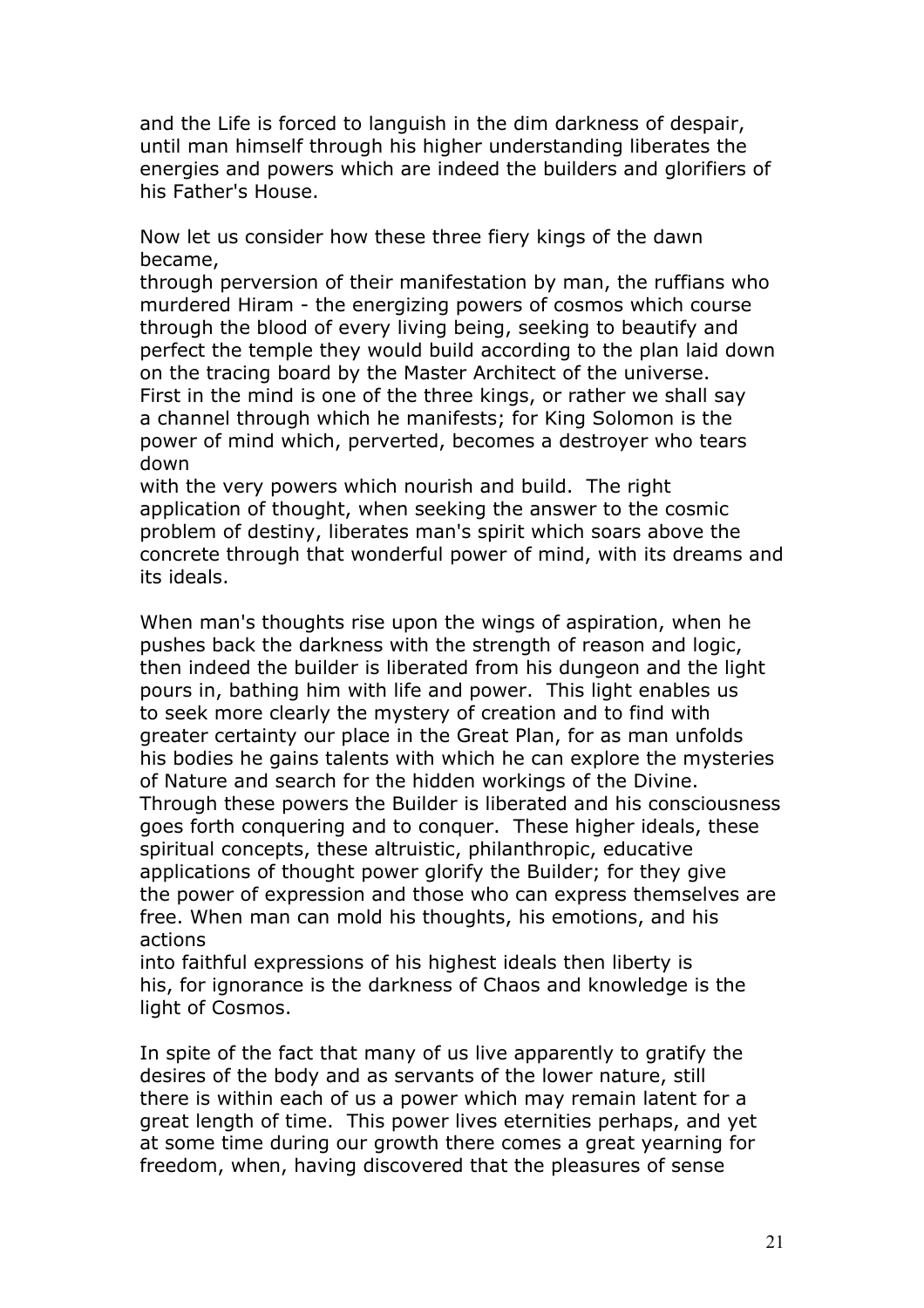gratification are eternally elusive and unsatisfying, we make an examination of ourselves and begin to realize that there a re greater reasons for our being. It is sometimes reason, sometimes suffering, sometimes a great desire to be helpful, that brings out the first latent powers which show that one long wandering in the darkness is about to take the path that leads to Light. Having lived life in all its experiences, he has learned to realize that all the manifestations of being, all the various experiences through which he passes, are steps leading in one direction; that, consciously or unconsciously, all souls are being le d to the portico of the temple where for the first time they see and realize the glory of Divinity. It is then that they understand the age-old allegory of the martyred Builder and feel his power within themselves crying out from the prison of materiality. Nothing else seems worth while; and, regardless of cost, suffering, or the taunts of the world, the candidate slowly ascends the steps that lead to the temple eternal. The reason that governs Cosmos he does

not know, the laws which mold his being he do es not realize, but he does know that somewhere behind the veil of human ignorance there is an eternal light toward which step by step he must labor. With his eyes fixed on the heavens above and his hands clasped in prayer he passes slowly as a candidate up the steps. In fear and trembling, yet with a divine realization of good, he raps on the door and awaits in silence the answer from within.

## **CHAPTER III**

## **THE ENTERED APPRENTICE**

There are three grand steps in the

unfoldment of the human soul before it completes the dwelling place of the spirit. These have been caged respectively youth, manhood, and old age; or, as the Mason would say, the Entered Apprentice, the Fellow Craft, and the Master Builder. All life passes through these three grand stages of human consciousness. They can be listed as the man on the outside looking in, the man going in, and the man inside. The path of human life is governed as all things are by the laws of analogy, and as at birth we start our pilgrimmage through youth, manhood, and old age, so the spiritual consciousness of man in his cosmic path of unfoldment passes from unconsciousness to perfect consciousness in the Grand Lodge of the universe. Before the initiation of the Entered Apprentice degree can be properly understood and appreciated, certain requirements must be considered, not merely those of the physical world but also those of the spiritual world.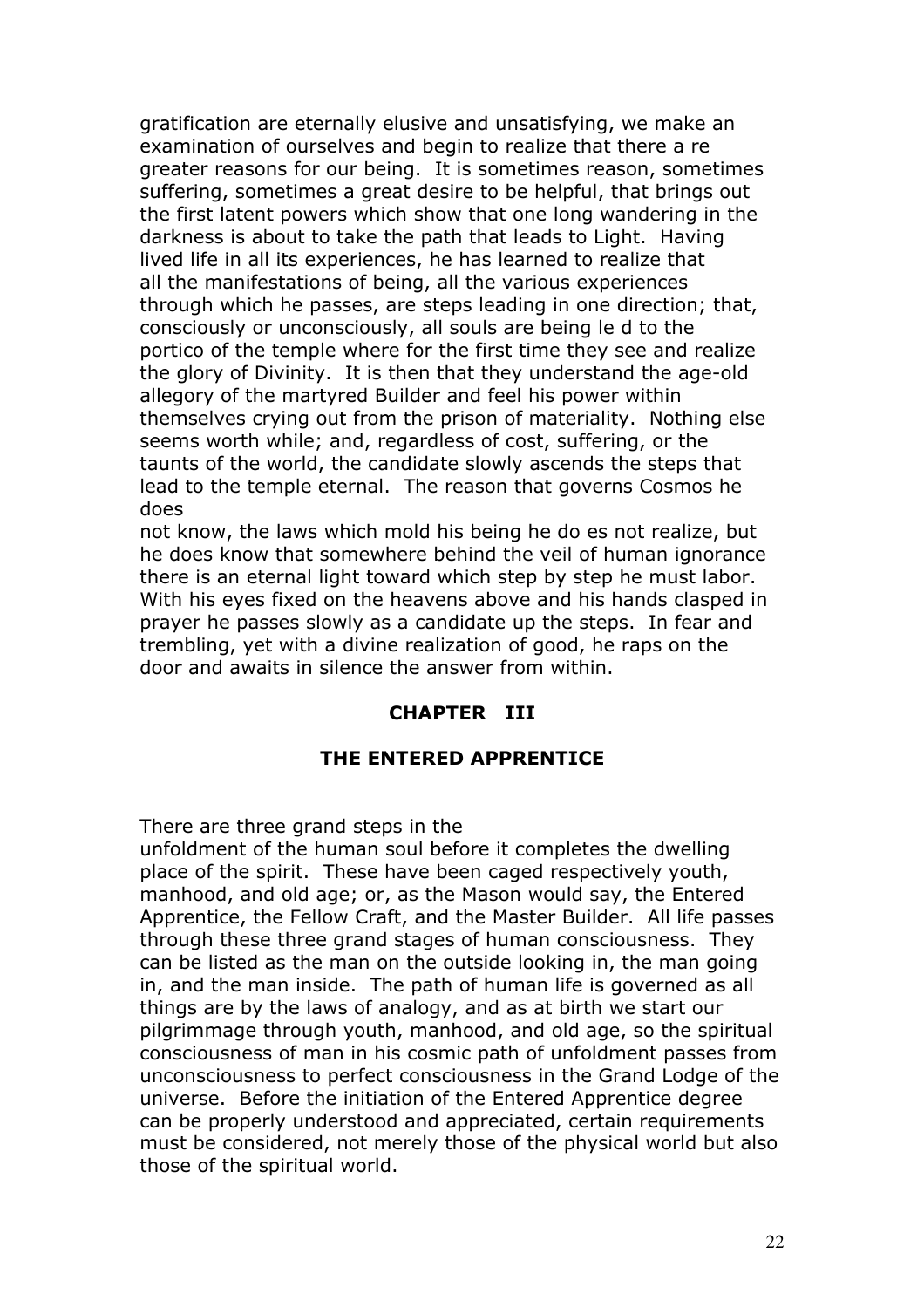The Mason must realize that his true initiation is a spiritual and not a physical ritual, and that his initiation into the living temple of the spiritual hierarchy regulating Freemasonry may not occur until years after he has taken the physical degree, or spiritually he may be a Grand Master before he comes into the world. There are probably few instances in the history of Freemasonry where the spiritual ordination of the aspiring seeker took place at the same time as the physical initiation, because the t rue initiation depends upon the cultivation of certain soul qualities - an individual and personal matter which is left entirely to the volition of the mystic Mason and which he must carry out in silence and alone.

The court of the tabernacle of the ancient Jews was divided into three parts: the outer court, the holy place, and the most Holy of Holies. These three divisions represent the three grand divisions of human consciousness. The degree of Entered Apprentice is acquired when the student signifies his intention to take the rough ashlar which he cuts from the quarry and prepares for the truing of the Fellow Craft.

In other words, the first degree is really one of preparation; it is a material step dealing with material things, for all spiritual life must be raised upon a material foundation.

Seven is the number of the Entered Apprentice as it relates to the seven liberal arts and sciences, and these are the powers with which the Entered Apprentice must labor before he is worthy to go onward into the more elevated and advanced degrees. They are much

mistaken who believe that they can reach the spiritual planes of Nature without first passing through and molding matter into the expression of spiritual power; for the first stage in the growth of a Master Mason is mastery of the concrete condition s of life and the developments of sense centers which will later become channels for the expression of spiritual truths.

All growth is a gradual procedure carried on in an orderly, masterly way, as exemplified by the opening and closing of a lodge. The universe is divided into planes and these planes are divided from each other by the rates of vibration which pass through them. As the spiritual consciousness progresses through the chain, the lower lose connection with it when it has raised itself above their level, until finally only the Grand Masters are capable of remaining in session, and unknown even to the Master Mason it finally passes back again to the spiritual hierarchy from which it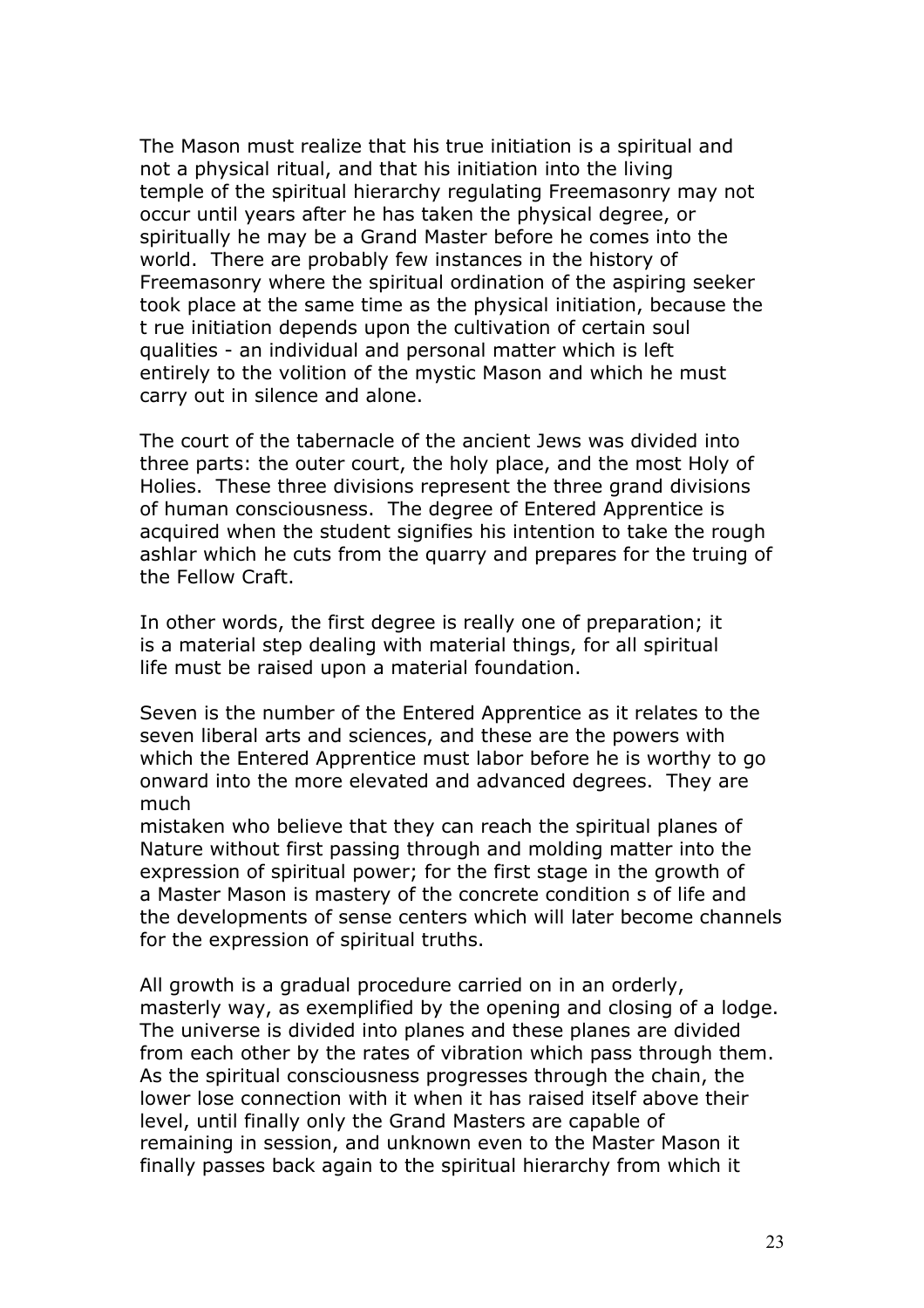came.

Action is the keynote of the Entered Apprentice lodge. All growth is the result of exercise and the intensifying of vibratory rates. It is through exercise that the muscles of the human body are strengthened; it is through the seven liberal arts and sciences that the human mind receives certain impulses which, in turn, stimulate internal centers of consciousness. These centers of consciousness, through still greater development, will later give fuller expression to these inner powers; but the Entered Apprentice has for his first duty the awakening of these powers, and, like the youth of whom he is a symbol, his ideals and labors must be tied closely to concrete things. For him both points of the compasses are under the square; for him the reasons which manifest

through the heart and mind - the two polarities of expression are darkened and concealed beneath the square which measures the block

of bodies. He knows not the reason why; his work is t o follow the directions of those whose knowledge is greater than his own; but as the result of the application of energies, through action and reaction he slowly builds and evolves the powers of discrimination and the strength of character which mark the Fellow Craft degree.

It is obvious that the rough ashlar symbolizes the body. It also represents cosmic root substance which is taken out of the quarry of the universe by the first expressions of intelligence and molded by them into ever finer and more perfect lines until finally it becomes the perfect stone for the Builder's temple.

How can emotion manifest save through form? How can mind manifest

until the intricately evolved brain cells of matter have raised their organic quality to form the ground-work upon which other things may be based? All students of human mature realize that every expression of man depends upon organic quality; that in every

living thing this differs; and that the fineness of this matter is the certain indication of growth - mental, physical or spiritual.

True to the doctrines of his Craft, the Entered Apprentice must beautify his temple. He must build within himself by his actions, by the power of his hand and the tools of his Craft, certain qualities which make possible his initiation into the higher degrees of the spiritual lodge.

We know that the cube block is symbolic of the tomb. It is also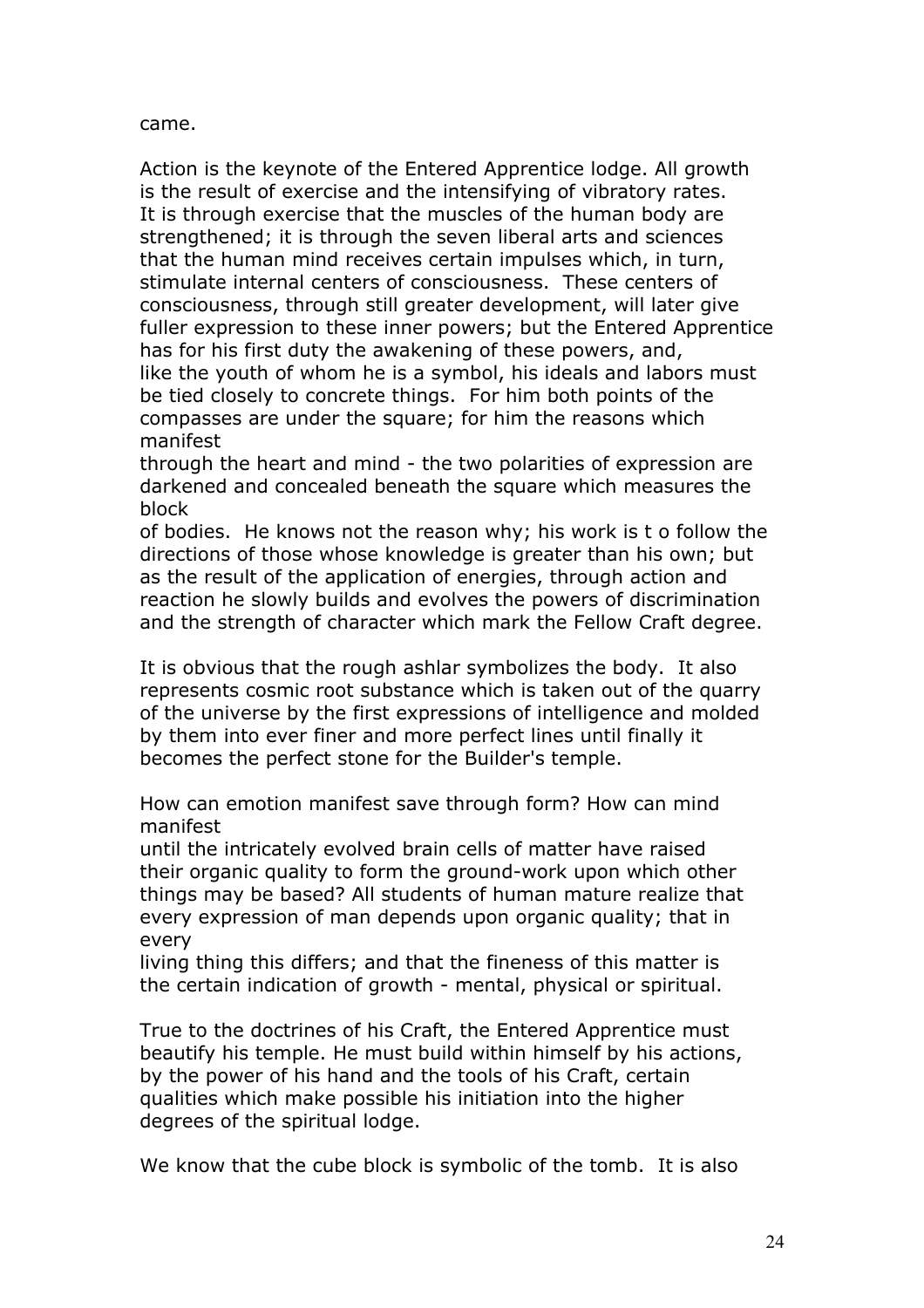well known that the Entered Apprentice is incapable of rolling away the stone or of transmuting it into a greater or higher thing; but it is his privilege to purify and glorify that stone and begin the great work of preparing it for the temple of his King.

Few realize that since the universe is made up of individuals in various stages of development, responsibility is consequently individual, and everything which man wishes to gain he must himself

build and maintain. If he is to use his finer bodies for the purpose for which they were intended, he must treat them well, that

they may be good and faithful servants in the great work he is preparing for.

The quarries represent the limitless powers of natural resources. They are symbolic of the practically endless field of human opportunity; they symbolize the cosmic substances from which man must gather the stones for his temple. At this stage in his growth, the Entered Apprentice is privileged to gather the stones which he wishes to true during his progress through the lodge, for at this point he symbolizes the youth who is choosing his life work. He represents the human ego who in the dawn of time gath ered many blocks and cubes and broken stones from the Great Quarry.

These rough and broken stones that as yet will not fit into anything are the partially evolved powers and senses with which he labors. In the first state he must gather these materials, and those who have not gathered them can never true them. During the

involuntary period of human consciousness, the Entered Apprentice in the Great Lodge was man, who labored with these rough blocks, seeking the tools and the power with which to true them . As he evolves down through the ages, he gains the tools and cosmically passes on to the degree of Fellow Craft where he trues his ashlar in harmony with the plans upon the Master's tracing board. This rough, uncut ashlar has three dimensions, representative of the three ruffians who at this stage are destroyers of the fourth dimensional life concealed within the ugly, ill-shaped stone.

The lost key of the Entered Apprentice is service. Why, he may not ask; when, he does not know. His work is to do, to act, to express himself in some way - constructively if possible, but destructively rather than not at all. Without action, he loses his great work; without tools, which symbolize the body, he cannot act in an organized manner. Consequently, it is necessary to master the arts and sciences which place in his hands intelligent tools for the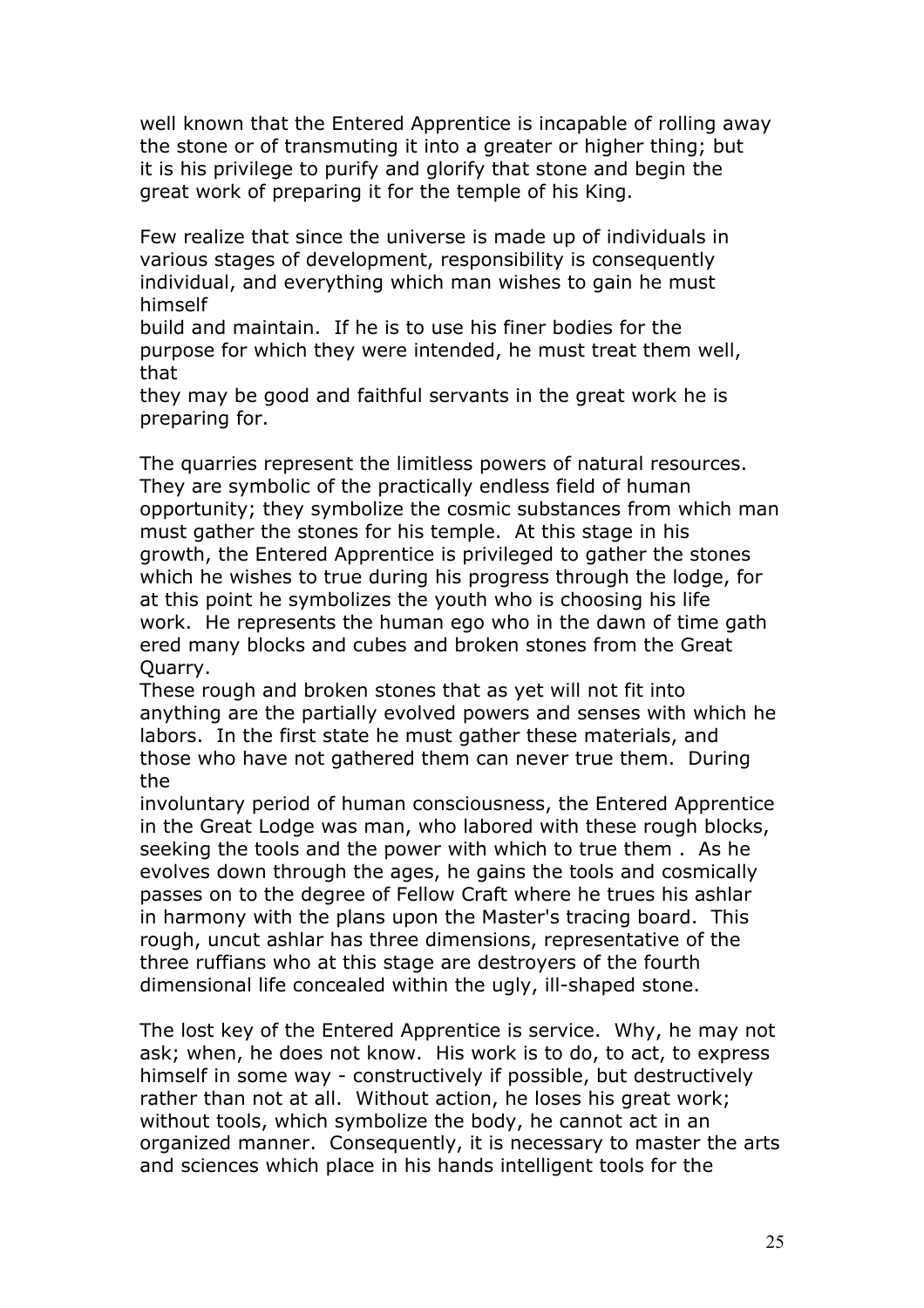expression of energy. Beauty is the keynote to h is ideal. With his concrete ideals he must beautify all with which he comes in contact, so that the works of his hand may be acceptable in the eyes of the Great Architect of the Universe.

His daily life, in home, business, and society, together with the realization of the fundamental unity of each with all, form the base upon which the aspiring candidate may raise a greater superstructure. In truth he must live the life, the result of which is the purification of his body, so that the more attenuated forces of the higher degrees may express themselves through the finer sensitivity of the receiving pole within himself. When he reaches this stage in his growth, he is spiritually worthy to consider advancement into a higher degree. This advancement is not the result of election or ballot, but is an automatic process in which, having sensitized his consciousness by his life, he thereby attunes himself to the next succeeding plane of expression. All initiation is the result of adjustments of the evolving life to the physical, emotional, and mental planes of consciousness through which it passes.

We may now consider the spiritual requirements of one who feels that he would mystically correlate himself with that great spiritual fraternity which, concealed behind the exoteric rite, forms the living power of the Entered Apprentice lodge:

1. It is essential that the Entered Apprentice should have studied sufficiently the subject of anatomy to have at least a general idea of the physical body, for the entire degree is based upon the mystery of form. The human body is the highest manifestation of form which he is capable of analyzing. Consequently, he must devote himself to the study of his own being and its mysteries and complexities.

2. The Entered Apprentice must realize that his body is the living temple of the living God and treat it accordingly; for when he abuses or mistreats it he breaks the sacred obligations which he must assume before he can ever hope to understand the true mysteries of the Craft. The breaking of his pact with the higher Life evolving within himself unfailingly invokes the retributive agencies of Nature.

3. He must study the problem of the maintenance of bodies through food, clothing, breathing, and other necessities, as all of these are important steps in the Entered Apprentice lodge. Those who eat immoderately, dress improperly, and use only about one-third of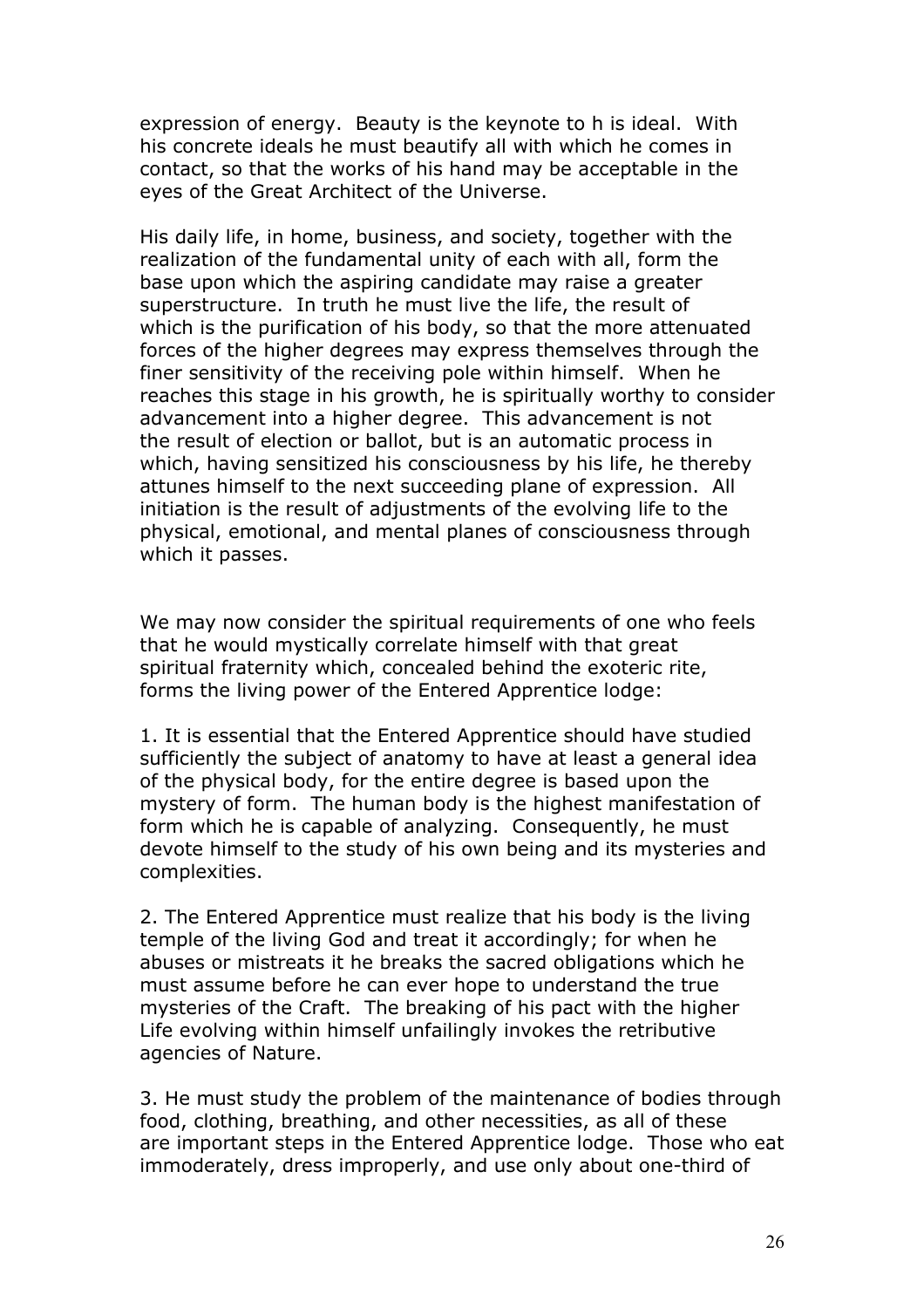their lung capacity can never have the physical efficiency necessary for the fullest expression of the higher Life.

4. He must grow physically and in the expression of concrete things. Human relationships must be idealized at this time, and he must seek to unfold all unselfish qualities which are necessary for the harmonious working of the Mason and his fellow men on the physical plane of Nature.

5. He must seek to round off all inequalities. He can best do this by balancing his mental and physical organisms through the application and study of the seven liberal arts and sciences.

Until he is relatively master of these principles on the highest plane within his own being, he cannot hope spiritually to attract to himself, through the qualities of his own character, the life-giving ray of the Fellow Craft. When he reaches this point, however, he is spiritually ready to hope for membership in a more advanced degree.

The Mason must realize that his innermost motives are the index of his real self, and those who allow social position, financial or business considerations or selfish and materialistic ideals, to lead them into the Masonic Brotherhood have thereby automatically separated themselves from the Craft. They can never do any harm to

Freemasonry by joining because they cannot get in. Ensconced within

the lodge, they may feel that they have deceived the Grand Master of the Universe, but when the spiritual lodge me ets to carry on the true work of the Craft, they are disqualified and absent. Watch fobs, lapel badges, and other insignia do not make Masons; neither does the ritual ordain them. Masons are evolved through the self-conscious effort to live up to the highest ideals within themselves; their lives are the sole insignia of their rank, greater by far than any visible, tangible credential.

Bearingy this in mind, it is possible for the unselfish, aspiring soul to become spiritually and liberally vouched for by the centers of consciousness as an Entered Apprentice. It means he has taken the first grand step on the path of personal liberation. He is now symbolized as the child with the smiling face, for with the simplicity of a child he places himself under the protection of his great spiritual Father, willing and glad to obey each of His commands. Having reached this point and having done th e best it was possible for him to do, he is in position to hope that the powers that be, moving in their mysterious manner, may find him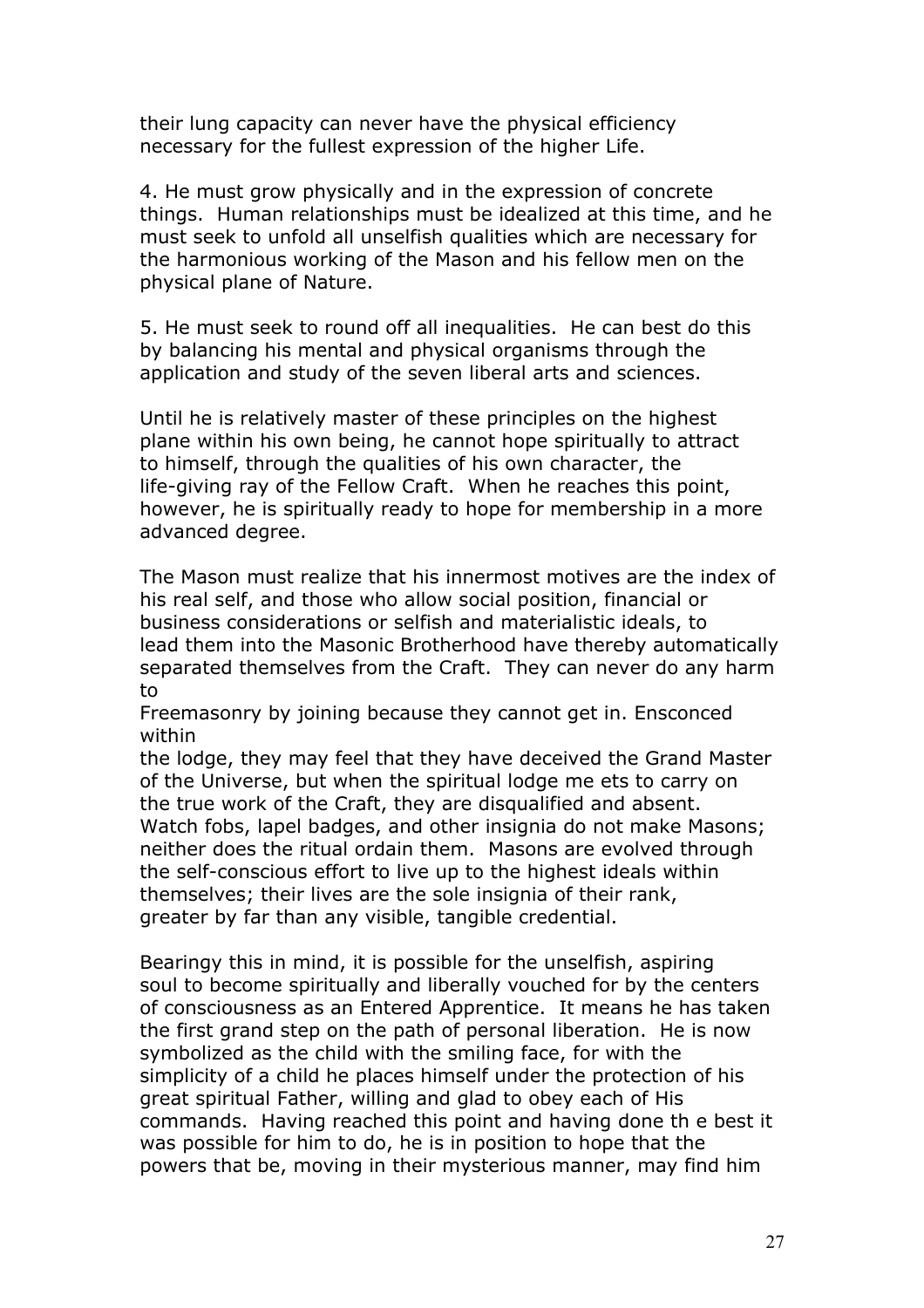worthy to undertake the second great step in spiritual liberation.

## **CHAPTER IV THE FELLOW CRAFT**

Life manifests not only through action on the physical plane, but through human emotion and sentiment. This is the type of energy taken up by the student when he starts his labors in the Fellow Craft. From youth with its smiling face, he passes on to the greater responsibilities of manhood.

On the second step of the temple stands a soldier dressed in shining armor, but his sword is sheathed and a book is in his hand. He is symbolic of strength, the energy of Mars, and the wonderful step in spiritual unfoldment which we know as Fellow Craft. Through each one of us course the fiery rays of human emotion, a great seething cauldron of power behind each expression of human energy. Like spirited horses chafing at the bit, like hounds eager for the chase, the emotional powers cannot be held in che ck, but break the walls of restraint and pour forth as fiery expressions of dynamic energy. This great principle of emotion we know as the second murderer of Hiram. Through the perversion of human emotions

there comes into the world untold sorrow, which through reaction, manifests in the mental and physical bodies.

It is strange how divine powers may become perverted until each expression and urge becomes a ruffian and a murderer. The divine compassion of the gods manifests in this world of form very differently than in the realms of light. Divine compassion is emergized by the same influxes as mortal passions and the lusts of earth. The spiritual light rays of Cosmos - the Fire Princes of the Dawn - which seethe and surge through the unregenerate man, are

the impulses which he perverts to murder and hate. The ceaseless power of Chaos, the seething pinwheel spiralds of perpetual motion, whose majestic cadences are the music of the spheres, are energized

by the same great power that man uses to destroy the highest and best. The same mystic power that keeps the planets in their orbits around the solar body, the same energy that keeps each electron spinning and whirling, the same energy that is building the temple of God, is now a merciless slave-driver which , unmastered and uncurbed, strikes the Compassionate One and sends him reeling backward into the darkness of his prison. Man does not listen to that little voice which speaks to him in ever loving, ever sorrowful tones. This voice speaks of the peace accompanying the constructive application of energy which he must chain if he would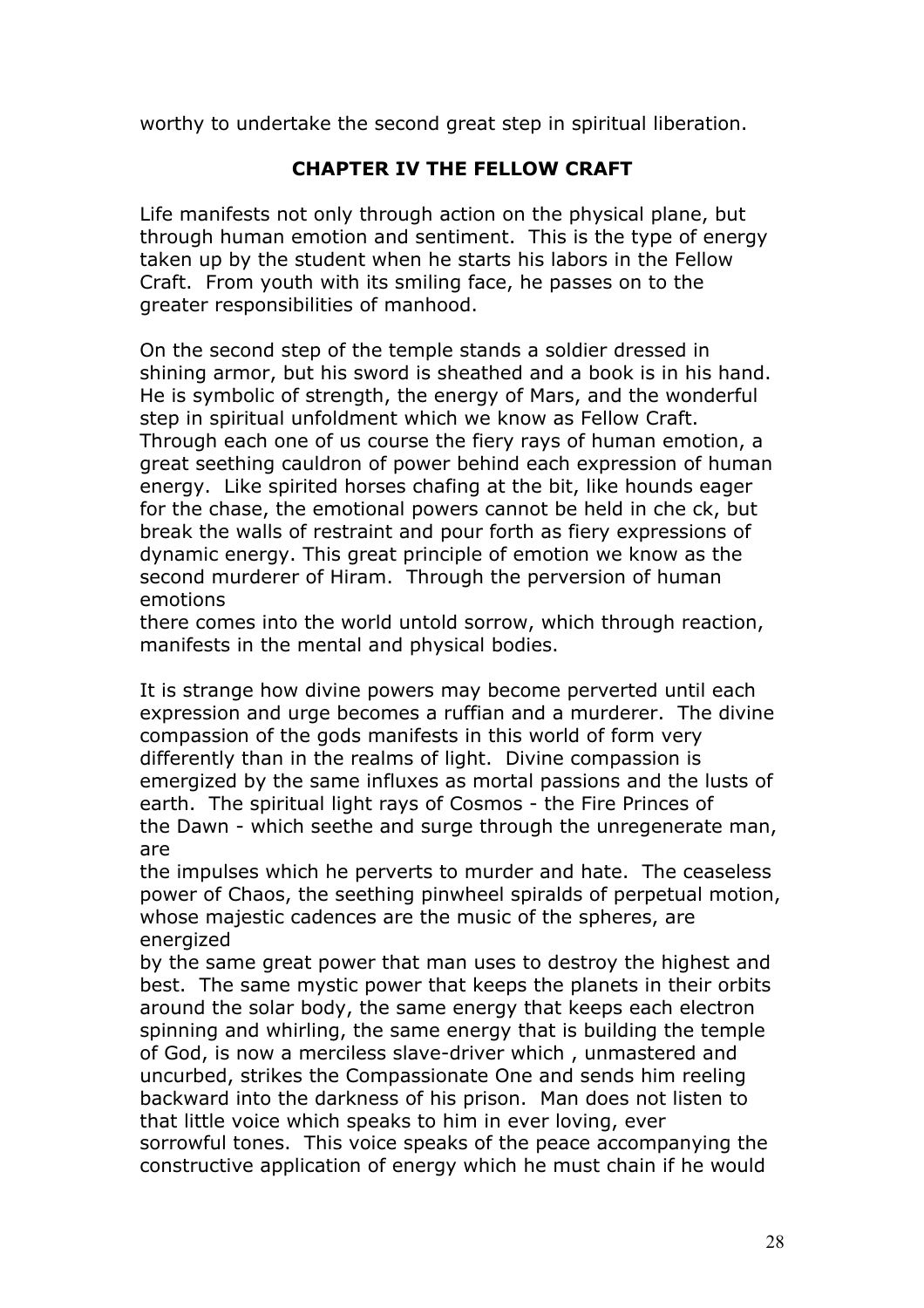master the powers of creation. How long will it take King Hiram of Tyre, the warrior on the second step, symbolic of the Fellow Craft of the Cosmic Lodge, to teach mankind the lessons of sel f-mastery? The teacher can do it only as he daily depicts the miseries which are the resilt of uncurbed appetites. The strength of man was not given to be used destructively but that he might build a temple worthy to be the dwelling place of the Great Architect of the universe. God is glorifying himself through the individualized portions of himself, and is slowly teaching these individualized portions to understand and glorify the whole.

The day has come when Fellow Craftsmen must know and apply their

knowledge. The lost key to their grade is the mastery of emotion, which places the energy of the universe at their disposal. Man can only expect to be entrusted with great power by proving his ability to use it constructively and selflessly. When the Mason learns that the key to the warrior on the block is the proper application of the dynamo of living power, he has learned the mystery of his Craft. The seething energies of Lucifer are in his hands and before he may step onward and upward, he must prove his ability to

properly apply energy. He must follow in the footsteps of his forefather, Tubal-Cain, who with the mighty strength of the war god hammered his sword into a plowshare. Incessant vigilance over thought, action, and desire is indispensable to those who wish to make progress in the unfolding of their own being, and the Fellow Craft's degree is the degree of transmutation. The hand that slays must lift the fallen, while the lips given to cursing must be taught to pray. The heart that hates must learn the mystery of compassion, as the result of a deeper and more perfect understanding of man's relation to his brother. The firm, kind hand of spirit must curb the flaming powers of emotion with an iron grip. In the realization and application of these principles lies the key of the Fellow Craft.

In this degree, the two points of the compass (one higher than the other), symbolize the heart and mind, and with the expression of the higher emotions the heart point of the compass is liberated from the square, which is an instrument used to measure the block of matter and therefore symbolizes form.

A large percentage of the people of the world at the present time are passing through, spiritually, the degree of the Fellow Craft, with its five senses. The sense perceptions come under the control of the emotional energies, therefore the development of the senses is necessary to the constructive expression of the Fellow Craft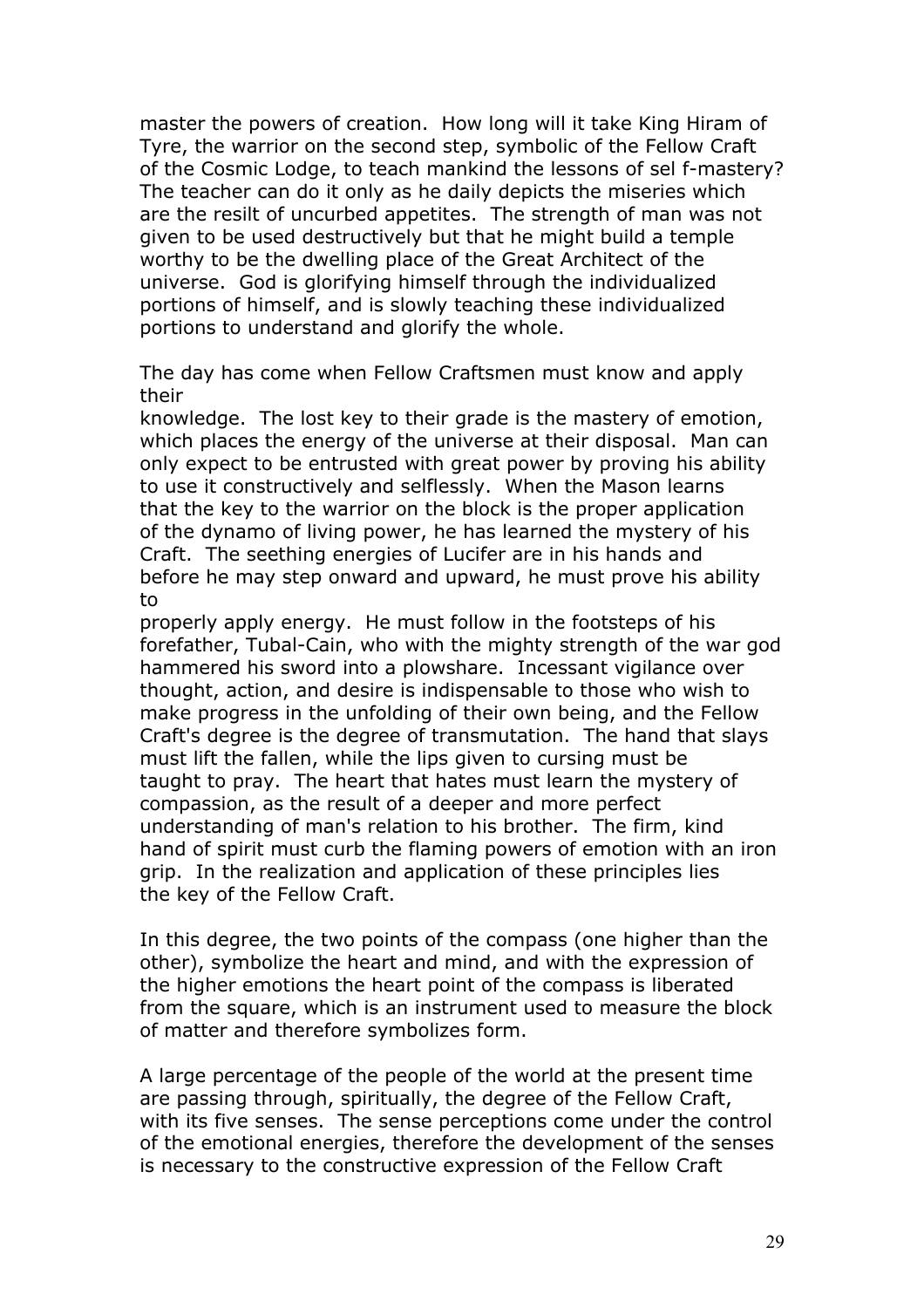power. Man must realize that all the powers which his many years of need have earned for him have come in order that through them he

may liberate more fully the prisoner within his own being. As the Fellow Craft degree is the middle of the three, the spiritual duty of each member is to reach the point of poise or balance, which is always secured between extremes. The mastery of expression is also

to be found in this degree. The keywords of the Fellow Craft may be briefly defined as compassion, poise, and transmutation.

In the Fellow Craft degree is concealed the dynamo of human life. The Fellow Craft is the worker with elemental fire, which it is his duty to transmute into spiritual light. The heart is the center of his activity and it is while in this degree that the human side of the nature with its constructive emotions should be brought out and emphasized. But all of these expressions of the human heart must become transmuted into the emotionless compassion of the gods, who despite the suffering of the moment, gaze down upon mankind and see that it is good.

When the candidate feels that he has reached a point where he is able to manifest every energizing current and fire-flame in a constructive, balanced manner and has spiritually lifted the heart sentiments of the mystic out of the cube of matter, he may then expect that the degree of Master Mason is not far off, and so may look forward eagerly to the time of his spiritual ordination into the higher degree. He should now study himself and realize that he cannot receive promotion into the spiritual lodge until his heart is attuned to a superior, spiritual influx from the causal planes of consciousness.

The following requirements are necessary before the student can spiritually say that he is a member of the ancient and accepted rite of the Fellow Craft:

1. The mastery of emotional outbreaks of all kinds, poise under trying conditions, kindness in the face of unkindness, and simplicity with its accompanying power. These points show that the seeker is worthy of being taught by a Fellow Craftsman.

2. The mastery of the animal energies, the curbing of passion and desire, and the control of the lower nature mark the faithful attempts on the part of the student to be worthy of the Fellow Craft.

3. The understanding and mastery of the creative forces, the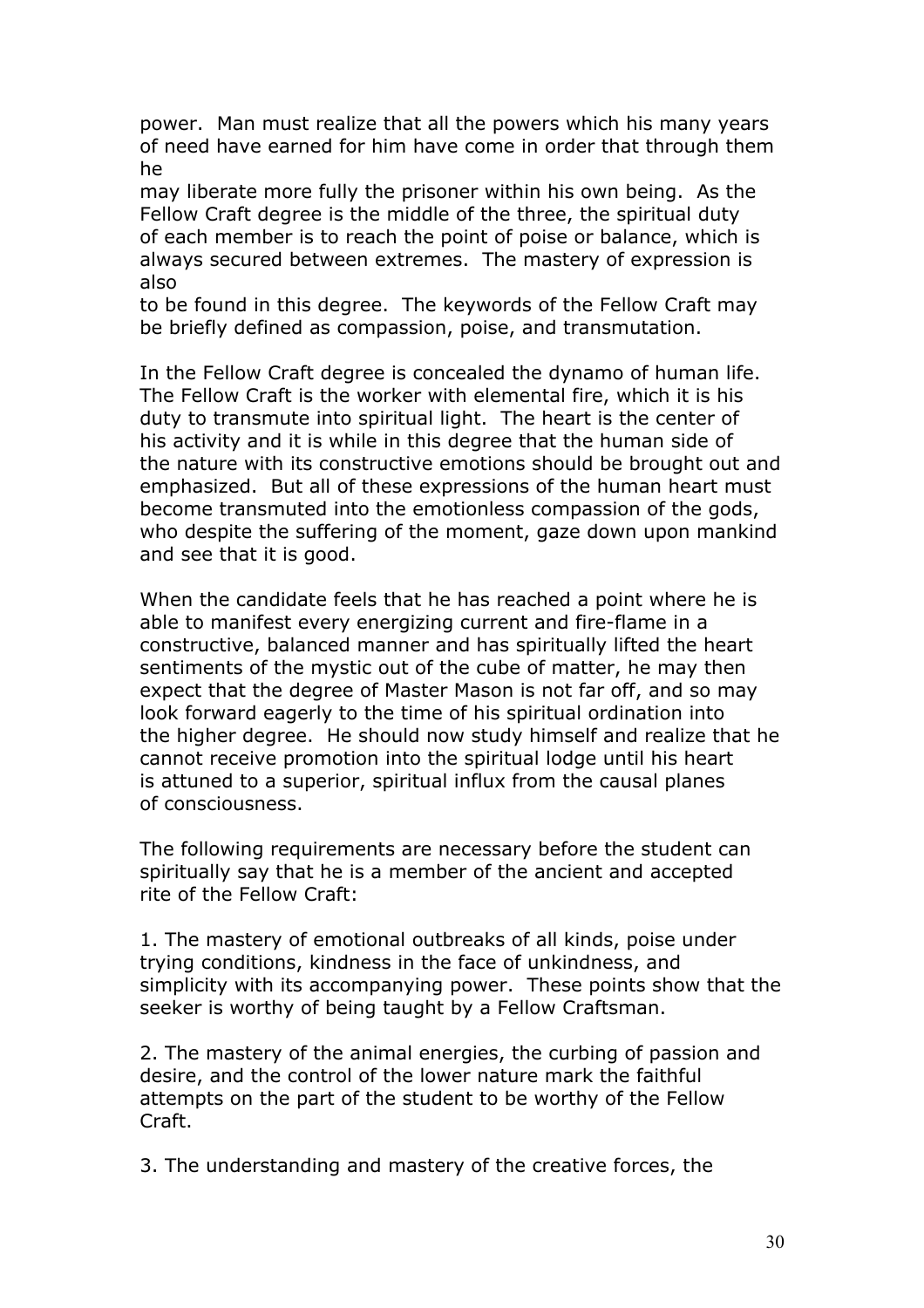consecration of them to the unfolding of the spiritual nature, and a proper understanding of their physical application, are necessary steps at this stage of the student's growth.

4. The transmutation of personal affection into impersonal compassion shows that the Fellow Craftsman truly understands his duties and is living in a manner worthy of his order. Personalities cannot bind the true second degree member, for having

raised one point of the compasses he now realizes that all personal manifestations are governed by impersonal principles.

5. At this point the candidate consecrates the five senses to the study of human problems with the unfolding of sense centers as the motive; for he realizes that the five senses are keys, the proper application of which will give him material for spiritual transmutation if he will apply to them the common divisor of analogy.

The Entered Apprentice may be termed a materialistic degree. The Fellow Craft is religious and mystical, while the Master Mason is occult or philosophical. Each of these is a degree in the unfoldment of a connected life and intelligence, revealing in ever fuller expression the gradual liberation of the Master from the triangular cell of threefold negation which marks the early stage of individualization.

## **CHAPTER V THE MASTER MASON**

On the upper steps of spiritual unfoldment stands the Master Mason,

who spiritually represents the graduate from the school of esoteric learning. In the ancient symbols he is represented as an old man leaning upon a staff, his long white beard upon his chest, and his deep, piercing eyes sheltered by the brows of a philosopher. He is in truth old, not in years, but in wisdom and understanding, which are the only true measurement of age. Through years and lives of labor he has found the staff of life and truth upon which he leans. He no longer depends upon the words of others but upon the still voice that speaks from the heart of his own being. There is no more glorious position that a man may hold than that of a Master

Builder, who has risen by labor through the degrees of human consciousness. Time is the differentiation of eternity devised by man to measure the passage of human events. On the spiritual planes of Nature it is the space or distance between the stages of spiritual growth and hence is not measurable by material means.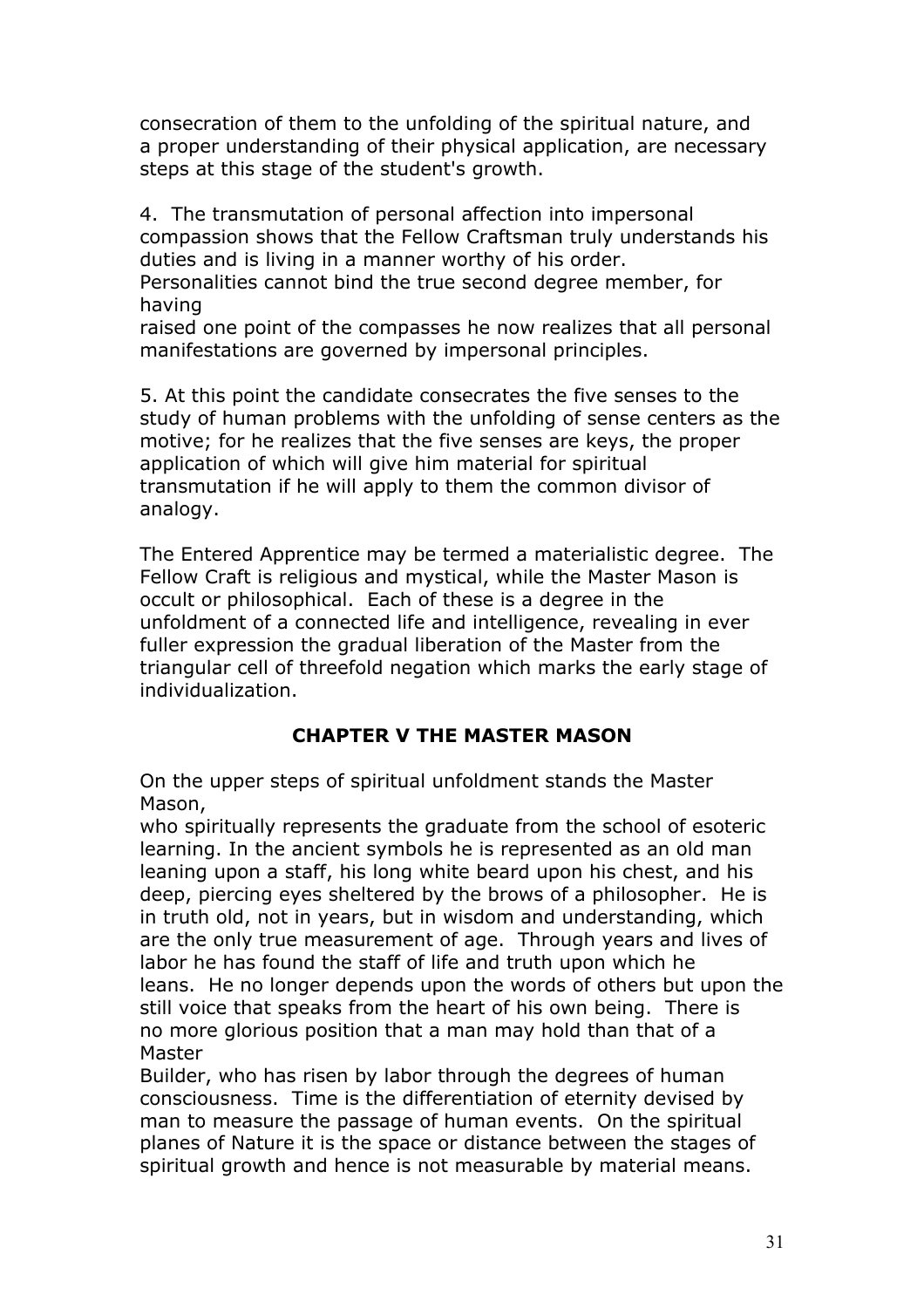Many a child comes into this world a Grand Master of the Masonic School, while many a revered and honored brother passes silently to

rest without having gained admittance to its gate. The Master Mason is one whose life is full, pressed down and brimming over with the experience he has gained in his slow pilgrimage up the winding stairs.

The Master Mason embodies the power of the human mind, that connecting link which binds heaven and earth together in an endless chain. His spiritual light is greater because he has evolved a higher vehicle for its expression. Above even constructive action and emotion soars the power of thought which swiftly flies on wings to the source of Light. The mind is the highest form of his human expression and he passes into the great darkness of the inner room illuminated only by the fruits of reason. The glorious privileges of a Master Mason are in keeping with his greater knowledge and wisdom. From the student he has blossomed forth as the teacher; from the kingdom of those who follow he has joined that little group who must always lead the way. For him the Heavens have opened and the Great Light has bathed him in its radiance. The Prodigal Son, so long a wanderer in the regions of darkness, has returned again to his Father's house. The voice speaks from the Heavens, its power thrilling the Master until hi s own being seems filled with its divinity, saying, "This is my beloved Son, in whom I am well pleased." The ancients taught that the sun was not a source of light, life, or power, but a medium through which life and light were reflected into physical substance. The Master Mason is in truth a sun, a great reflector of light, who radiates through his organism, purified by ages of preparation, the glorious power which is the light of the Lodge. He, in truth, has become the spokesman of the Most High. He stands between the glowing fire light and the world. Through him passes Hydra, the great snake, and from its month there pours to man the light of God. His symbol is the rising sun, for in him the globe of day has indeed risen in all its splendor from the darkness of the night, illuminating the immortal East with the first promise of approaching day.

With a sigh the Master lays aside his tools. For him the temple is nearing completion, the last stones are being placed, and he slakes his lime with a vague regret as he sees dome and minaret rise through the power of his handiwork. The true Master does not long for rest, and as he sees the days of his labor close, a sadness weighs upon his heart. Slowly the brothers of his Craft leave him, each going his respective way; and, climbing step by step, the Master stands alone on the pinnacle of the temple. One stone must yet be placed, but this he cannot find. Somewhere it lies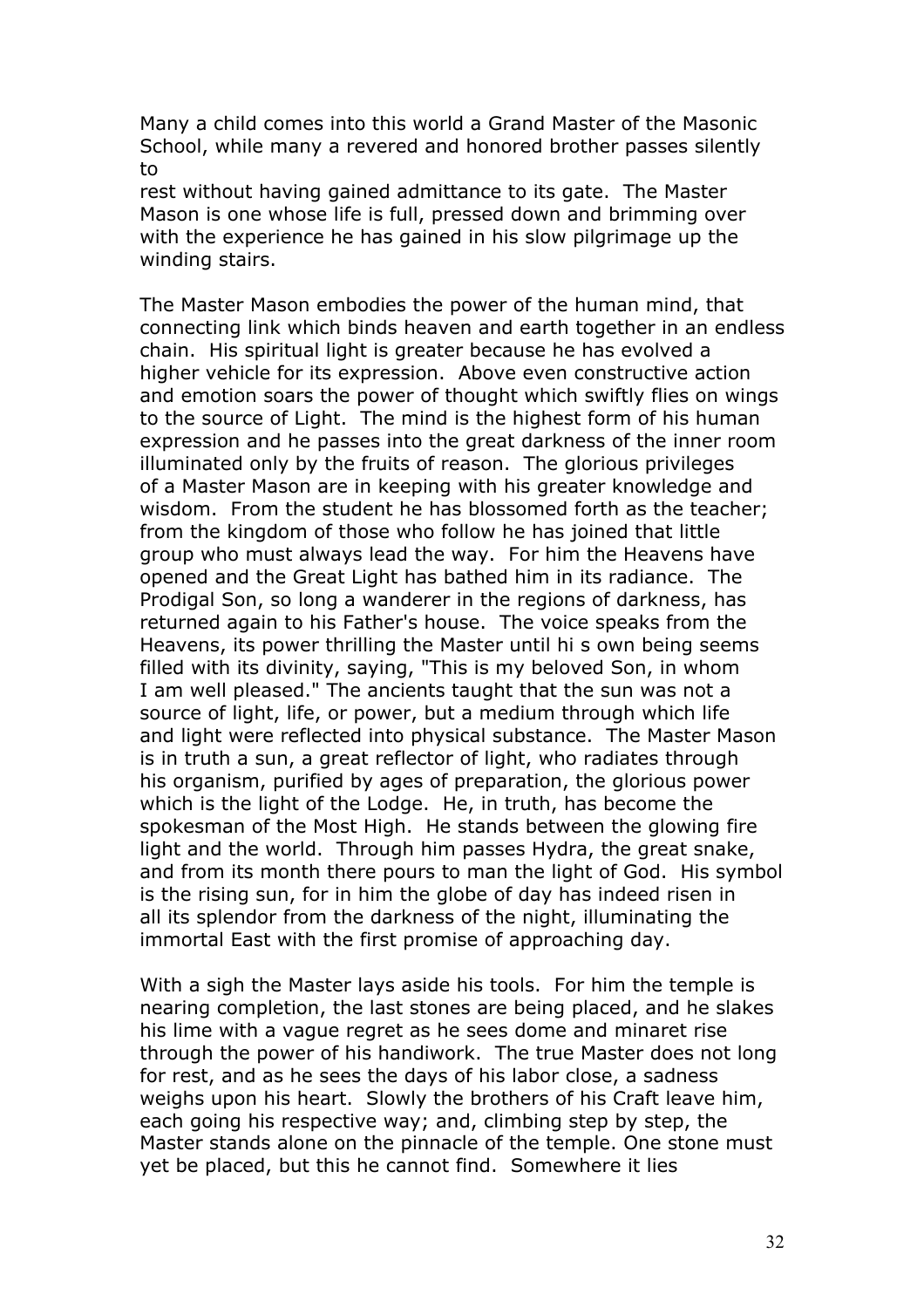concealed. In prayer he kneels, asking the powers that be to aid him in his search. The light of the sun shines upon him and bathes him in a splendor celestial. Suddenly a voice speaks from the Heavens, saying, "The temple is finished and in my faithful Master is found the missing stone."

Both points of the compasses are now lifted from under the square. The divine is liberated from its cube; heart and mind alike are liberated from the symbol of mortality, and as emotion and thought they unite for the glorification of the greatest and the highest. Then the Sun and Moon are united and the Hermetic Degree is consummated.

The Master Mason is afforded opportunities far beyond the reach of ordinary man, but he must not fail to realize that with every opportunity comes a cosmic responsibility. It is worse by far to know and not to do than never to have known at all. He realizes that the choice of avoiding responsibility is no longer his and that for him all problems must be met and solved. The only joy in the heart of the Master is the joy of seeing the fruits of his handiwork. It can be truly said of the Master that throug h suffering he has learned to be glad, through weeping he has learned to smile, and through dying he has learned to live. The purification and probationship of his previous degrees have so spiritualized his being that he is in truth a glorious example of God's Plan for His children. The greatest sermon he can preach, the greatest lesson he can teach, is that of standing forth a living proof of the Eternal Plan. The Master Mason is not ordained: h e is the natural product of cause and effect, and none but those who live the cause can produce the effect. The Master Mason, if he be truly a Master, is in communication with the unseen powers that move the destinies of life. As the Eldest Brother of the lodge, he is the spokesman for the spiritual hierarchies of his Craft. He no longer follows the direction of others, but on his own tracing board he lays out the plans which his brothers are to follow. He realizes this, and so lives that every line and plan which he gives out is inspired by the divine with in himself. His glorious opportunity to be a factor in the growth of others comes before all else. At the seat of mercy he kneels, a faithful servant of the Highest within himself and worthy to be given control over the lives of others by having first controlled himself.

Much is said concerning the loss of the Master's Word and how the seekers go out to find it but bring back only substitutes. The true Master knows that those who go out can never find the secret trust. He alone can find it who goes within. The true Master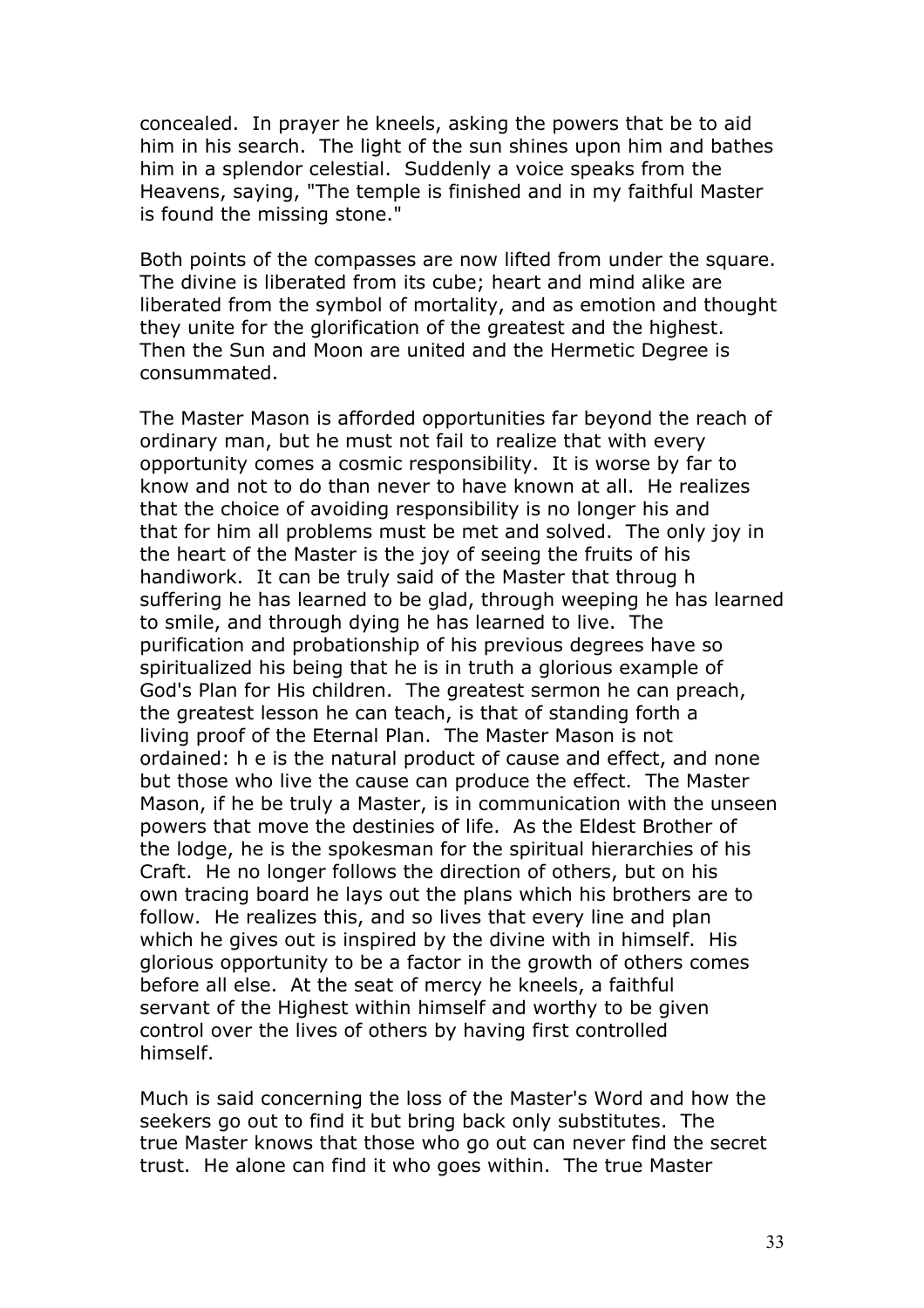Builder has never lost the Word but has cherished it in the spiritual locket of his own being. From those who have the eyes to see, nothing is concealed; to those who have the right to know, all things are open books. The true Word of the three Grand Masters has never been concealed from those who have the right to know it nor has it ever been revealed to those who have not prepared a worthy shrine to contain it. The Master knows, for he is a Temple Builder. Within the setting of his own bodies, the Philosopher's Stone is placed; for in truth it is the heart of the Phoenix, that strange bird which rises with renewed youth from the ashes of its burned body. When the Master's heart is as pure and white as the diamond that he wears, he will then become a living stone-the crown

jewel in the diadem of his Craft.

The Word is found when the Master himself is ordained by the living hand of God, cleansed by living water, baptized by living fire, a Priest-King after the Order of Melchizedek, who is above the law.

The geat work of the Master Mason can be called the art of balance. To him is given the work of balancing the triangle that it may blaze forth with the glory of the Divine Degree. The triple energies of thought, desire, and action must be united in a harmonious blending of expression. He holds in his hands the triple keys; he wears the triple crown of the ancient Magus, for he is in truth the King of heaven, earth, and hell. Salt, sulphur, and mercury are the elements of his work and with the philosophical mercury he seeks to blend all powers to the glorifying of one

end.

Behind the degree of Master Mason, there is another not known to earth. Far above him stretch other steps concealed by the blue veil which divides the seen from the unseen. The true Brother knows this, therefore he works with an end in view far above the concept of mortal mind. He seeks to be worthy to pass behind that veil and join that band who, unhonored and unsung, carry the responsibilities of human growth. His eyes are fixed forever on the Seven Stars which shine down from somewhere above the upper rung of the ladder. With hope, faith, and charity he climbs the steps, and whispering the Master's Word to the Keeper of the Gates, passes on behind the veil. It is then, and then only, that a true Mason is born. Only behind this veil does the mystic student come into his own. The things which we see around us are but forms-promises of a thing unnamed, symbols of a truth unknown. It is in the spiritual temple built without the voice of workmen or the sound of hammer that the true initiation is given, and there,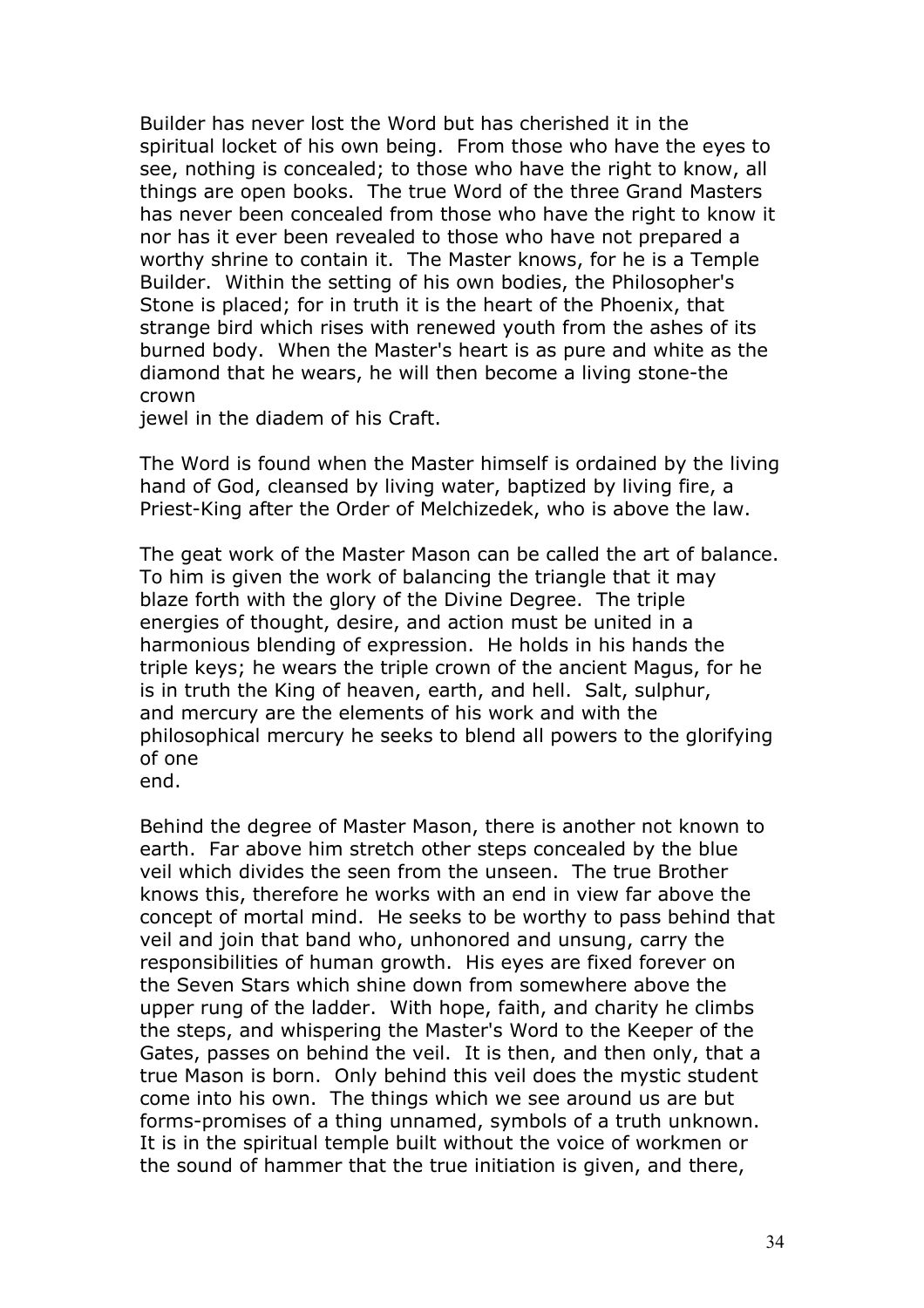robed in the simple lambskin of a purified body, the student becomes a Master Mason, chosen out of the world to be an active worker in the name of the Great Architect. It is there alone, unseen by mortal eyes, that the Greater Degrees are given and there the soul radiating the light of Spirit becomes a living; star in the blue canopy of the Masonic lodge.

#### **TRANSMUTATION**

Masonry is eternal truth, personified, idealized, and yet made simple. Eternal truth alone can serve it. Virtue is its priest, patience its warden, illumination its master. The world cannot know this, however, save when Masons in their daily life prove that it is so. Its truth is divine, and is not to be desecrated or defamed by the thoughtlessness of its keepers. Its temple is a holy place, to be entered in reverence. Material thoughts and material dissensions must be left without its gate. They may not enter. Only the pure of heart, regenerated and transmuted, may pass the sanctity of its veil. The schemer has no place in its ranks, nor the materialist in its shrine; for Masons walk on hallowed ground, sanctified by the veneration of ages. Let the tongue be stilled, let the heart be stilled, let the mind be stilled. In reverence and in the silence, stillness shall speak: the voice of stillness is the voice of the Creator. Show your light and your power to men, but before God what have you to offer, save in humility? Your robes, your tinsel, and your jewels mean naught to Him, until your own body and soul, gleaming with the radiance of perfection, become the living ornaments of your Lodge.

#### **THE PRESENCE OF THE MASTER**

The Mason believes in the Great Architect, the living keystone of creation's plan, the Master of all Lodges, without whose spirit there is no work. Let him never forget that the Master is near. Day and night let him feet the presence of the Supreme or Overshadowing One. The All-Seeing Eye is upon him. Day and night this great Orb measures his depths, seeing into his innermost soul of souls, judging his life, reading his thoughts, measuring his aspirations, and rewarding his sincerity. To this All-Seein g One he is accountable; to none other must he account. This Spirit passes with him out of the Lodge and measures the Mason in the world. This Spirit is with him when he buys and sells. It is with him in his home. By the light of day and by the darkness of night it judges him. It hears each thoughtless word. It is the silent witness to every transaction of life, the silent Partner of every man. By the jury of his acts, each man is judged. Let e very Mason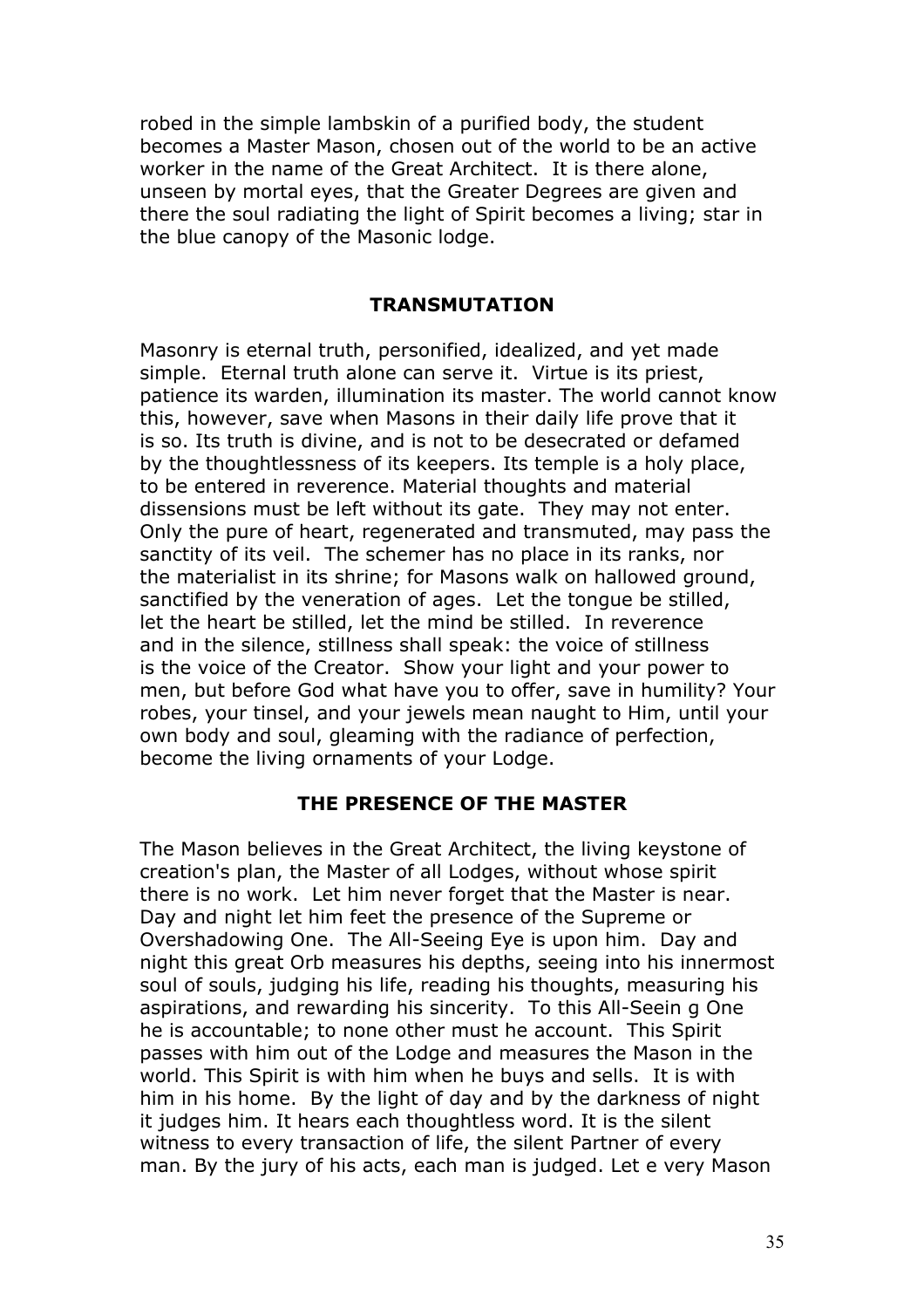know that his obligations include not only those within the narrow Lodge, bordered by walls of stone and brick, but those in the Great Lodge, walled only by the dome of heaven. The Valley of Jehoshaphat waits for him who is false to any creature, as surely as it waited for the breakers of the Cosmic oath.

### **CHAPTER VI**

#### **THE QUALIFICATIONS OF A TRUE MASON**

Every true Mason has come into the realization that there is but one Lodge - that is, the Universe - and but one Brotherhood, composed of everything that moves or exists in any of the planes of Nature. He realizes that the Temple of Solomon is really the Temple of the Solar Man -Sol-Om-On - the King of the Universe manifesting through his three primordial builders. He realizes that his vow of brotherhood and fraternity is universal, and that mineral, plant, animal, and man are all included in the true Masonic Craft. His duty as an elder brother to all the kingdoms of Nature beneath him is well understood by the true Craftsman, who would rather die than fail in this, his great obligation. He has dedicated his life upon the altar of his God and is willing and glad to serve the lesser through the powers he has gained from the greater. The mystic Mason, in building the eyes that see behind the apparent ritual, recognizes the oneness of life manifesting through the diversity of form.

The true disciple of ancient Masonry has given up forever the worship of personalities. With his greater insight, he realizes that all forms and their position in material affairs are of no importance to him compared to the life which is evolving within. Those who allow appearances or worldly expressions to deter them from their self-appointed tasks are failures in Masonry, for Masonry is an abstract science of spiritual unfoldment. Material prosperity is not the measure of soul growth. The true Mason realizes that behind these diverse forms there is one connected Life Principle, the spark of God in all living things. It is this Life which he considers when measuring the worth of a brother. It is to this Life that he appeals for a recognition of spiritual Unity. He realizes that it is the discovery of this spark of Unity which makes him a conscious member of the Cosmic Lodge. Most of all, he must learn to understand that this divine spark shines out as brightly from the body of a foe as it does from t he dearest friend. The true Mason has learned to be divinely impersonal in thought, action, and desire.

The true Mason is not creed-bound. He realizes with the divine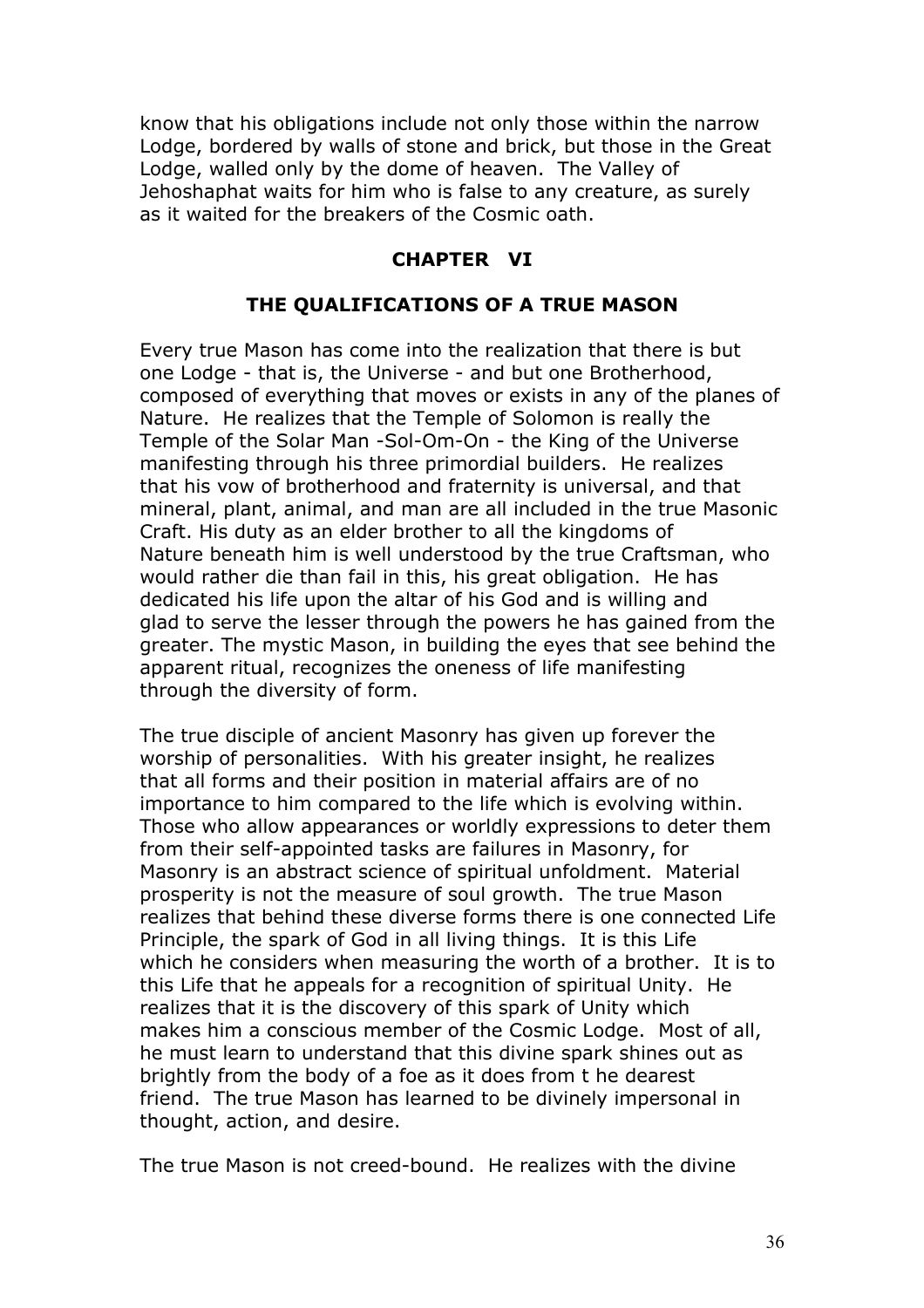illumination of his lodge that as Mason his religion must be universal: Christ, Buddha or Mohammed, the name means little, for he recognizes only the light and not the bearer. He worships at every shrine, bows before every altar, whether in temple, mosque or cathedral, realizing with his truer understanding the oneness of all spiritual truth. All true Masons know that they only are heathen who, having great ideals, do not live up to them. They know that all religions are but one story told in divers ways for peoples whose ideals differ but whose great purpose is in harmony with Masonic ideals. North, east, south and west stretch the diversities of human thought, and while the ideals of man apparently differ, when all is said and the crystallization of form with its false concepts is swept away, one basic truth remains: all existing things are Temple Builders, laboring for a single end. No true Mason can be narrow, for his Lodge is the divine expression of all broadness. There is no place for little minds in a great work.

The true Mason must develop the powers of observation. He must seek eternally in all the manifestations of Nature for the things which he has lost because he failed to work for them. He must become a student of human nature and see in those around him the unfolding and varying expressions of one connected spiritual Intelligence. The great spiritual ritual of his lodge is enacted before him in every action of his fellow man. The entire Masonic initiation is an open secret, for anyone can see it played out on the city street corners as well as in the untracked wilderness. The Mason has sworn that every day he will extract from life its message for him and build it into the temple of his God. He seeks to learn the things which will make him of greater service in the Divine Plan, a better instrument in the hands of the Great Architect, who is laboring eternally to unfold life through the medium of living things. The Mason realizes, moreover, that his vows, taken of his own free will and accord, give him the divine opportunity of being a living tool in the hands of a Master Workman.

The true Master Mason enters his lodge with one thought uppermost in his mind: "How can I, as an individual, be of greater use in the Universal Plan? What can I do to be worthy to comprehend the mysteries which are unfolded here? How can I build the eyes to see the things which are concealed from those who lack spiritual understanding?" The true Mason is supremely unselfish in every expression and application of the powers that have been entrusted to him. No true Brother seeks anything for himself, but unselfishly labors for the good of all. No person who assumes a spiritual obligation for what he can get out of it is worthy of applying for the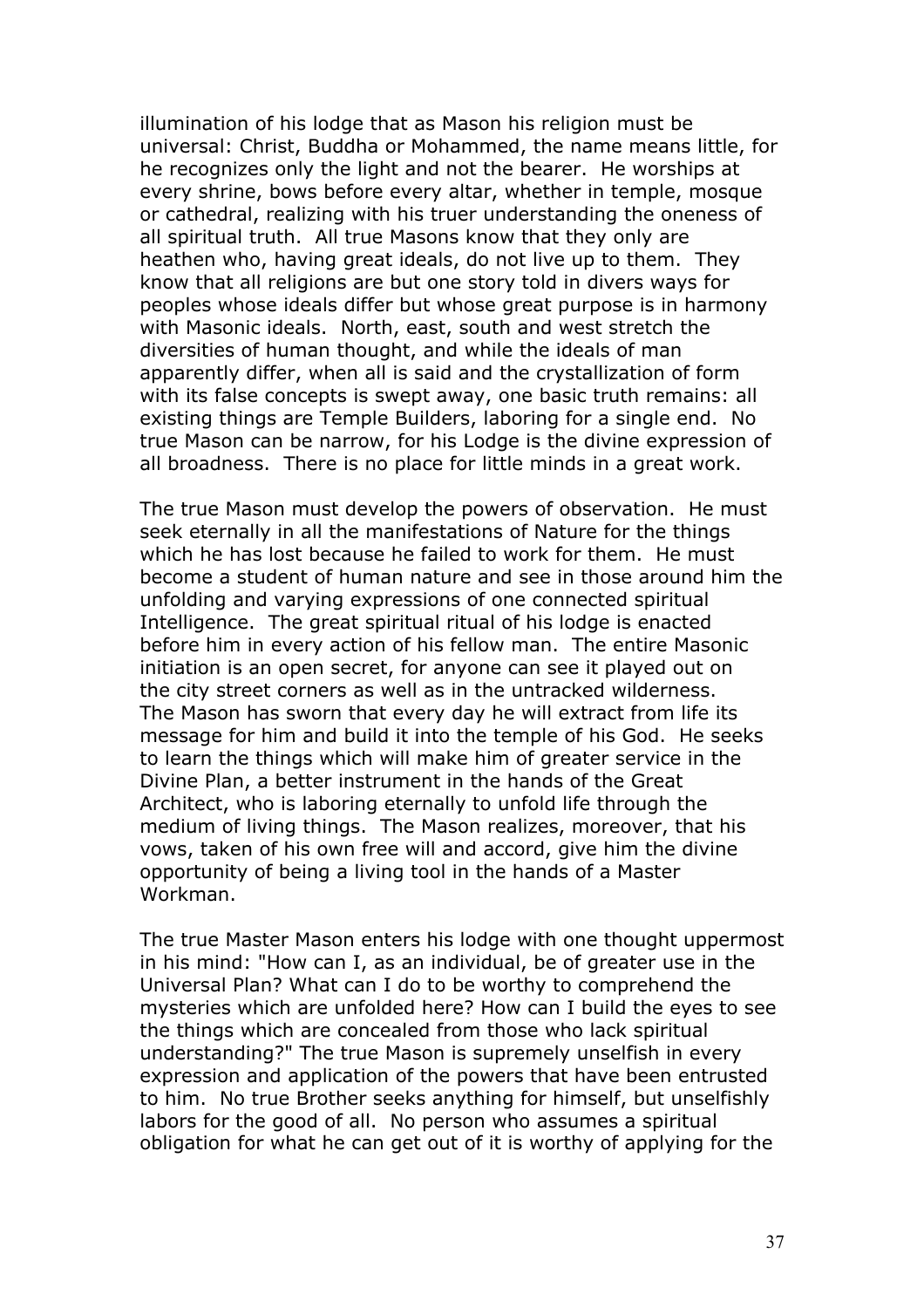position even of water-carrier. The true Light can come only to those who, asking nothing, gladly give all to it.

The true brother of the Craft, while constantly striving to improve himself, mentally, physically, and spiritually through the days of his life, never makes his own desires the goal for his works. He has a duty and that duty is to fit into the plans of another. He must be ready at any hour of the day or night to drop his own ideals at the call of the Builder. The work must be done and he has dedicated his life to the service of those who know the bonds of neither time nor space. He must be ready at any moment's notice and his life should be turned into preparing himself for that call which may come when he least expects it. The Master Mason knows that those most useful to the Plan are those who have gained the most from the practical experiences of life. It is not what goes on within the tiled lodge which is the basis of his greatness, but rather the way in which he meets the problems of daily life. The true Masonic student is known by his brotherly actions and common sense.

Every Mason knows that a broken vow brings with it a terrible penalty. Let him also realize that failure to live mentally, spiritually, and morally up to one's highest ideals constitutes the greatest of all broken oaths. When a Mason swears that he will devote his life to the building of his Father's house and then defiles his living temple through the perversion of mental power, emotional force, and active energy, he is breaking a vow which imposes not hours but ages of misery. If he is worthy to be a Mason, he must be great enough to restrain the lower side of his own nature which is daily murdering his Grand Master. He must realize that a misdirected life is a broken vow and that daily service, purification, and the constructive application of energy is a living invocation which builds within and draws to him the power of the Creator. His life is the only prayer acceptable in the eyes of the Most High. An impure life is a broken trust; a destructive action is a living curse; a narrow mind is a strangle-cord around the throat of God.

All true Masons know that their work is not secret, but they realize that it must remain unknown to all who do not live the true Masonic life. Yet if the so-called secrets of Freemasonry were shouted from the housetops, the Fraternity would be absolutely safe; for certain spiritual qualities are necessary before the real Masonic secrets can be understood by the brethren themselves. Hence it is that the alleged "exposures" of Freemasonry, printed by the thousands and tens of thousands since 1730 down to the present hour, cannot injure the Fraternity. They reveal merely the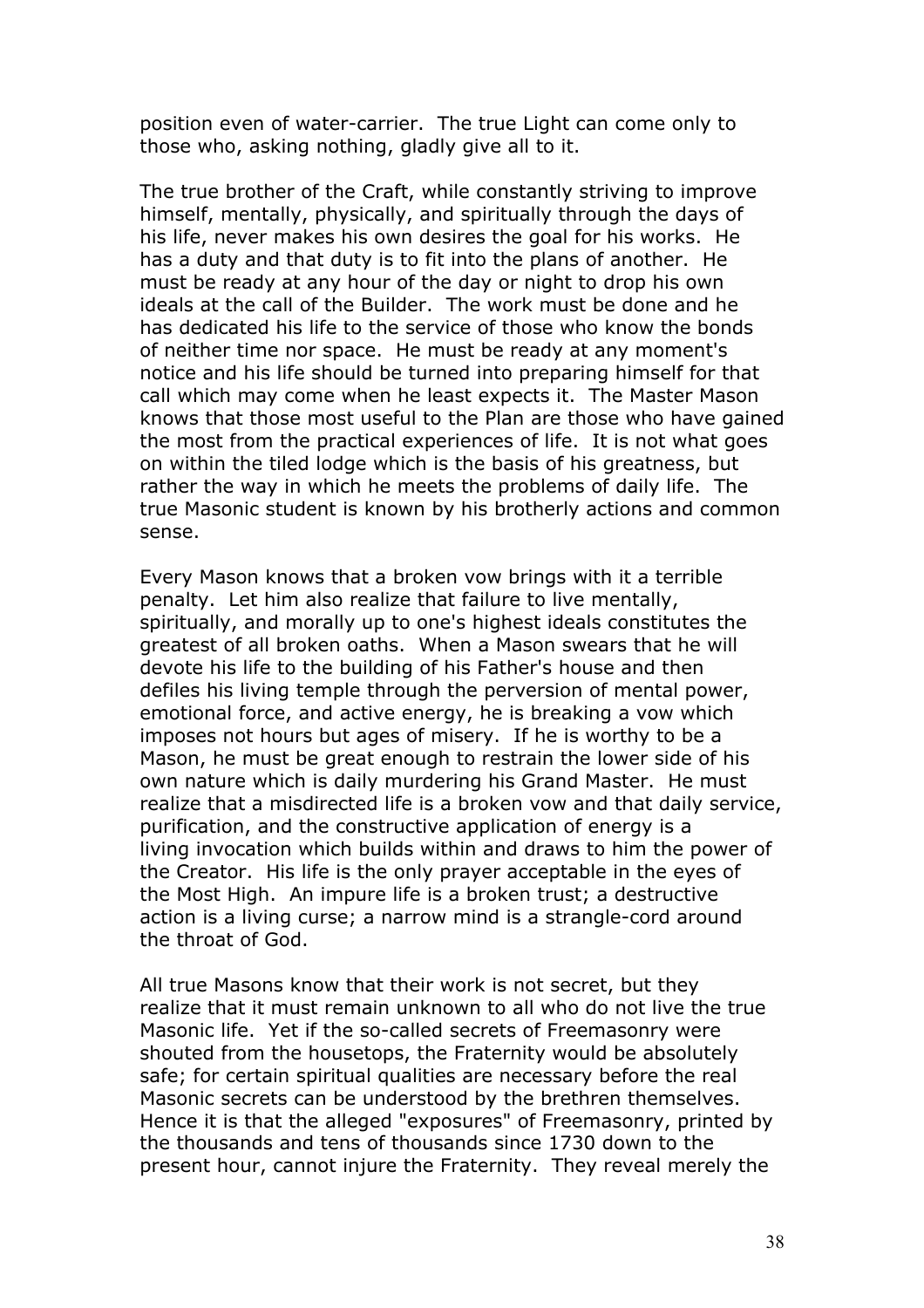outward forms and ceremonies of Freemasonry. Only those who have been weighed in the balance and found to be true, upright, and square have prepared themselves by their own growth to appreciate the inner meanings of their Craft. To the rest of their brethren within or without the lodge their sacred rituals must remain, as Shakespeare might have said, "Words, words, words." Within the Mason's own being is concealed the Power, which, blazing forth from his purified being, constitutes the Builder's Word. His life is the sole password which admits him to the true Masonic Lodge.

His spiritual urge is the sprig of acacia which, through the darkness of ignorance, still proves that the spiritual fire is alight. Within himself he must build those qualities which will make possible his true understanding of the Craft. He can show the world only forms which mean nothing; the life within is fo rever concealed until the eye of Spirit reveals it.

The Master Mason realizes charity to be one of the greatest traits which the Elder Brothers have unfolded, which means not only properly regulated charity of the purse but charity in thought and action. He realizes that all the workmen are not on the same step, but wherever each may be, he is doing the best he can according to his light. Each is laboring with the tools that he has, and he, as a Master Mason, does not spend his time in criticizing but in helping them to improve their tools. Instead of blaming poor tools, let us always blame ourselves for having them. The Master Mason does not find fault; he does not criticize nor does he complain, but with malice towards none and charity towards all he seeks to be worthy of his Father's trust. In silence he labors, with compassion he suffers, and if the builders strike him as he seeks to work with them, his last word will be a prayer for them. The greater the Mason, the more advanced in his Craft, the more fatherly he grows, the walls of his Lodge broadening out until all living things are sheltered and guarded within the blue folds of his cape. From laboring with the few he seeks to assist all, realizing with his broader understanding the weaknesses of others but the strength of right.

A Mason is not proud of his position. He is not puffed up by his honor, but with a sinking heart is eternally ashamed of his own place, realizing that it is far below the standard of his Craft. The farther he goes, the more he realizes that he is standing on slippery places and if he allows himself for one moment to lose his simplicity and humility, a fall is inevitable. A true Mason never feels himself worthy of his Craft. A student may stand on the top of Fool's Mountain self-satisfied in his position , but the true Brother is always noted for his simplicity.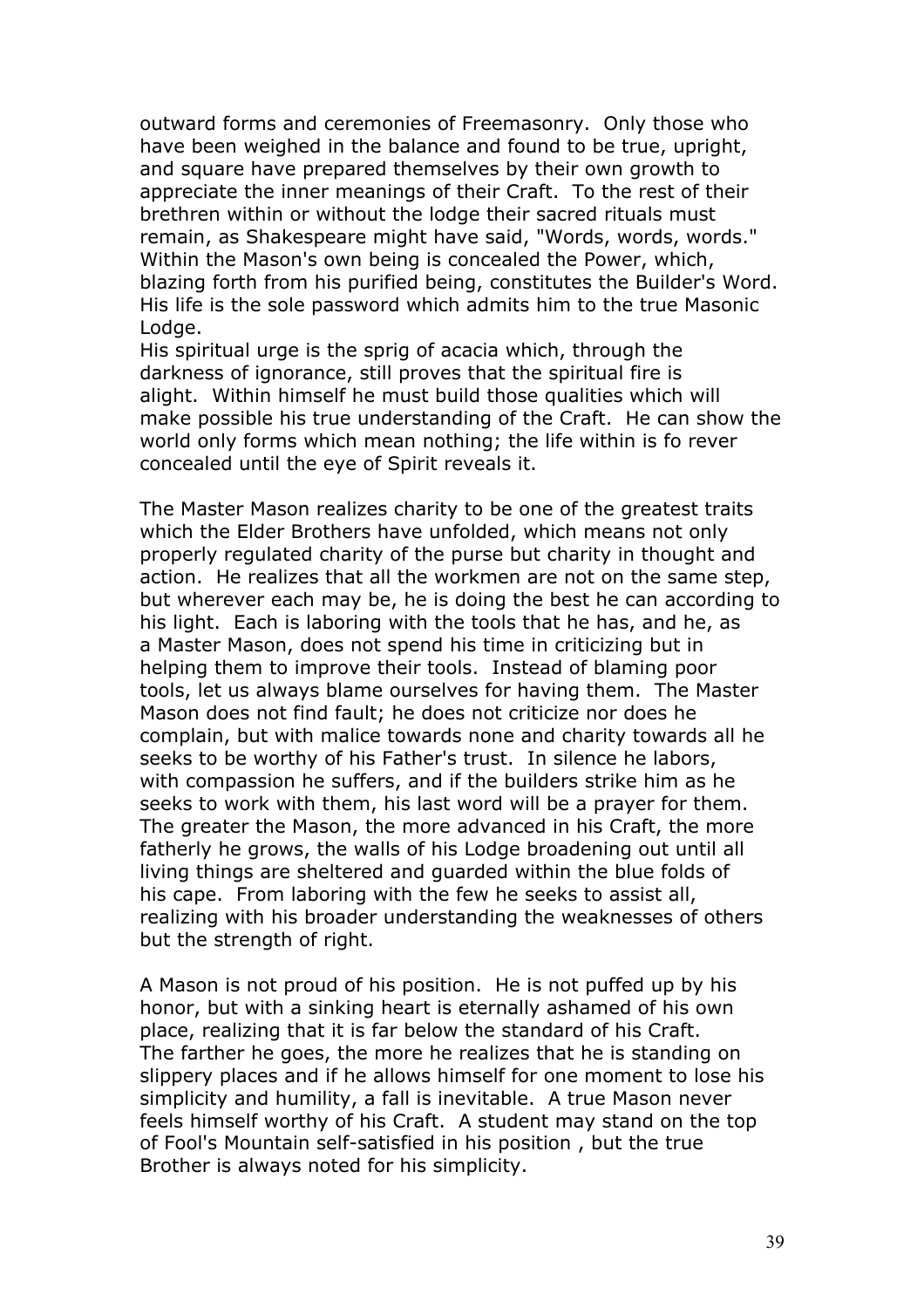A Mason cannot be ordained or elected by ballot. He is evolved through ages of self-purification and spiritual transmutation. There are thousands of Masons who are brethren in name only, for their failure to exemplify the ideals of their Craft makes them unresponsive to the teachings and purpose of Freemasonry. The Masonic life forms the first key of the Temple and without this key, none of the doors can be opened. When this fact is better realized and lived, Freemasonry will awake, and speak the Word s o long withheld. The speculative Craft will then become operative, and the Ancient Wisdom so long concealed will rise from the ruins of its temple as the greatest spiritual truth yet revealed to man.

The true Master Mason recognizes the value of seeking for truth wherever he can find it. It makes no difference if it be in the enemy's camp; if it be truth, he will go there gladly to secure it. The Masonic Lodge is universal; therefore all true Masons will seek through the extremities of creation for their Light. The true brother of the Craft knows and applies one great paradox. He must search for the high things in lowly places and find the lowly things in high places. The Mason who feels holier than his fellow man has raised a barrier around himself through which no light can pass, for the one who in truth is the greatest is the servant of all. Many brethren make a great mistake in building a wall around their secrets, for they succeed only in shutting out their own light. Their divine opportunity is at hand. The time has come when the world needs the Ancient Wisdom as never before. Let the Mason stand forth and by living the doctrines which he preaches show to his brother man the glory of his work. He holds the keys to truth; let him unlock the door, and with his life and not his words preach the doctrine which he has so long professed.

The Fatherhood of God and the Brotherhood of Man were united in the completion of the Eternal Temple, the Great Work, for which all things came into being and through which all shall glorify their Creator.

#### **MASONS, AWAKE!**

Your creed and your Craft demand the best that is in you. They demand the sanctifying of your life, the regeneration of your body, the purification of your soul, and the ordination of your spirit. Yours is the glorious opportunity; yours is the divine responsibility. Accept your task and follow in the footsteps of the Master Masons of the past, who with the flaming spirit of the Craft have illumined the world. You have a great privilege - the privilege of illumined labor. You may know the ends to which you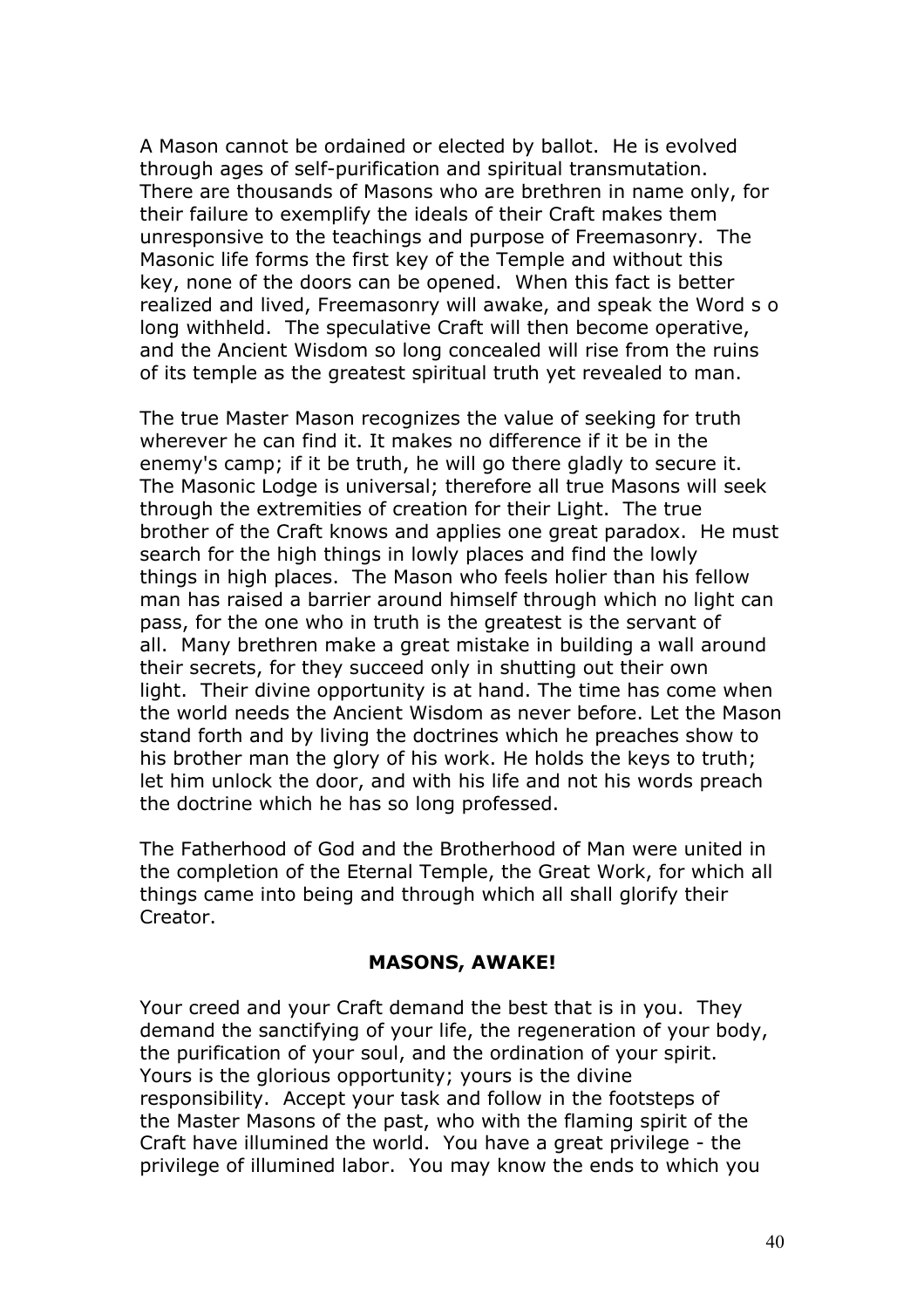work, while others must struggle in darkness. Your labors are not to be confined to the tiled Lodge alone, for a Mason must radiate the qualities of his Craft. Its light must shine in his home and in his business, glorifying his association with his fellow men. In the Lodge and out of the Lodge, the Mason must represent the highest fruitage of sincere endeavor.

### **EPILOGUE THE PRIEST OF RA**

What words are there in modern language to describe the great temple of Ammon Ra? It now stands amidst the sands of Egypt a pile of broken ruins, but in the heyday of its glory it rose a forest of plumed pillars holding up roofs of solid sandstone, carved by hands long laid to rest into friezes of lotus blossoms and papyrus and colored lifelike by pigments the secrets of which were lost with the civilization that discovered them.

A checkerboard floor of black and white blocks stretched out until it was lost among the wilderness of pillars. From the massive walls the impassive faces of gods unnamed looked down upon the silent files of priests who kept alight the altar fires, whose feeble glow alone alighted the massive chambeors throughout the darkness of an Egyptian night. It was a weird, impressive scene, and the flickering lights sent strange, ghostly forms scurrying among the piles of granite which rose like mighty altars from the darkness below to be lost in the shadows above.

Suddenly a figure emerged from the shadows, carrying in his hand a small oil lamp which pierced the darkness like some distant star, bringing into strange relief the figure of him who bore it. He appeared to be old, for his long beard and braided hair were quite gray, but his large black eyes shone with a fire seldom seen even in youth. He was robed from head to foot in blue and gold, and around his forehead was coiled a snake of precious metal, set with jewelled eyes that gave out flashes of light. Never had the light of Ra's chamber shone on a grander head or a form more powerful than that of the high priest of the temple. He was the mouthpiece of the gods and the sacred wisdom of ancient Egypt was impressed in fiery letters upon his soul. As he crossed the great room - in one hand the sceptre of the priestcraft, in the other the tiny lamp he was more like a spirit visitor from beyond the environs of death than a physical being, for his jewelled sandals made no sound and the sheen from his robes form ed a halo of light around his stately form.

Down through the silent passageways, lined with their massive pillars, passed the phantom figure - down steps lined with kneeling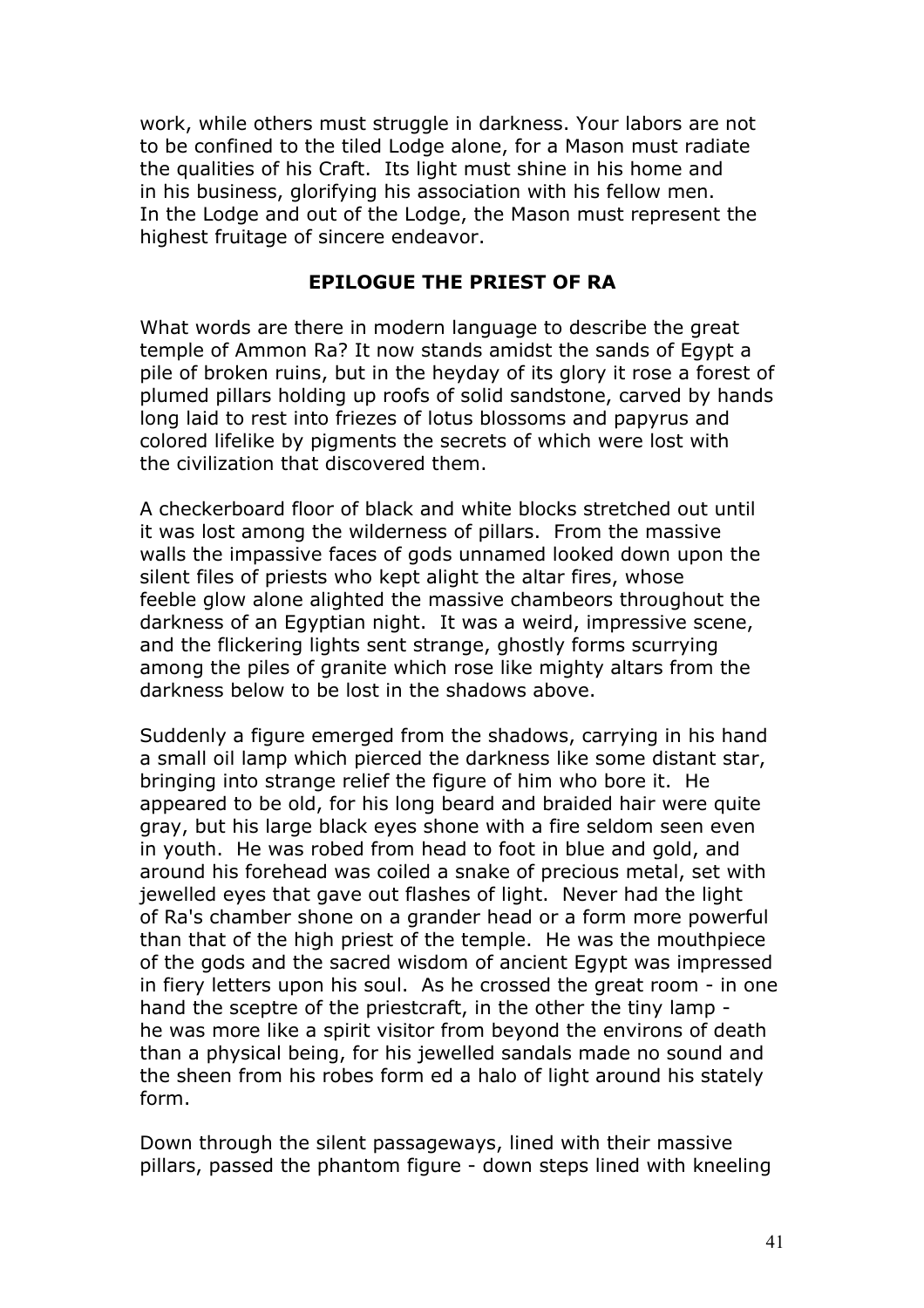sphinxes and through avenues of crouching lions the priest picked his way until at last he reached a vaulted chamber whose marble floor bore strange designs traced in some language long forgotten. Each angle of the many-sided and dimly-lighted room was filled by a seated figure carved in stone, so massive that its head and shoulders were lost in shadows no eye could pierce.

In the center of this mystic chamber stood a great chest of some black stone carved with serpents and strange winged dragons. The lid was a solid slab, weighing hundreds of pounds, without handle of any kind and the chest apparently had no means of being opened without the aid of some herculean power.

The high priest leaned over and from the lamp he carried lighted the fire upon an altar that stood near, sending the shadows of that weird chamber scurrying into the most distant corners. As the flame rose, it was reflected from the great stone faces above, which seemed to stare at the black coffer in the center of the room with their strange, sightless eyes.

Raising his serpent-wound staff and facing the chest of sombre marble, the priest called out in a voice that echoed and re-echoed from every nook and cranny of the ancient temple:

"Aradamas, come forth!"

Then a strange thing happened. The heavy slab that formed the cover of the great coffer slowly raised as though lifted by unseen hands and there emerged from its dark recesses a slim, white-clad figure with his forearms crossed on his breast-the figure of a man perhaps thirty years old, his long, black hair hanging down upon his white-robed shoulders in strange contrast to the seamless garment that he wore. His face, devoid of emotion, was as handsome and serene as the great face of Ammon Ra himself that gazed down upon the scene. Silently Aradamas stepped from the ancient tomb and advanced slowly toward the high priest. When about ten paces from the earthly representative of the gods, he paused, unfolded his arms, and extended them across his chest in salutation. In one hand he carried a cross with a ring as the upper arm and this he proffered to the priest. Aradamas stood in silence as the high priest, raising his sceptre to one of the great stone figures, addressed an invocation to the Sun-God of the universe. This finished, he then addressed the youthful figure as follows:

"Aradamas, you seek to know the mystery of creation, you ask that the divine illumination of the Thrice-Greatest and the wisdom that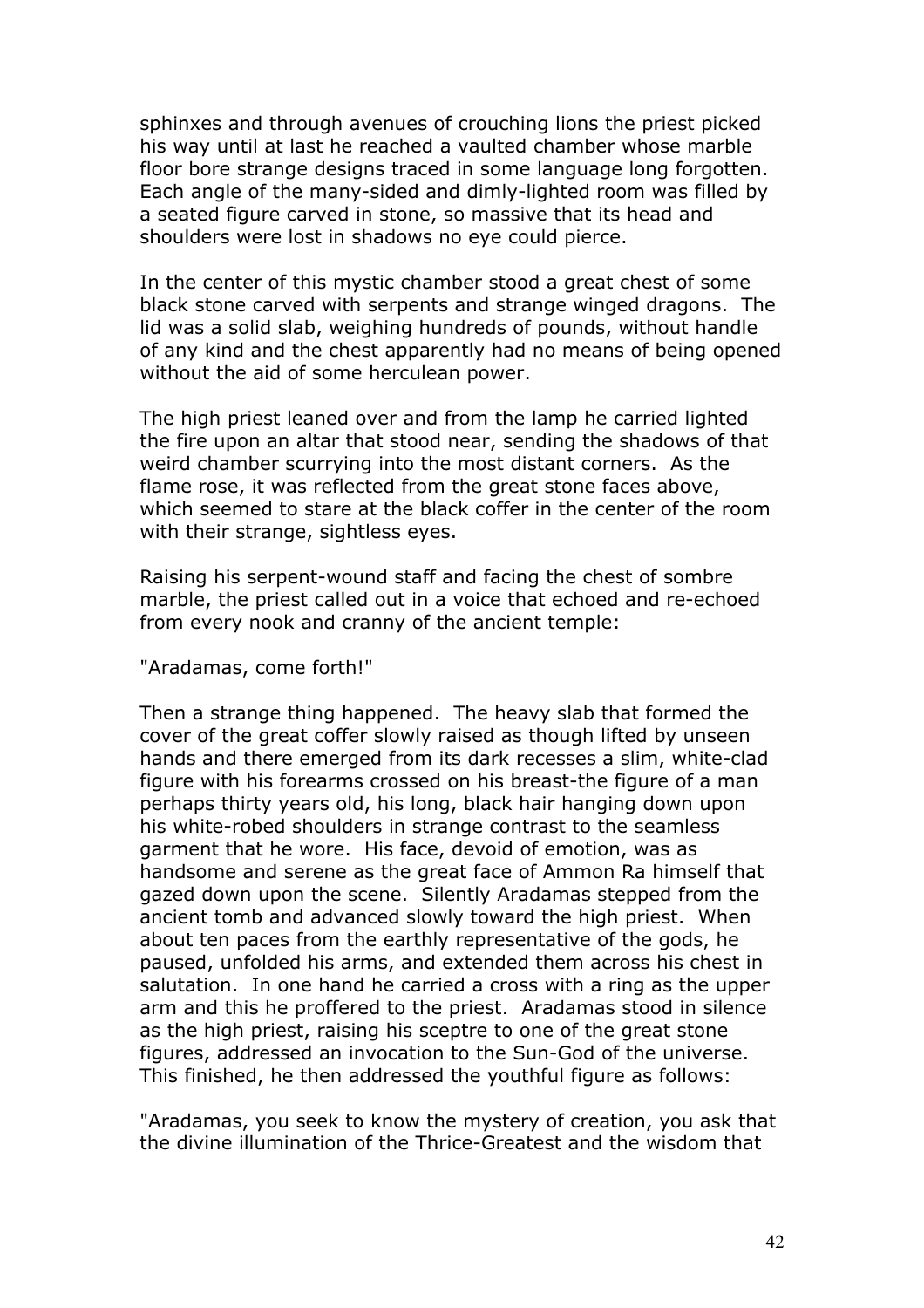for ages has been the one gift the gods would shower upon mankind, be entrusted to you. Little you understand of the thing you ask, but those who know have said that he who proves worthy may receive the truth. Therefore, stand you here today to prove your divine birthright to the teaching that you ask."

The priest pronounced these words slowly and solemnly and then pointed with his sceptre to a great dim archway surmounted by a winged globe of gleaming gold.

"Before thee, up those steps and through those passageways, lies the path that leads to the eye of judgment and the feet of Ammon Ra. Go, and if thy heart be pure, as pure as the garment that thou wearest, and if thy motive be unselfish, thy feet shall not stumble and thy being shall be filled with light. But remember that Typhon and his hosts of death lurk in every shadow and that death is the result of failure."

Aradamas turned and again folded his arms over his breast in the sign of the cross. As he walked slowly through the somber arch, the shadows of the great Unknown closed over him who had dedicated his life to the search for the Eternal. The priest watched him until he was lost to sight among the massive pillars beyond the shent span that divided the living from the dead. Then slowly falling on his knees before the gigantic statue of Ra and raising his eyes to the shadows that through the long night conceal ed the face of the Sun-God, he prayed that the youth might pass from the darkness of the temple pillars to the light he sought.

It seemed that for a second a glow played around the face of the enormous statue and a strange hush of peace filled the ancient temple. The high priest sensed this, for rising, he relighted his lamp and walked slowly away. His beacon of light shone fainter and fainter in the distance, and finally was lost to view among the papyrus blooms of the temple pillars. All that remained were the dying flames on the altar, which sent strange flickering glows over the great stone coffer and the twelve judges of the Egyptian dead.

In the meantime, Aradamas, his hands still crossed on his breast, walked slowly onward and upward until the last ray from the burning altar fire was lost to view among the shadows far behind. Through years of purification he had prepared himself for the great ordeal, and with a purified body and a balanced mind, he wended his way in and out amoung the pillars that loomed about him. As he walked along, there seemed to radiate from his being a faint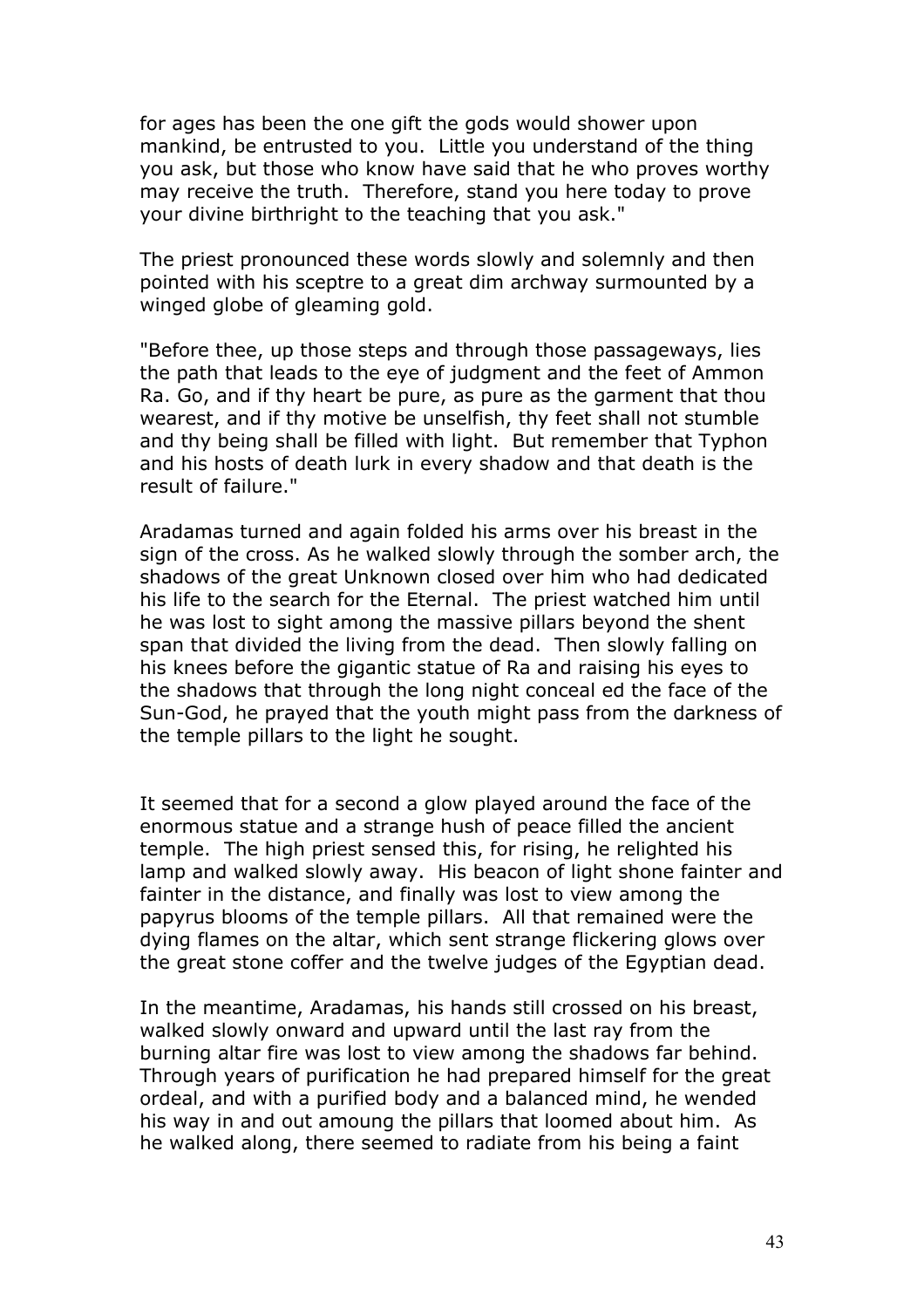golden glow which illuminated the pillars as he passed them. He seemed a ghostly form amid a grove of ancient trees.

Suddenly the pillars widened out to form another vaulted room, dimly lit by a reddish haze. As Aradamas proceeded, there appeared around him swirling wisps of this scarlet light. First they appeared as swiftly moving clouds, but slowly they took form, and strange misty figures in flowing draperies hovered in the air and held out long swaying arms to stay his progress. Wraiths of ruddy mist hovered about him and whispered soft words into his ears, while weird music, like the voice of the storm and the cries of night birds, resounded through the lofty halls. Still Aradamas walked on calm and masterful, his fine, spiritual face outlined by his raven locks in strange contrast to the sinuous forms that gathered around and tried to lure him from his purpose. Unmindful of strange forms that beckoned from ghostly archways and the pleading of soft voices, he passed steadily on his way with but one thought in his mind:

"Fiat Lux!" (Let there be light.)

The ghastly music grew louder and louder, terminating at last in a mighty roar. The very walls shook; the dancing forms swayed like flickering candle shadows and, still pleading and beckoning, vanished among the pillars of the temple.

As the temple walls tottered, Aradamas paused; then with slow measured step he resumed his search for some ray of light, finding always darkness deeper than before. Suddenly before him loomed another doorway, flanked on either side by an obelisk of carved marble, one black and the other white. Through the doorway glowed a dim light, concealed by a gossamer veil of blue silk.

As Aradamas slowly climbed the flight of steps leading to the doorway, there materialized upon the ground at his feet a swirl of lurid mist. In the faint glow that it cast, it twisted like some oily gas, filling the entire chamber with a loathsome miasma. Then out of this cloud issued a gigantic form - half human, half reptile. In its bloodshot eyes burned ruddy pods of demon fire, while great claw-like hands reached out to enfold and crush the slender figure that confronted it. Aradamas wavered for a s ingle instant as the horrible apparition lunged forward, its size doubly magnified in the iridescent fog. Then the white-robed neophyte again slowly advanced, his arms still crossed on his breast. He raised his fine face, illumined by a divine light, and courageously faced the hideous specter. As he confronted the menacing form, for an instant it loomed over him like a towering demon. Suddenly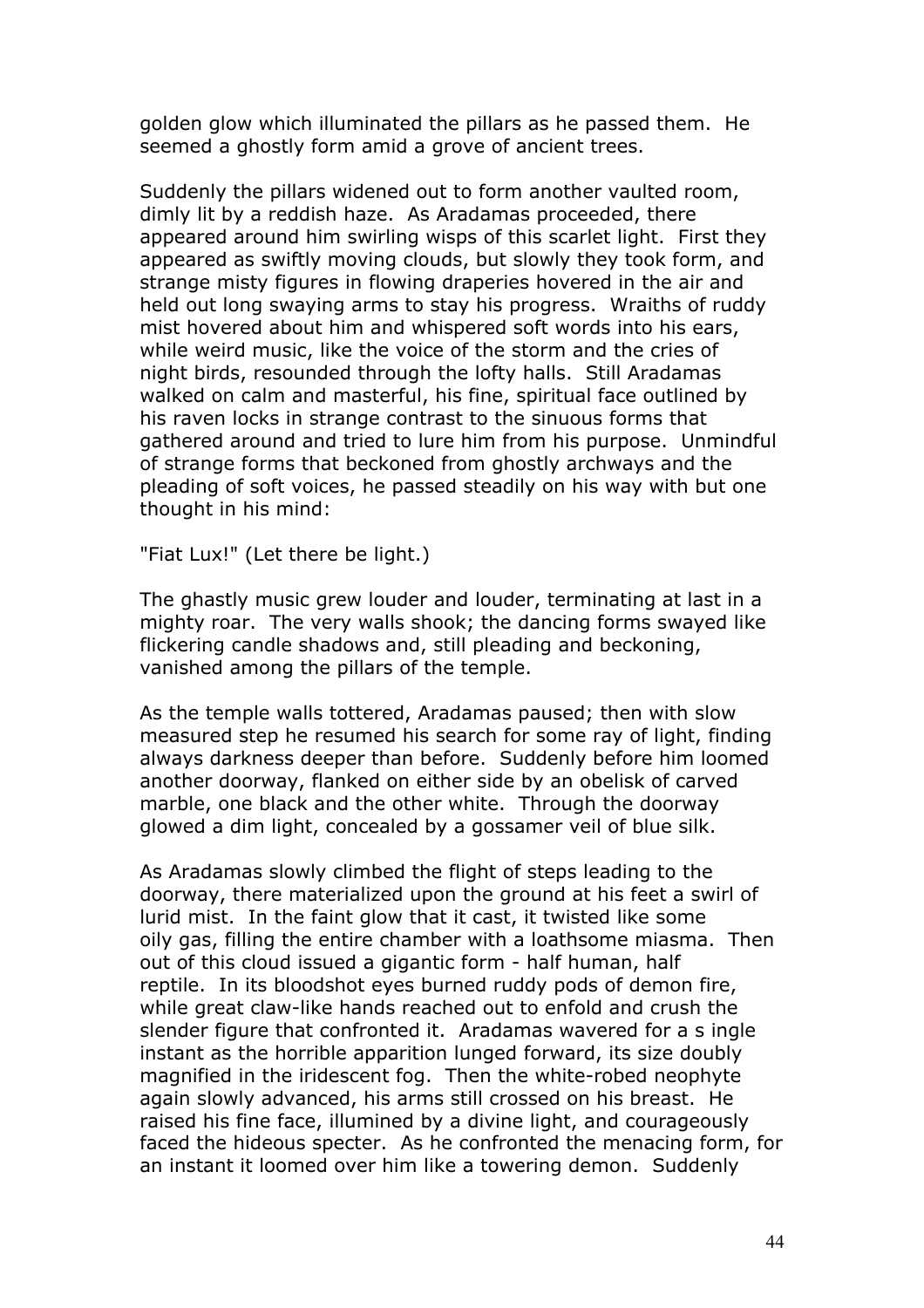Aradamas raised the cross he carried and held it u p before the monster. As he did so, the Crux Ansata gleamed with a wondrous golden light, which, striking the oily, scaly monster, seemed to dissolve its every particle into golden sparks. As the last of the demon guardians vanished before the rays of the cross, a bolt of lightning flashed through the ancient hallways and, striking the veil that hung between the obelisks, rent it down the center and disclosed a vaulted chamber with a circular dome, dimly lighted by invisible lamps.

Bearing his now flaming cross, Aradamas entered the room and instinctively gazed upward to the lofty dome. There, floating in space, far above his head, he saw a great closed eye surrounded by fleecy clouds and rainbow colors. Long Aradamas gazed upon the wonderful sight, for he knew that it was the Eye of Horus, the All-Seeing Eye of the gods.

As he stood there, he prayed that the will of the gods might be made known unto him and that in some way he might be found worthy

to open that closed eye in the temple of the living God.

As he stood there gazing upward, the eyelid flickered. As the great orb slowly opened, the chamber was filled with a dazzling, blinding light that seemed to consume the very stones with fire. Aradamas staggered. It seemed as if every atom of his being was scorched by the effulgence of that glow. He instinctively closed his eyes and now he feared to open them, for in that terrific blaze of splendor it seemed that only blindness would follow his action. Little by little, a strange feeling of peace and ca lm descended upon him and at length he dared to open his eyes to find that the glare was gone, the entire chamber was bathed in a soft, wondrous glow from the mighty Eye in the ceiling. The white robe he had worn had also given place to one of living fire which blazed as though with the reflection of thousands of lesser eyes from the divine orb above. As his eyes became accustomed to the glow, he saw that he was no longer alone. He was surrounded by twelve white-robed figures who, bowing before him, held up strange insignia wrought from living gold.

As Aradamas looked, all the figures pointed, and as he followed the direction of their hands, he saw a staircase of living light that led far up into the dome and passed the Eye in the ceiling.

With one voice, the twelve said: "Yonder lies the way of liberation."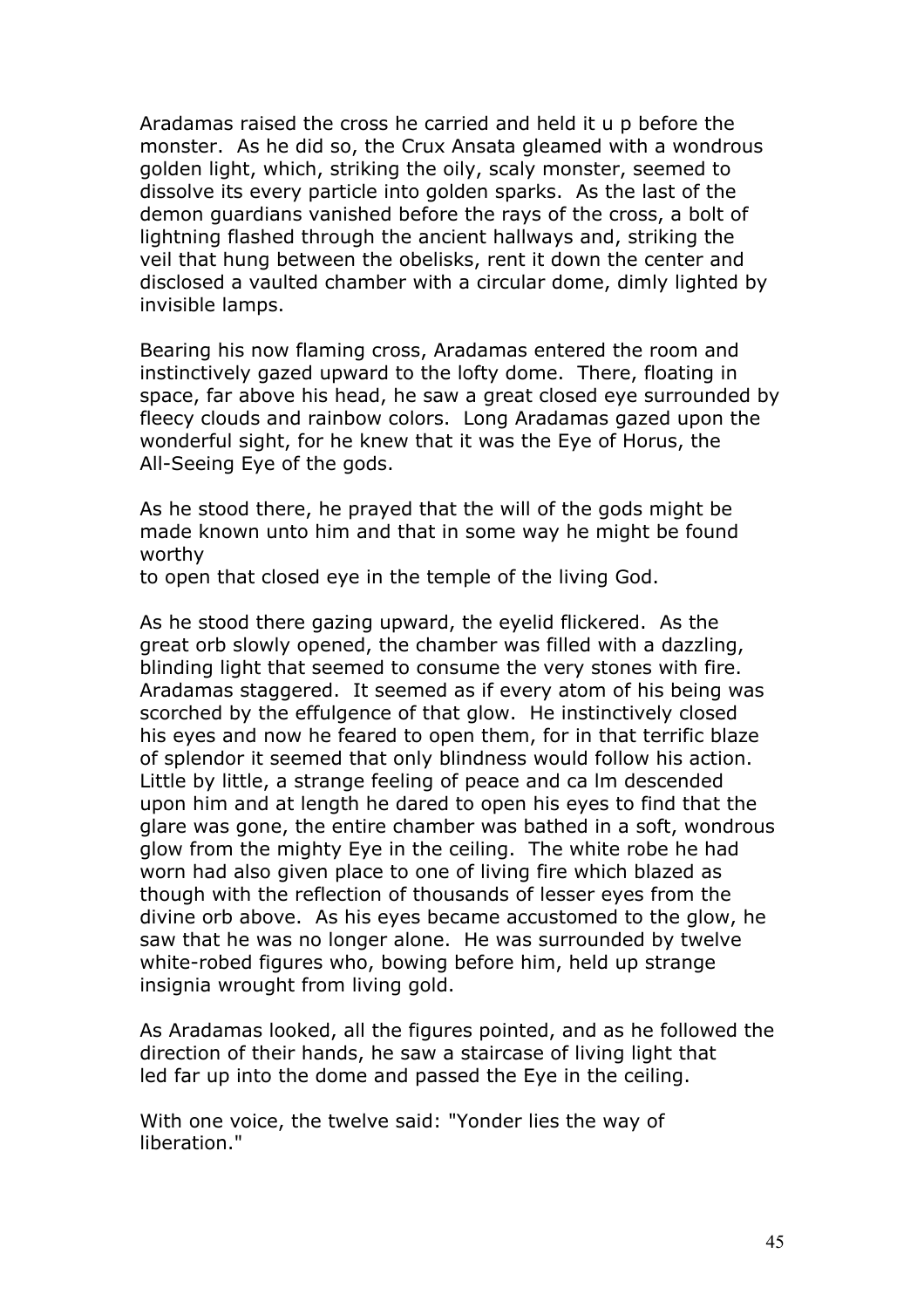Without a moment's hesitation, Aradamas mounted the staircase, and with feet that seemed to barely touch the steps, climbed upward into the dawn of a great unknown. At last, after climbing many steps, he reached a doorway that opened as he neared it. The breath of morning air fanned his cheek and a golden ray of sunshine played among the waves of his dark hair. He stood on the top of a mighty pyramid, before him a blazing altar. In the distance, far over the horizon, the rolling sands of the Egyptian desert reflected the first rays of the morning sun which, like a globe of golden fire, rose again out of the eternal East. As Aradamus stood there, a voice that seemed to issue from the very heavens chanted a strange song, and a hand, reaching out as it were from the globe of day itself, placed a serpent wrought of gold upon the brow of the new initiate.

"Behold Khepera, the rising sun! For as he brings the mighty globe of day out of the darkness of night, between his claws, so for thee the Sun of Spirit has risen from the darkness of night and in the name of the living God, we hail thee Priest of Ra."

## **SO MOTE IT BE**

## **ADDENDA THE ROBE OF BLUE AND GOLD**

Hidden in the depths of the unknown, three silent beings weave the endless thread of human fate. They are called the Sisters, known to mythology as the Norns or Fates who incessantly twist between their fingers a tiny cord, which one day is to be woven into a living garment - the coronation robe of the priest-king.

To the mystics and philosophers of the world this garment is known under many names. To some it is the simple yellow robe of Buddahood. By the ancient Jews it was symbolized as the robe of the high priest, the Garment of Glory unto the Lord. To the Masonic brethren, it is the robe of Blue and Gold - the Star of Bethlehem - the Wedding Garment of the Spirit.

Three Fates weave the threads of this living garment, and man himself is the creator of his Fates. The triple thread of thought, action, and desire binds him when he enters the sacred place or seeks admittance into the tiled lodge, but later this same cord is woven into a splendid garment whose purified folds clothe the sacred spark of his being.

We all like to be well dressed. Robes of velvet and ermine stand for symbols of rank and glory; but too many ermine capes have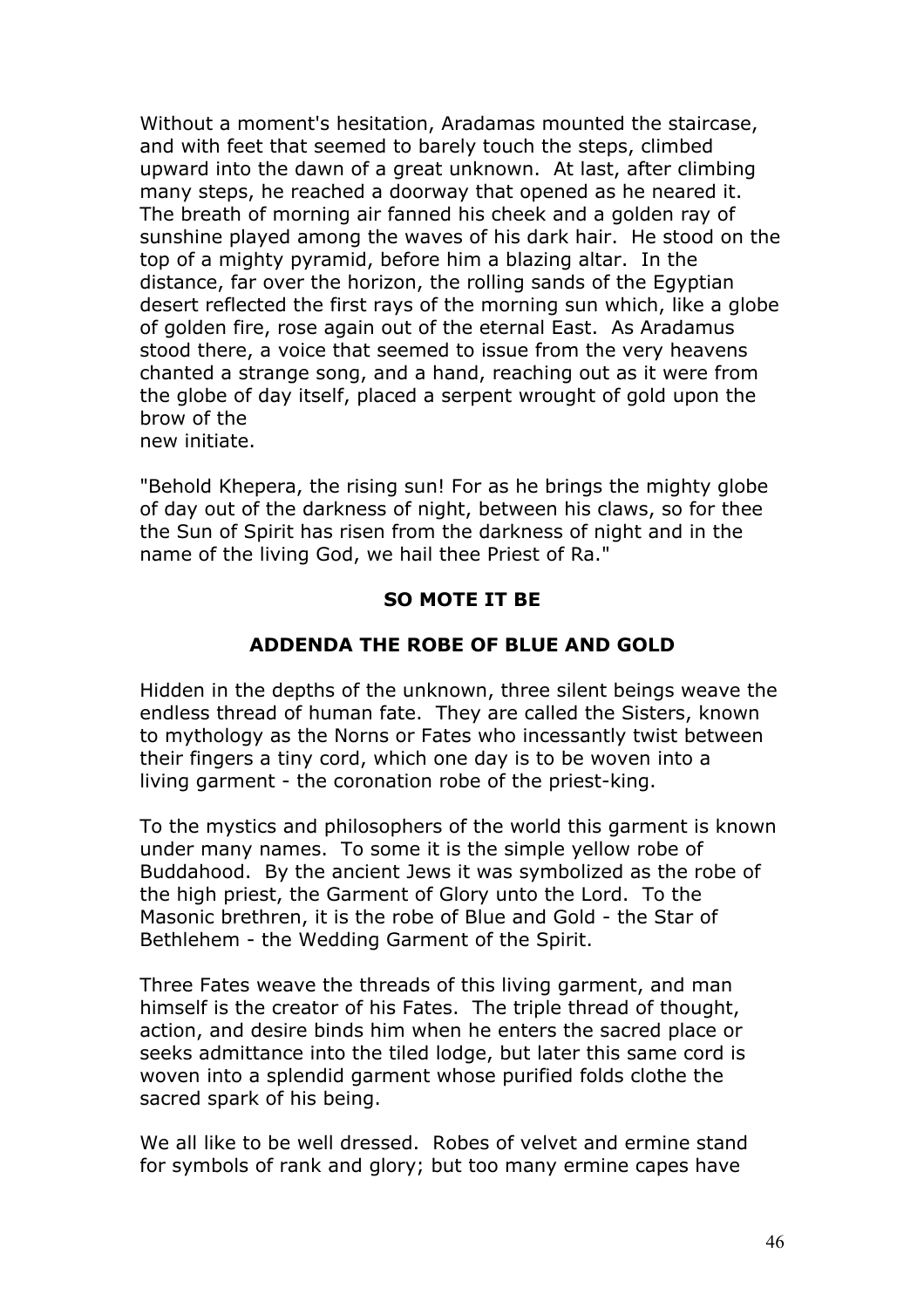covered empty hearts, too many crowns have rested on the brows of tyrants. These are symbols of earthly things and in the world of matter are too often misplaced. The true coronation robe - the garment molded after the pattern of heaven, the robe of glory of the Master Mason - is not of the earth; for it tells of his spiritual growth, his deeper understanding, and his consecrated life. The garments of the high priest of the tabernacle were but symbols of his own body, which, purified and transfigured, glorified the life within. The notes of the tiny silver bells that tinkled with never-ending music from the fringe of his vestments told of a life harmonious, while the breastplate which rested amid the folds of the ephod reflected the gleams of heavenly truth from the facets of its gems.

There is another garment without a seam which we are told was often worn by the ancient brethren in the days of the Essenes, when the monastery of the lowly Nazarenes rose in silent grandeur from the steep sides of Mt. Tabor, to be reflected in the inscrutable waters of the Dead Sea. This one-piece garment is the spiral thread of human life which, when purified by right motive and right living, becomes a tiny thread of golden light, eternally weaving the purified garment of regenerated bodies. Like the white of the lambskin apron, it stands for the simple, the pure, and the harmless. These are the requirements of the Master Mason, who must renounce forever this world's pomp and vanity and seek to weave that simple one-piece robe of the soul which marks the Master, consecrated and consummated.

With the eye of the mind we still can see the lowly Nazarene in his spotless robe of white - a garment no king's ransom could buy. This robe is woven out of the actions of our daily lives, each deed weaving into the endless pattern a thread, black or white, according to the motives which inspired our actions. As the Master Mason labors in accordance with his vows, he slowly weaves this spotless robe out of the transmuted energy of his efforts. It is this white robe which must be worn under the vestments of state, and whose spotless surface sanctifies him for the robes of glory, which can be worn only over the stainless, seamless garment of his purified life.

When this moment arrives and the candidate has completed his task - when he comes purified and regenerated to the altar of wisdom, he is truly baptized of the fire and its flame blazes up within himself. From him pour forth streams of light, and a great aura of multicolored fire bathes him with its radiance. The sacred flame of the gods has found its resting place in him, and through him renews its covenant with man. He is then truly a Freemason, a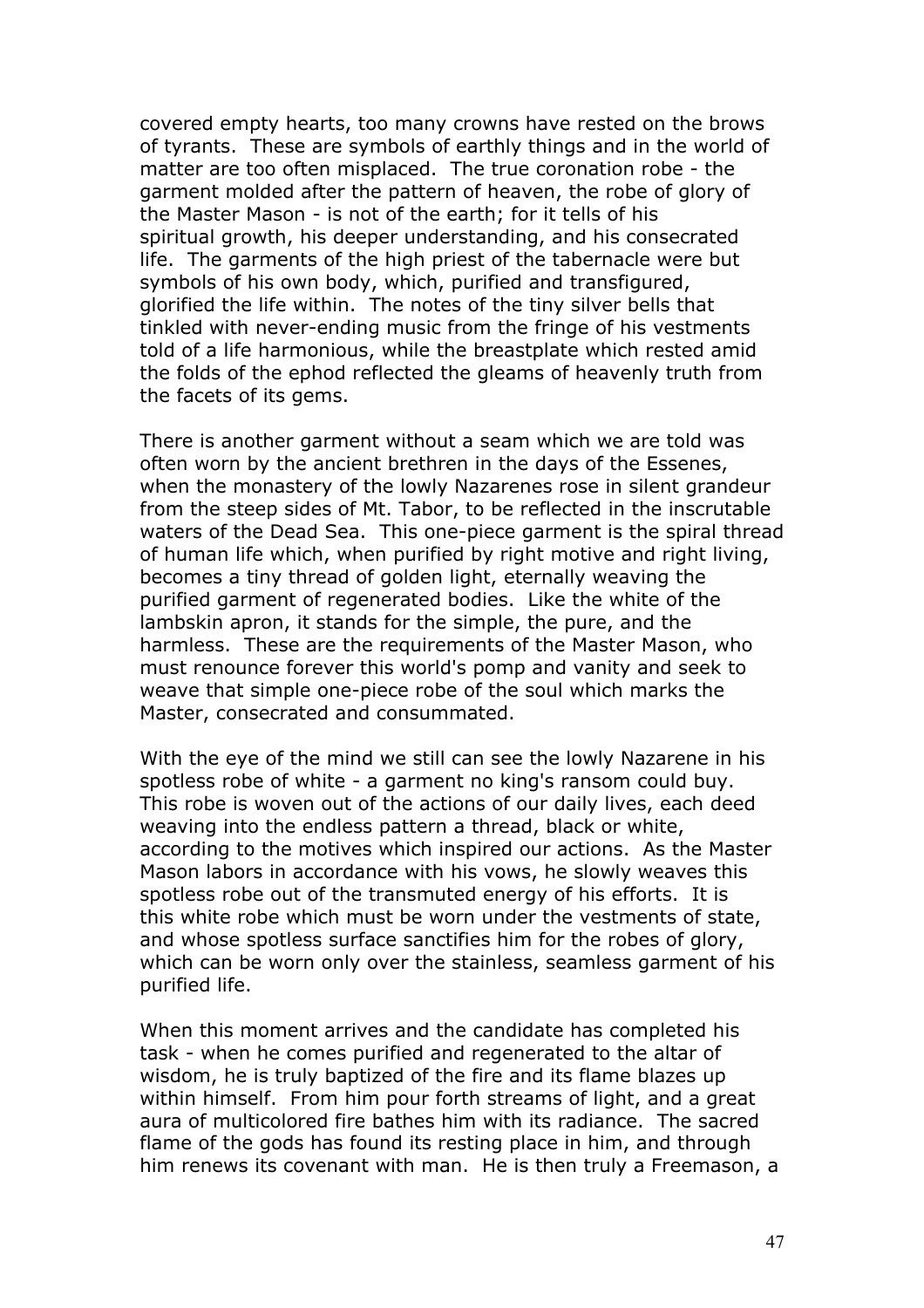child of light. This wonderful garment, of which all earthly robes are but symbols, is built of the highest qualities of human nature, the noblest of ideals, and the purest of aspirations. Its coming is made possible only through the purification of body and unselfish service to others in the name of the Creator.

When the Mason has built all these powers into himself, there radiates from him a wonderful body of living fire, like that which surrounded the Master Jesus, at the moment of His transfiguration. This is the Robe of Glory, the garment of Blue and Gold which, shining forth as a five-pointed star of light, heralds the birth of the Christ within. Man is then indeed a son of God, pouring forth from the depths of his own being the light rays which are the life of man.

Striking hearts that have long been cold, this spiritual ray raises them from the dead. It is the living light which illuminates those still buried in the darkness of materiality. It is the power which raises by the strong grip of the lion's paw. It is the Great Light which, seeking forever the spark of itself within all living things, reawakens dead ideals and smothered aspirations with the power of the Master's Eternal Word. Then the Master Mason becomes indeed the Sun in Leo; and, reaching downward into the tomb of crystallization, raises the murdered Builder from the dead by the grip of the Master Mason.

As the sun awakens the seedlings in the ground, so this Son of Man, glowing with the light divine, radiates from his own purified being the mystic shafts of redeeming light which awaken the seeds of hope

and truth and a nobler life. Discouragement and suffering too often brings down the temple, burying under its debris the true reason for being and the higher motives for living.

As the glorious robe of the sun - the symbol of all life - bathes and warms creation with its glow, this same robe, enfolding all things, warms them and preserves them with its light and life. Man is a god in the making, and as in the mystic myths of Egypt, on the potter's wheel he is being molded. When his light shines out to lift and preserve all things, he receives the triple crown of godhood, and joins that throng of Master Masons who, in their robes of Blue and Gold, are seeking to dispel the darknes s of night with the triple light of the Masonic Lodge.

Ceaselessly the Norns spin the thread of human fate. Age in and age out, upon the looms of destiny are woven the living garments of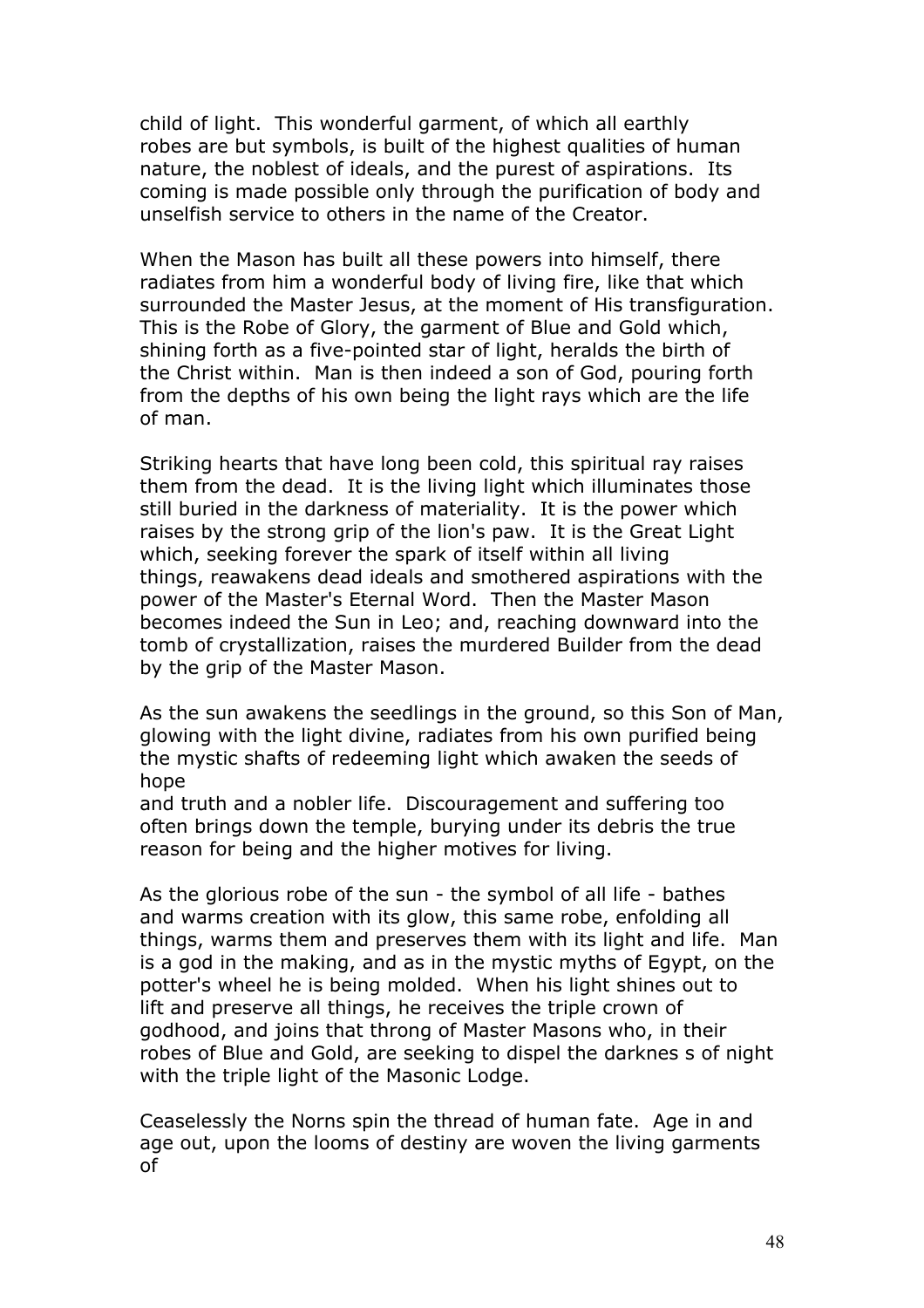God. Some are rich in glorious colors and wondrous fabrics, while others are broken and frayed before they leave the loom. All, however, are woven by these three Sisters - thought, action, and desire - with which the ignorant build walls of mud and bricks of slime between themselves and truth; while the pure of heart weave from these radiant threads garments of celestial bea uty.

Do what we will, we cannot stop those nimble fingers which twist the threads, but we may change the quality of the thread they use. We should give these three eternal weavers only the noble and the true; then the work of their hands will be perfect. The thread they twist may be red with the blood of others, or dark with the uncertainties of life; but if we resolve to be true, we may restore its purity and weave from it the seamless garment of a perfect life. This is man's most acceptable gift upon the al tar of the Most High, his supreme sacrifice to the Creator.

#### **FRIENDSHIP**

What nobler relationship than that of friend? What nobler compliment can man bestow than friendship? The bonds and ties of the life we know break easily, but through eternity one bond remains - the bond of fellowship - the fellowship of atoms, of star dust in its endless flight, of suns and worlds, of gods and men. The clasped hands of comradeship unite in a bond eternal - the fellowship of spirit. Who is more desolate than the friendless one? Who is more honoured than one whose virtues have given him a friend? To have a friend is good, but to be a friend is better. The noblest title ever given man, the highest title bestowed by the gods, was when the great Jove gazed down upon Prometheus and said, "Behold, a friend of man!" Who serves man, serves God. This is the symbol of the fellowship of your Craft, for the plan of God is upheld by the clasped hands of friends. The bonds of relationship must pass, but the friend remains. Serve God by being a friend, a friend of the soul of man, serving his needs, lighting his steps, smoothing his way. Let the world of its own accord say of the Mason, "Behold the friend of all." Let the world say of the Lodge, "This is indeed a fraternity of brothers, comrades in spirit and in truth."

### **THE EMERALD TABLET OF HERMES (TABULA SMARAGDINA)**

The Emerald Tablet of Hermes, illustrated on the opposite page, introduces us to Hiram, the hero of the Masonic legend. The name Hiram is taken from the Chaldean Chiram. The first two words in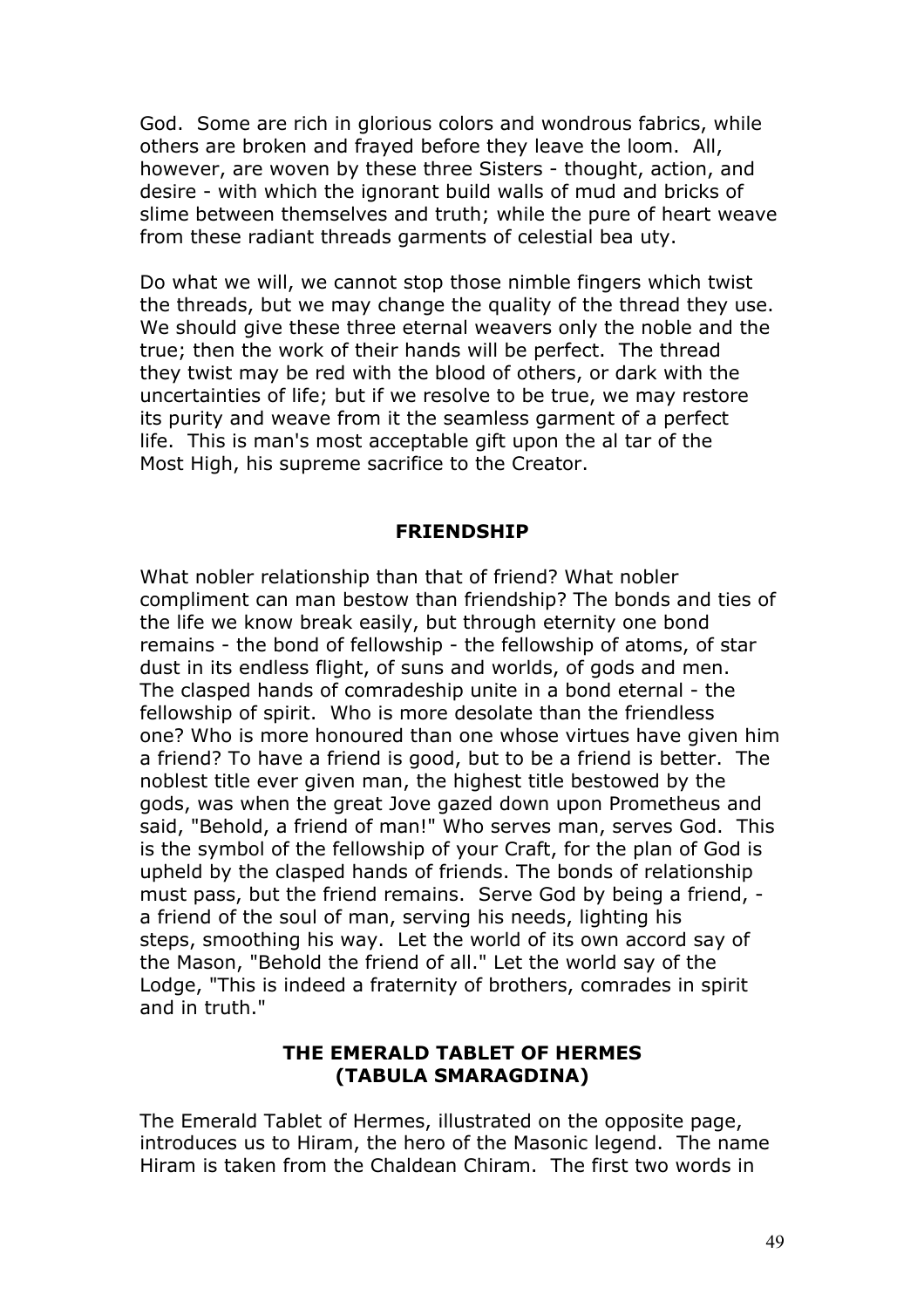large print mean the secret work. The second line in large letters--(CHIRAM TELAT MECHASOT - means Chiram, the Universal Agent, one in Essence, but three in aspect. Translated, the body of the Tablet reads as follows:

It is true and no lie, certain, and to be depended upon, that the superior agrees with the inferior, and the inferior with the superior, to effect that one truly wonderful work. As all things owe their existence to the will of the Only One, so all things owe their origin to One Only Thing, the most hidden, by the arrangement of the Only God. The father of that One Only Thing is the Suit;

its mother is the Moon; the wind carries it in its wings; but its nurse is a Spirituous Earth. That One Only Thing (after God) is the father of all things in the universe. Its power is perfect, after it has been united to a spirituous earth. Separate that spirituous earth from the dense or crude earth by means of a gentle heat, with much attention. In great measure it ascends from the earth up to heaven, and descends again, new born, on the earth, and the superior and inferior are increased in power.  $* * *$  By this thou wilt partake of the honors of the whole world an d darkness will fly from thee. This is the strength o f all powers; with this thou wilt be able to overcome all things and to transmute all that is fine and all that is coarse. In this manner the world was created, but the arrangements to follow this road are hidden. For this reason I am called CHIRAM TELAT MECHASOT, one in Essence, but three in aspect. In this Trinity is hidden the wisdom of the whole world. It is ended now, what I have said concerning the effects of the Sun.

## **FINISH OF THE TABULA SMARAGDINA**

In a rare, unpublished old manuscript dealing with early Masonic and Hermetic mysteries, we find the following information concerning the mysterious Universal Agent referred to as "Chiram" (Hiram) :

The sense of this Emerald Tablet can sufficiently convince us that the author was well acquainted with the secret operations of Nature and with the secret work of the philosophers (alchemists and Hermetists). He likewise well knew and believed in the true God.

It has been believed for several ages that Cham, one of the sons of Noah, is the author of this monument of antiquity. A very ancient author, whose name is not known, who lived several centuries before Christ, mentions this tablet, and says that he had seen it in Egypt, at the court; that it was a precious stone, an emerald,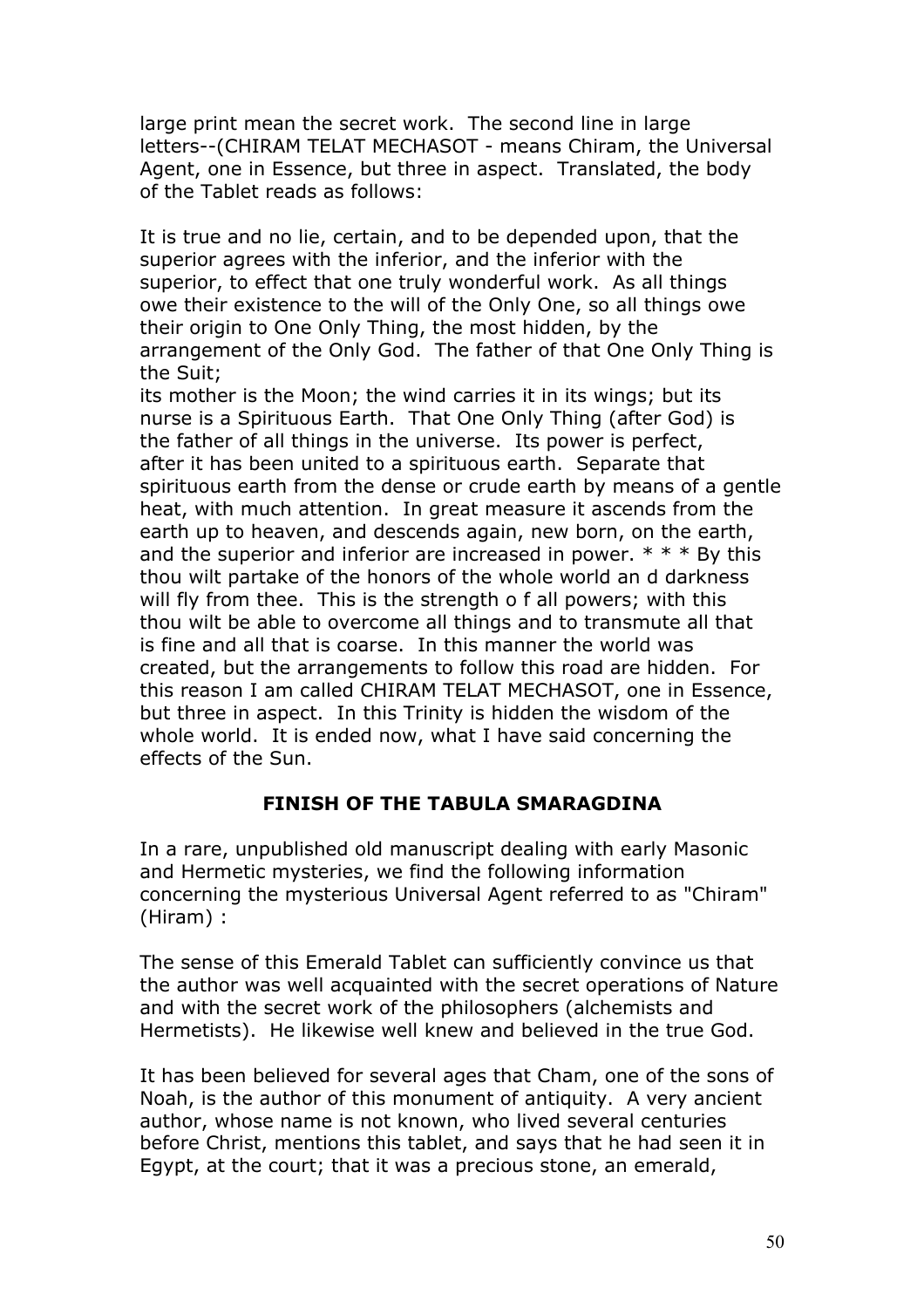whereon these characters were represented in bas-relief, not engraved.

He states that it was in his time esteemed over two thousand years old, and that the matter of this emerald had once been in a fluidic state like melted glass, and had been cast in a mold, and that to this flux the artist had given the hardness of a natural and genuine emerald, by (alchemical) art.

The Canaanites were called the Phoenicians by the Greeks, who have told us that they had Hermes for one of their kings. There is a definite relation between Chiram and Hermes.

Chiram is a word composed of three words, denoting the Universal Spirit, the essence whereof the whole creation does consist, and the object of Chaldean, Egyptian, and genuine natural philosophy, according to its inner principles or properties. The three Hebrew words Chamah, Rusch, and Majim, mean respectively Fire, Air, and Water, while their initial consonants, Ch, R, M, give us Chiram, that invisible essence which is the father of earth, fire, air and water; because, although immaterial in its own invisible nature as the unmoved and electrical fire, when moved it becomes light and visible; and when collected and agitated, becomes heat and visible and tangible fire; and when associated with humidity it becomes material. The word Chiram has been metamorphosed into Hermes and also into Herman, and the translators of the Bible have made Chiram by changing Chet into He; both of these Hebrew word signs being very similar.

In the word Hermaphrodite, (a word invented by the old philosophers), we find Hermes changed to Herm, signifying Chiram, or the Universal Agent, and Aphrodite, the passive principle of humidity, who is also called Venus, and is said to have been produced and generated by the sea.

We also read that Hiram (Chiram), or the Universal Agent, assisted King Solomon to build the temple. No doubt as Solomon possessed wisdom, he understood what to do with the corporealized Universal Agent. The Talmud of the Jews says that King Solomon built the temple by the assistance of Shamir. Now this word signifies the sun, which is perpetually collecting the omnipresent, surrounding, electrical fire, or Spiritus Mundi, and sending it to us in the planets, in a visible manner called light.

This electrical flame, corporealized and regenerated into the Stone of the Philosophers, enabled King Solomon to produce the immense quantities of gold and silver used to build and decorate his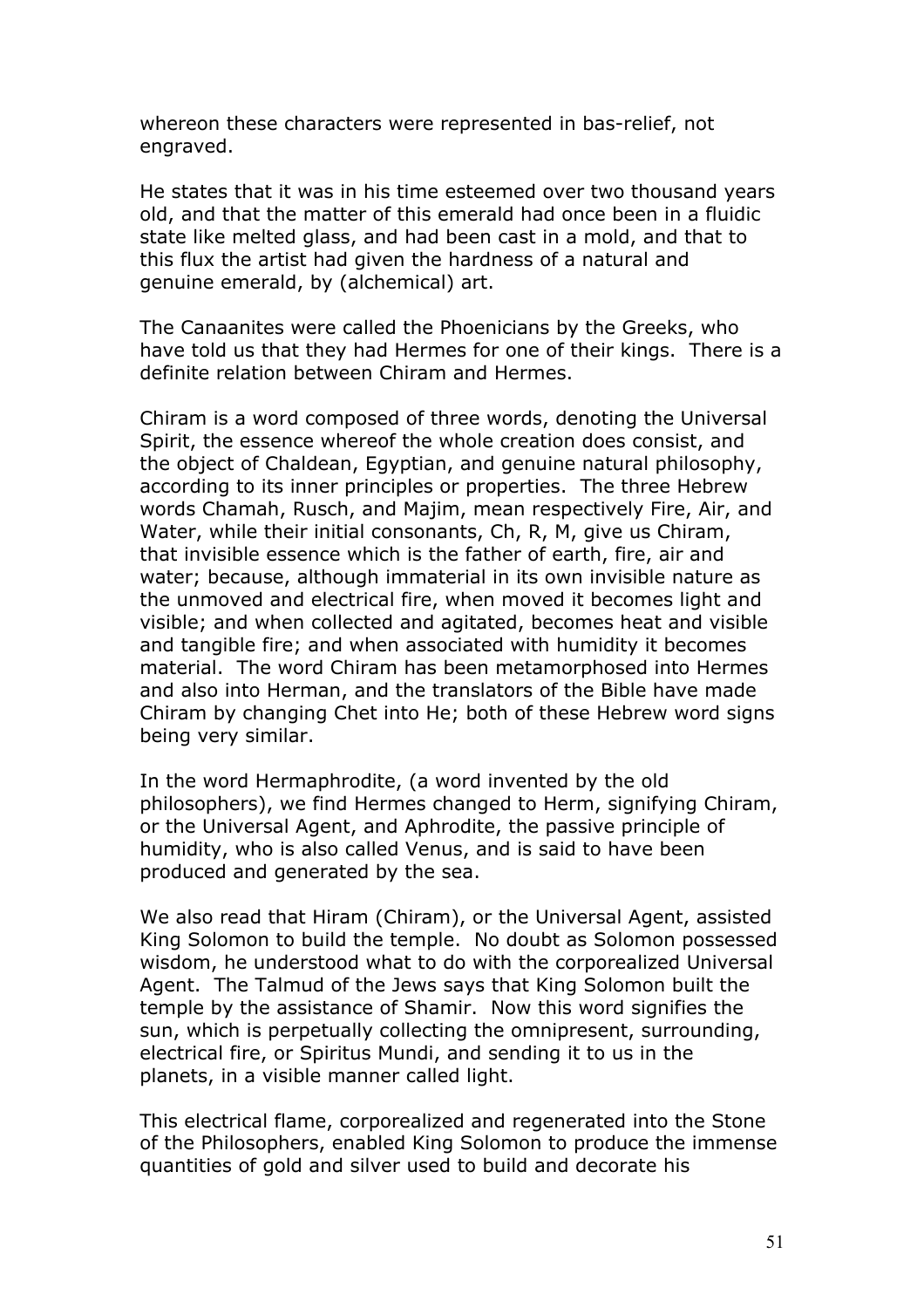temple.

These paragraphs from an ancient philosopher may assist the Masonic student of today to realize the tremendous and undreamed-of shire of knowledge that lies behind the allegory which he often hears but seldom analyzes. Hiram, the Universal Agent, might be translated Vita the power eternally building and unfolding the bodies of man.

The use and abuse of energy is the keynote to the Masonic legend; in fact, it is the key to all things in Nature. Hiram, as the triple energy, one in source but three in aspect, can almost be called ether, that unknown hypothetical element which carries the impulses of the gods through the macrocosmic nervous system of the Infinite; for like Hermes, or Mercury, who was the messenger of the gods, ether carries impulses upon its wings. The solving of the mystery of ether - or, if you prefer to call it vibrant space - is the great problem of Masonry. This ether, as a hypothetical medium, brings energy to the three bodies of thought, emotion, and action, in this manner Chiram, the one in essence, becoming three in aspect - mental, emotional, and vital. The work which follows is an effort to bring to light other forgotten and neglected elements of the Masonic rites, and to emphasize the spirit of Hiram as the Universal Agent.

Freemasonry is essentially mysterious, ritualistic, and ceremonial, representing abstract truth in concrete form. Earth (or substance) smothering energy (or vitality) is the mystery behind the murder of the Builder.

#### **MOTIVE**

What motive leads the Masonic candidate out of the world and up the winding stairway to the light? He alone can truly know, for in his heart is hidden the motive of his works. Is he seeking the light of the East? Is he seeking wisdom eternal? Does he bring his life and offer it upon the altar of the Most high? Of all things, motive is most important. Though we fail again and again, it our motive be true, we are victorious. Though time after time we succeed, if our motive be unworthy, we have failed. Enter the temple in reverence, for it is in truth the dwelling place of a Great Spirit, the Spirit of Masonry. Masonry is an ordainer of kings. Its hand has shaped the destinies of worlds, and the perfect fruitage of its molding is an honest man. What nobler thing can be accomplished than the illumination of ignorance? What greater task is there than the joyous labor of service? And what nobler man can there be than